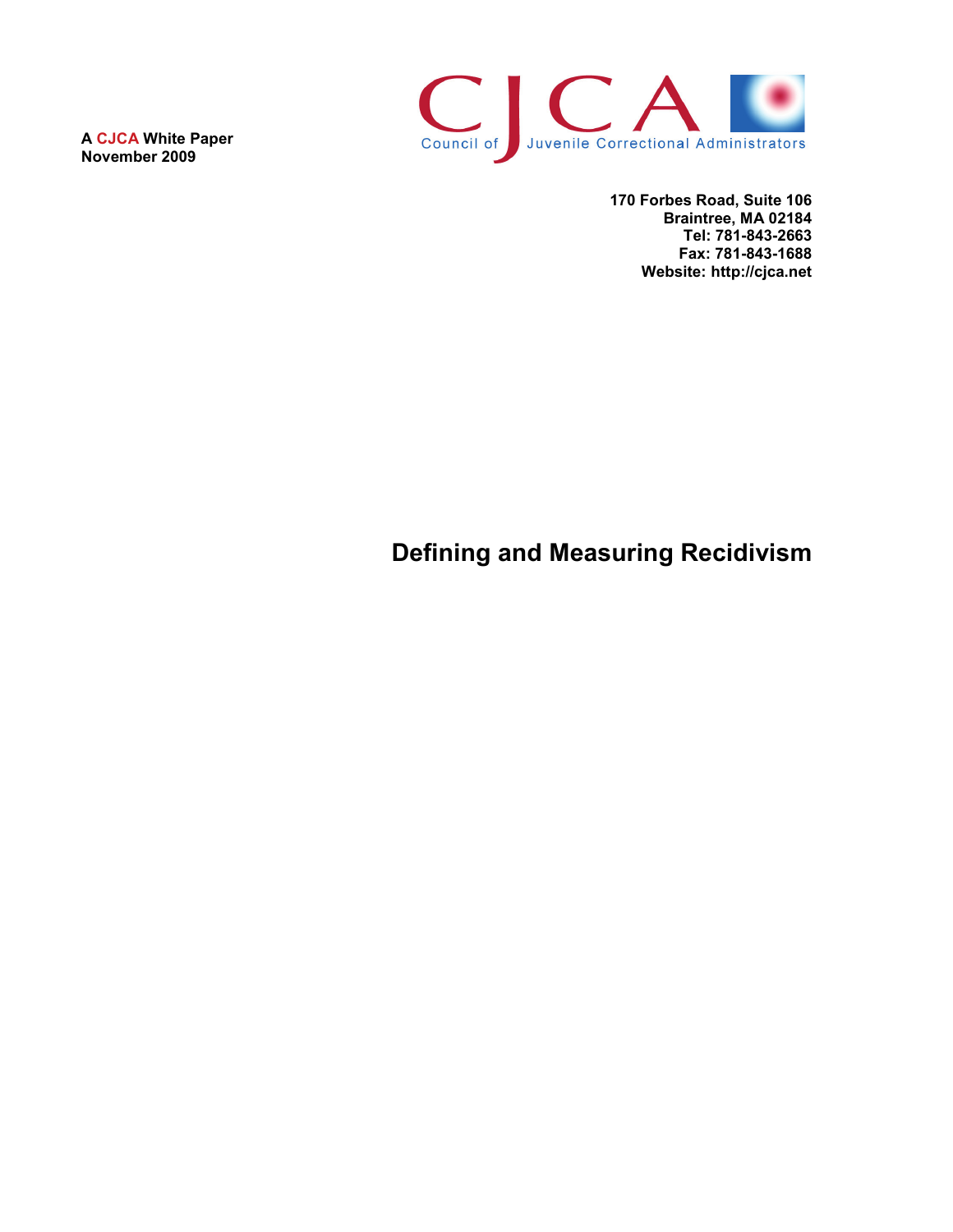This white paper was prepared by the Council of Juvenile Correctional Administrators (CJCA) with support from the Office of Juvenile Justice and Delinquency Prevention (OJJDP).

Copies of this paper can be downloaded at www.cjca.net.

**COUNCIL OF JUVENILE CORRECTIONAL ADMINISTRATORS** 170 Forbes Road, Suite 106 Braintree, MA 02184 Tel: (781) 843-2663 Fax: (781) 843-1688 info@cjca.net www.cjca.net

Copyright © 2009 Council of Juvenile Correctional Administrators (CJCA)

All rights reserved.

Except as permitted under the United States Copyright Act of 1976, no part of this publication may be reproduced or distributed in any form or by any means or stored in any database of retrieval system, without prior written permission of CJCA.

Suggested citation: Harris, P.W., Lockwood, B., & Mengers, L. (2009). *A CJCA white paper: Defining and measuring recidivism* [White paper]. Retrieved from http://www.cjca.net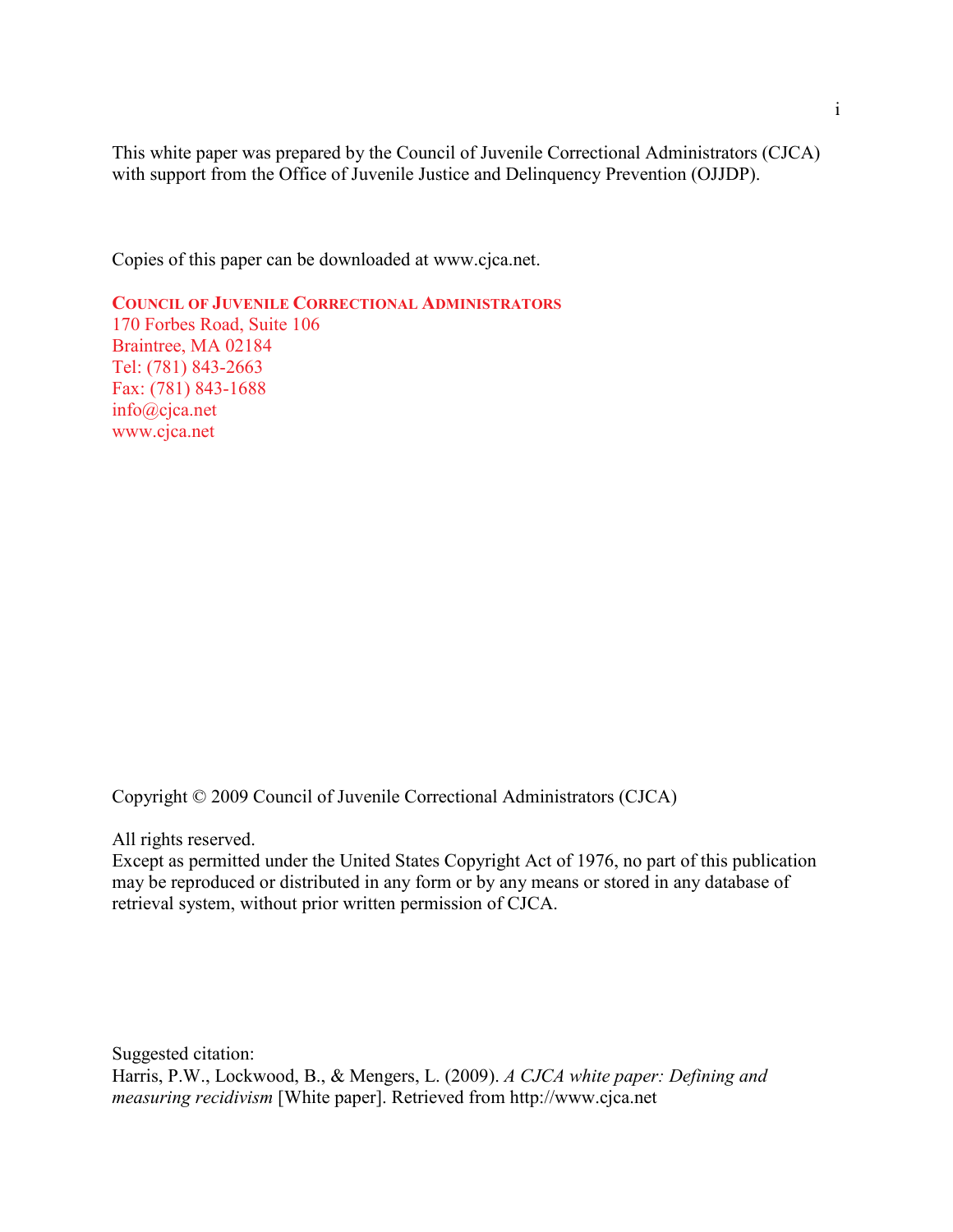# **A CJCA White Paper**

# **Defining and Measuring Recidivism**

**by Phil Harris, Brian Lockwood and Liz Mengers**

**with** 

**Bartlett Stoodley Joyce Burrell Kim Godfrey John Gomez Russell Jennings Dan Maldonado Albert Murray Frank Peterman Vincent Schiraldi Carmen Dorsey Rebecca Noreus Robert Rosenbloom George Shaler John DeWitt Bernard Warner**

**President**: Bernard Warner (CA) **Executive Director**: Edward J. Loughran

### **Recidivism Measurement Working Group:**

Bartlett Stoodley (ME), Chair

#### **CJCA Members:**

Joyce Burrell (NY) John Gomez (CO) Russell Jennings (KS) Dan Maldonado (UT) Albert Murray (GA) Frank Peterman (FL) Robert Rosenbloom (GA) Vincent Schiraldi (DC) Kim Godfrey (CJCA) Liz Mengers (CJCA) Bernard Warner (CA)

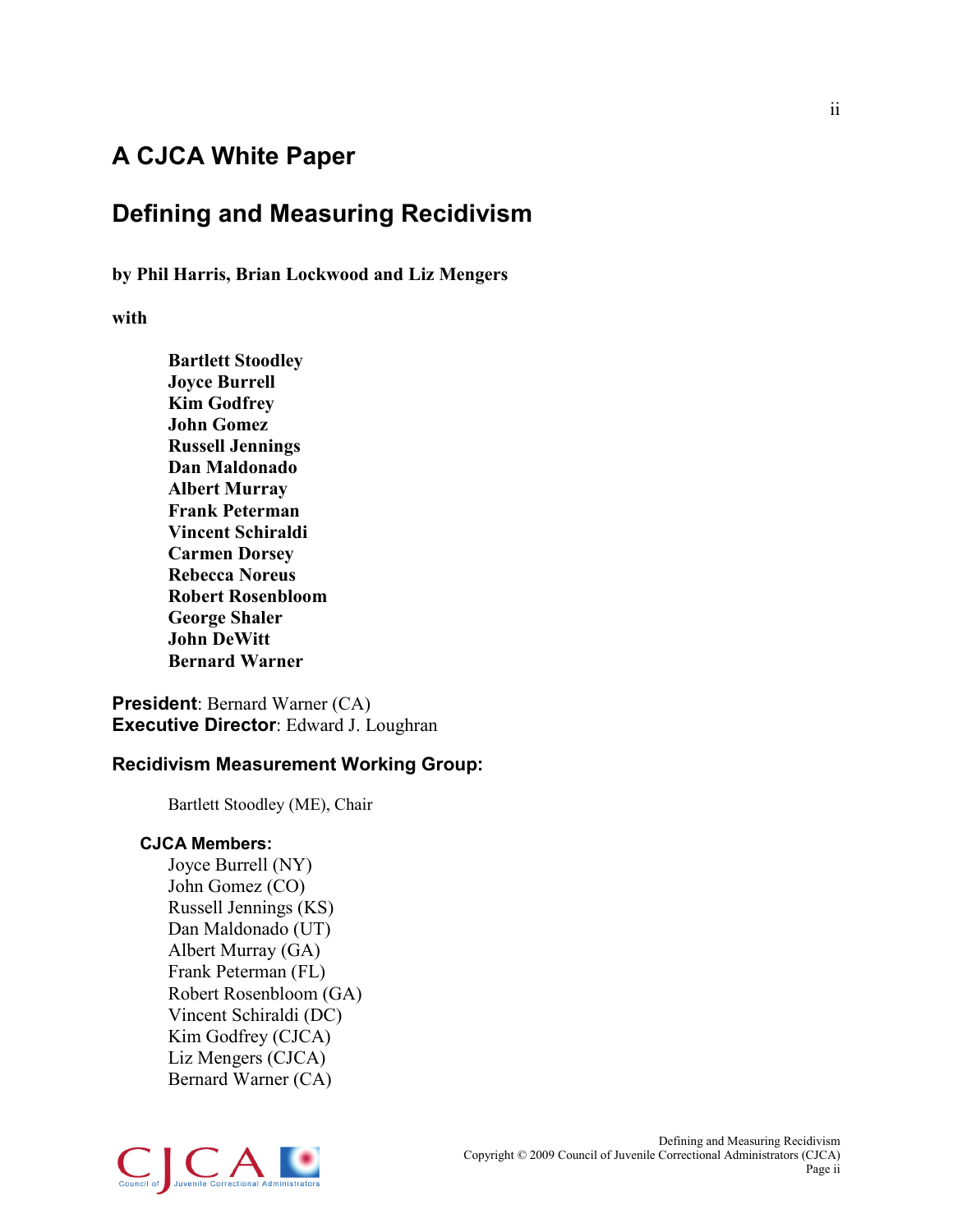#### **Other Members:**

Robert Barnoski (Washington State Institute for Public Policy) John DeWitt (Utah Division of Juvenile Justice Services) Carmen Dorsey (University of Southern Maine) Philip Harris (Temple University) Rebecca Noreus (University of Southern Maine) George Shaler (University of Southern Maine)

### **Advisors:**

Mark Lipsey, Vanderbilt Institute for Public Policy Studies Stephen Aos, Washington State Institute for Public Policy Edward Mulvey, Western Psychiatric Institute and Clinic University of Pittsburgh School of Medicine Carol Schubert, Western Psychiatric Institute and Clinic University of Pittsburgh School of Medicine

#### **Research Assistant**

Brian Lockwood, Temple University Department of Criminal Justice

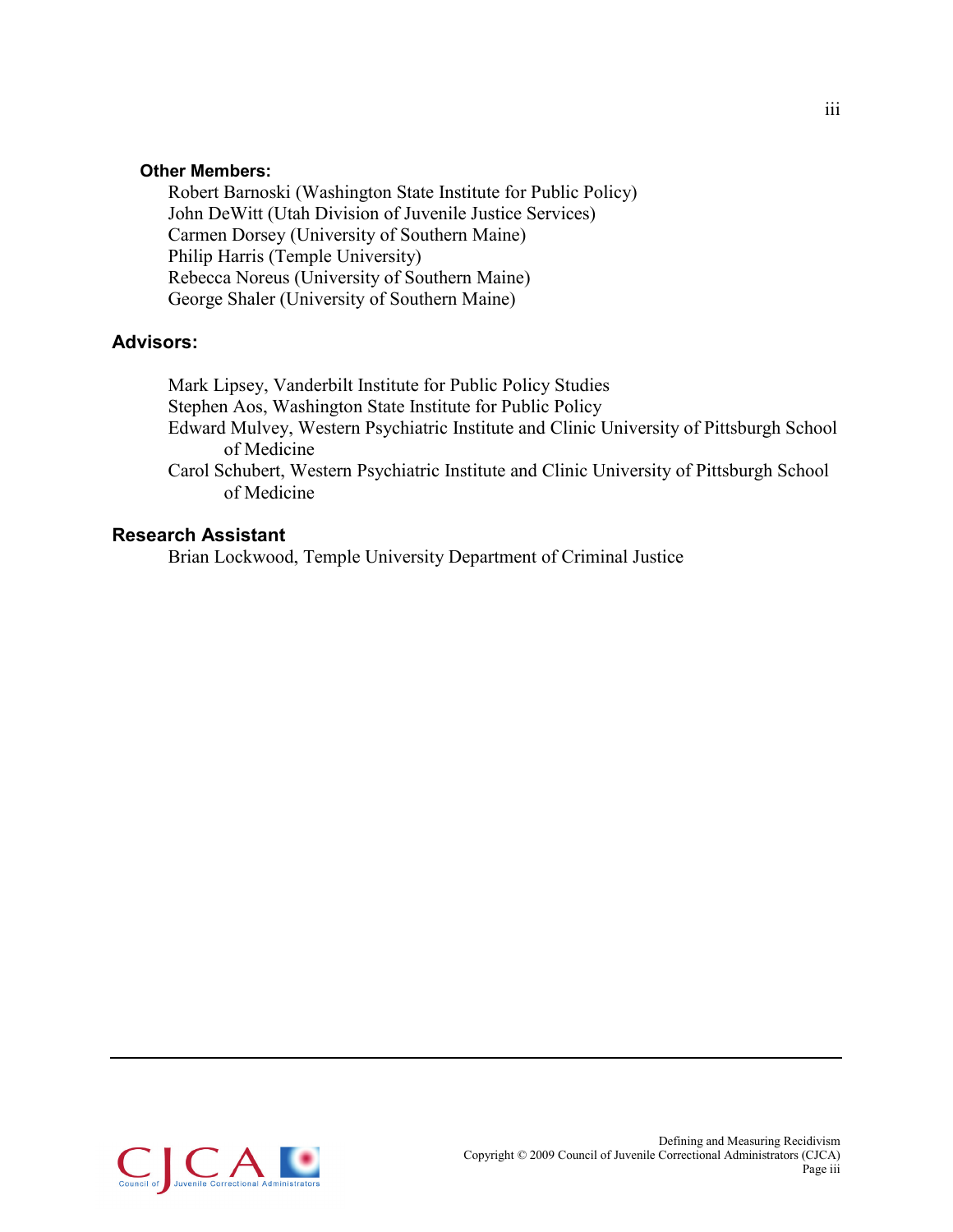### **Contents**

| Introduction                               | 1  |
|--------------------------------------------|----|
| The Need for Standardization               | 6  |
| <b>Current Practices</b>                   | 15 |
| <b>Conclusions</b>                         | 28 |
| <b>Recommendations for Standardization</b> | 30 |
| <b>Uses of Recidivism Measures</b>         | 35 |
| <b>Conclusion</b>                          | 37 |
| <b>References</b>                          | 38 |

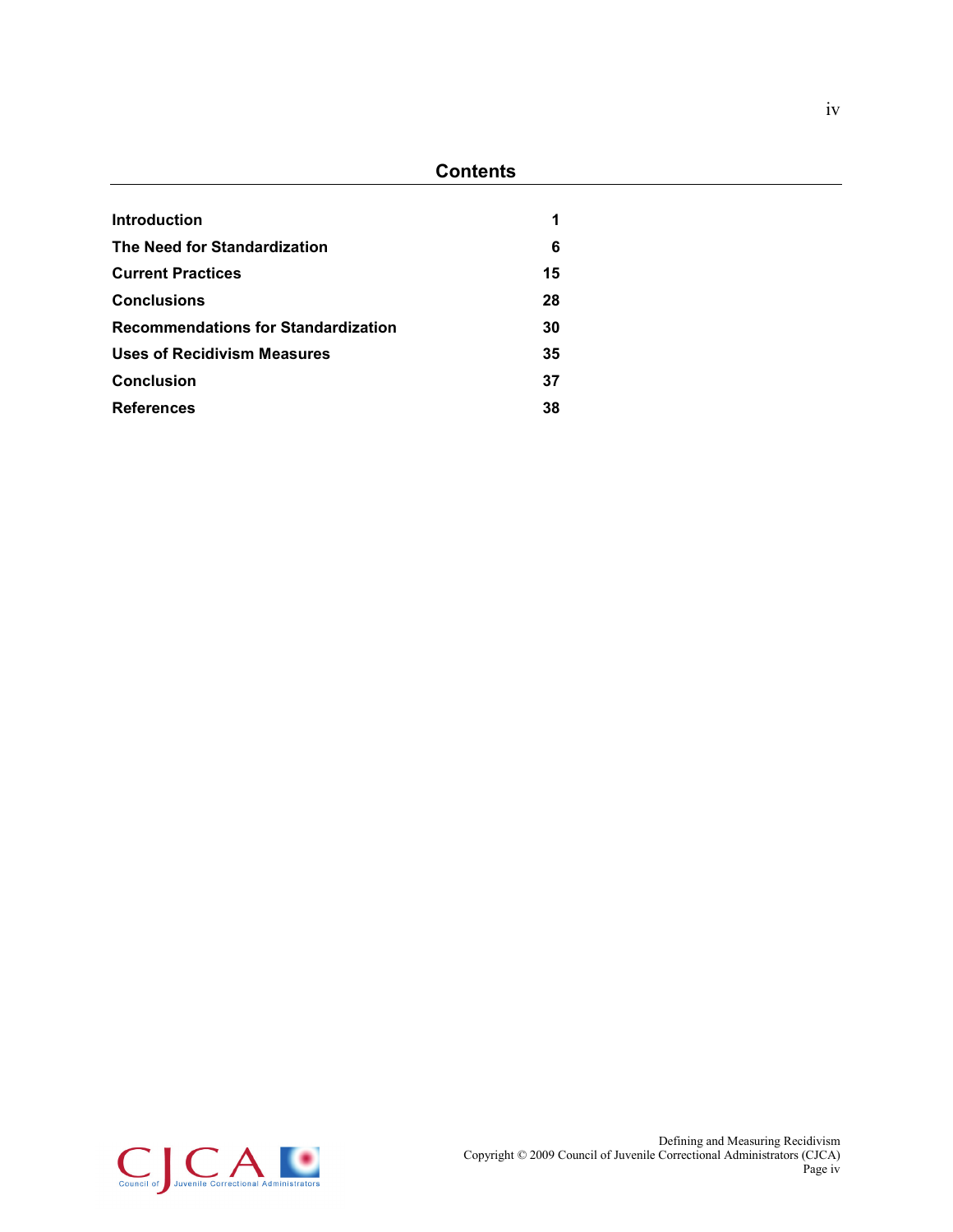#### <span id="page-5-0"></span>**Introduction**

Juvenile justice agencies are judged successful or not based on recidivism rates that denote the extent to which youths commit crimes after receiving juvenile justice serv[i](#page-46-0)ces.<sup>i</sup> This is not to say that delinquency prevention is the exclusive purpose of these agencies or of any single juvenile justice system: rather, it is to acknowledge a central expectation of the public and policy makers that juvenile justice agencies prevent future crime by rehabilitating young offenders.

In 2003, an estimated 307 juveniles were in custody for every 100,000 youths under age 18 in the population (Snyder & Sickmund, 2006). According to a one day count of public and private juvenile facilities in 2003, more than 65,000 juveniles were being held in facilities as a result of a court-ordered sanction -- a 28% increase since 1991. The 1999 Census of Juveniles in Residential Placement (CJRP) estimated that nearly 100,000 juvenile offenders were released from custody facilities in the United States and returned to their communities (Sickmund, 2000; Snyder & Sickmund, 2006). This figure has remained consistent throughout the  $21<sup>st</sup>$  century and there are no indications that it will decline in the near future (Snyder & Sickmund, 2006). The number of juveniles discharged from correctional and treatment facilities each year has grown significantly from decades past, creating concerns about how to most effectively prevent their return to custody.

Compounding difficulties inherent in large numbers of juveniles reentering communities is the recidivism rate of these returning juveniles. Rates of juvenile re-offending have been found to be as high as 66% when measuring recidivism by rearrest and as high as 33% when measuring re-offending by reconvictions within a few years of release (Mears and Travis, 2004; Bureau of Data and Research, 1999). Accurately estimating a national juvenile recidivism rate, however, is problematic. Snyder and Sickmund (2006: 234) state that, "Such a rate would not have much meaning since juvenile justice systems vary so much across states." The most accurate nation-wide juvenile recidivism statistics are likely to be found by aggregating state rates of juvenile recidivism. However, as evidenced by the varying recidivism rates mentioned above, recidivism findings can differ greatly depending on how recidivism is defined and measured.

Recidivism is most commonly measured in terms of rearrests, referrals to court, reconvictions, or reconfinement. As can be seen from Table 1, reproduced from Snyder and Sickmund (2006, p. 234), using the average of state juvenile recidivism rates for a small number of states, the national juvenile rate could be anywhere between 25% and 55% depending on what measure of recidivism is used to comprise the measure. Consequently, averaging rates based on unknown and varying measures of recidivism does not produce meaningful information. Furthermore, this table illustrates how recidivism rates decline as we move from one system process point to the next.

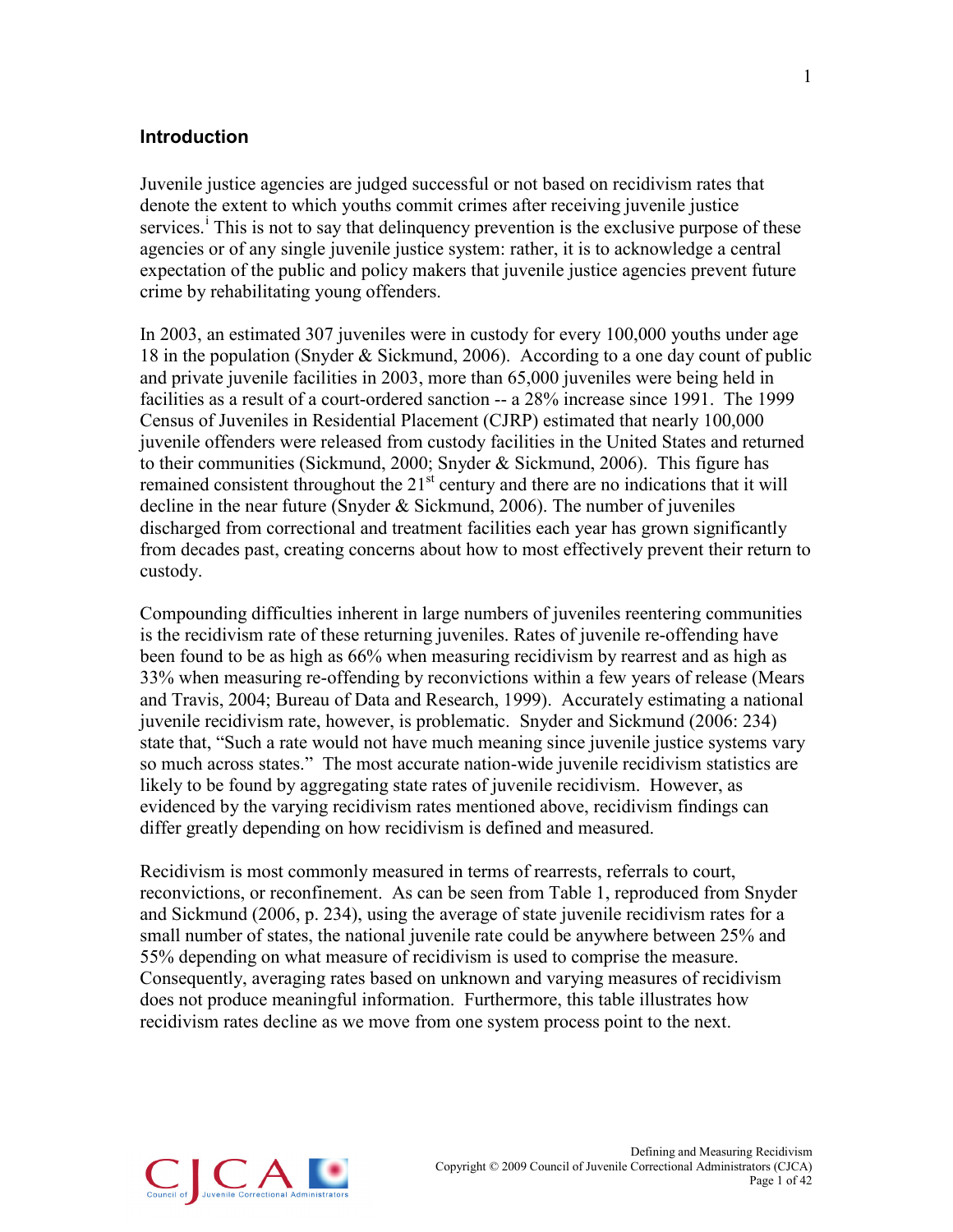| ан<br>l |  |
|---------|--|
|---------|--|

| Reoffending data from studies of juveniles released from state<br>incarceration show that rearrest rates are substantially higher<br>than rates based on other measures of recidivism |                                   |                                 |         |
|---------------------------------------------------------------------------------------------------------------------------------------------------------------------------------------|-----------------------------------|---------------------------------|---------|
|                                                                                                                                                                                       |                                   | Average rates<br>across studies |         |
| Recidivism measured for<br>12-month followup period                                                                                                                                   | States                            | Recidivism                      | Success |
| Rearrest<br>Delinquent/criminal offenses in<br>the juvenile and adult systems                                                                                                         | FL, NY, VA                        | 55%                             | 45%     |
| <b>Rereferral to court</b><br>Delinquent/criminal offenses in<br>the juvenile and adult systems                                                                                       | CO. MD                            | 45                              | 55      |
| Reconviction/readjudication<br>Delinquent/criminal offenses in<br>the juvenile and adult systems                                                                                      | AK, FL, GA, KY,<br>MD, ND, OK, VA | 33                              | 67      |
| Reincarceration/reconfinement<br>Delinquent/criminal offenses in<br>the juvenile and adult systems                                                                                    | FL, MD, VA                        | 24                              | 76      |
| All offenses in the juvenile and<br>adult systems<br>Delinquent offenses in the                                                                                                       | AZ, OH, TX                        | 25                              | 75      |
| juvenile system only                                                                                                                                                                  | AR, MO, NM                        | 12                              | 88      |
| Source: Authors' adaptation of Virginia Department of Juvenile Justice's Juvenile Recidi-<br>vism in Virginia.                                                                        |                                   |                                 |         |

Table 1 demonstrates the need to consider carefully the value of recidivism as an outcome of services delivered and to ensure that statements about recidivism are based on a common understanding of what the term means and what data were used to calculate rates and draw conclusions.

# *The Value of Outcome Data*

Within jurisdictions, and within probation and correctional agencies, outcome data provide the basis for designing more effective programs and services and demonstrating accountability for public agencies that spend tax dollars. Two critical roles that outcome measurement plays are to feed back outcome information that informs decision makers about levels of success relative to objectives and to examine the effects of programmatic or policy changes on outcomes of interest. Outcome data can also be a primary means of communicating the need for increased resources, demonstrating achievements with regard to shared objectives, and documenting improvements in performance.

Outcome data also are used for program evaluation. The most common types of program evaluations include impact studies, process studies, and cost-effectiveness studies. Impact and cost-effectiveness studies require comparison with similar groups of clients in

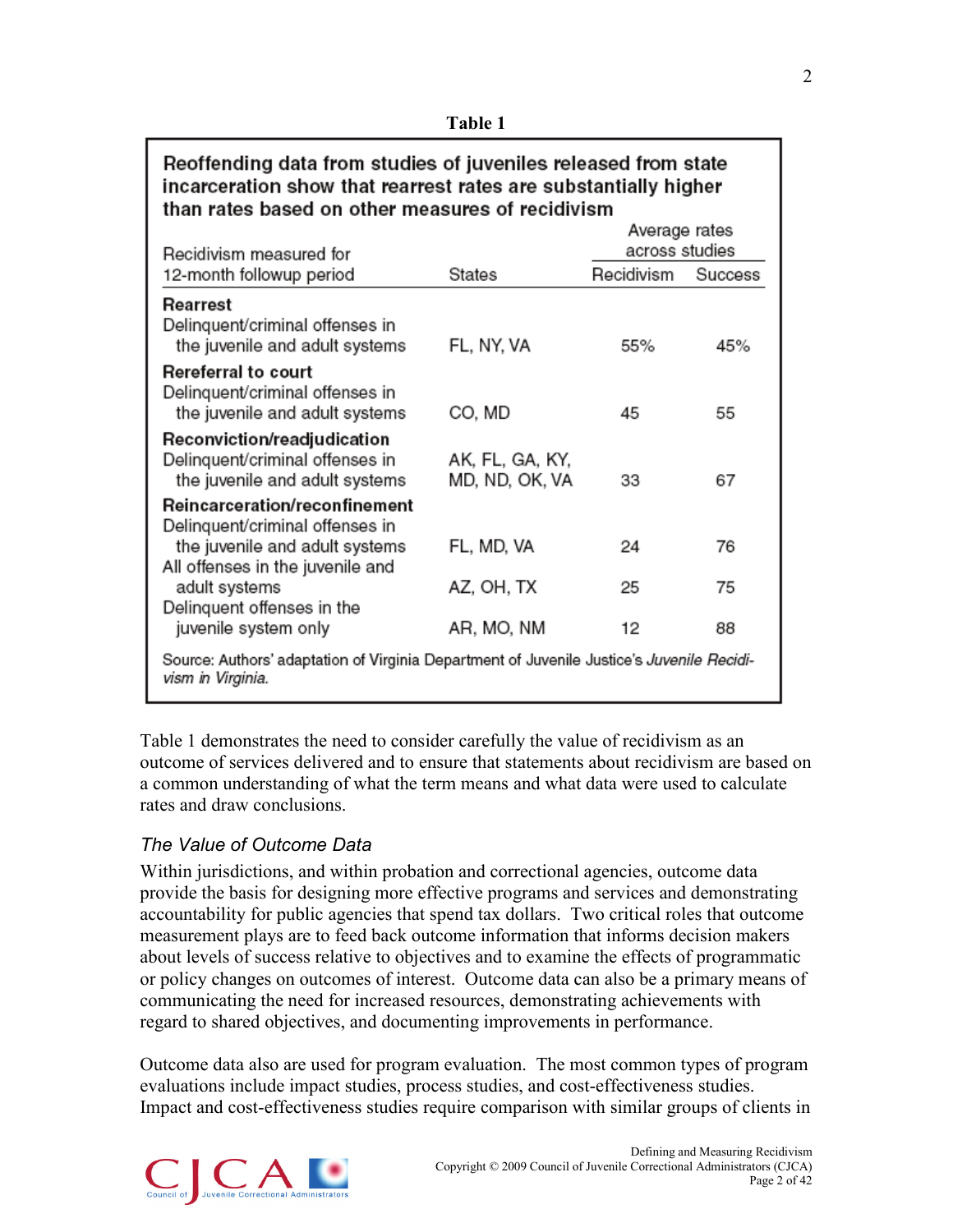order to establish the relative benefit of the program being evaluated. Relevant to this report are impact evaluations that demonstrate the relative beneficial effects of one program over others, or over doing nothing.

It is uncommon to conduct a program impact evaluation in juvenile justice without measuring recidivism. Despite challenges posed by definitional ambiguity and misuse of recidivism data, a program's recidivism rate is generally regarded as the most critical indicator of program success to the widest audience.

Appropriate comparisons of recidivism rates are, in part, contingent on the measures used. If the recidivism rate of a program's clients is to be compared to the recidivism of a comparison group of adolescents (i.e. both groups are similar in all ways other than exposure to the services experienced by the treatment group), the measure of recidivism, whatever it is, must be the same for both groups.

Recognition of the need for common definitions and measures of recidivism arose from attempts by CJCA to facilitate discussions about the different recidivism rates reported by different juvenile correctional agencies. It quickly became obvious that directors of these state agencies were not speaking the same language: they were using different decision points in the justice system to define recidivism, and they were using different criteria to select cases for measurement.

In October of 2008, OJJDP funded a CJCA all-directors conference in Chicago to begin the process of developing common definitions and measures of recidivism. Speakers at the conference included Steve Aos, Mark Lipsey, Edward Mulvey, and Carol Shapiro. By the end of the conference, a rough set of definitions of recidivism emerged, contingencies such as identifying youths at different levels of risk received support, and the directors recognized that access to needed data would be an obstacle to outcome measurement in some states.

This white paper is a product of the proceedings of the all-directors conference and a work group, comprised of directors and researchers, created out of that conference. Over the past year, members of the group submitted ideas, responded to interviews, and edited drafts to advance the group's goal of reaching consensus on how to measure recidivism. The work group is focused on developing a set of standards regarding the definition and measurement of recidivism that will be adopted by all juvenile justice agencies with the ultimate goal of facilitating the development of more effective responses to the problem of delinquency.

In October 2009, OJJDP funded a second all directors conference in Chicago to review the proposed White Paper and consider the findings. The directors adopted the White Paper by consensus. Having achieved White Paper consensus an Implementation Subcommittee of the Work Group was formed to develop a comprehensive implementation plan for national recidivism data gathering and measurement.

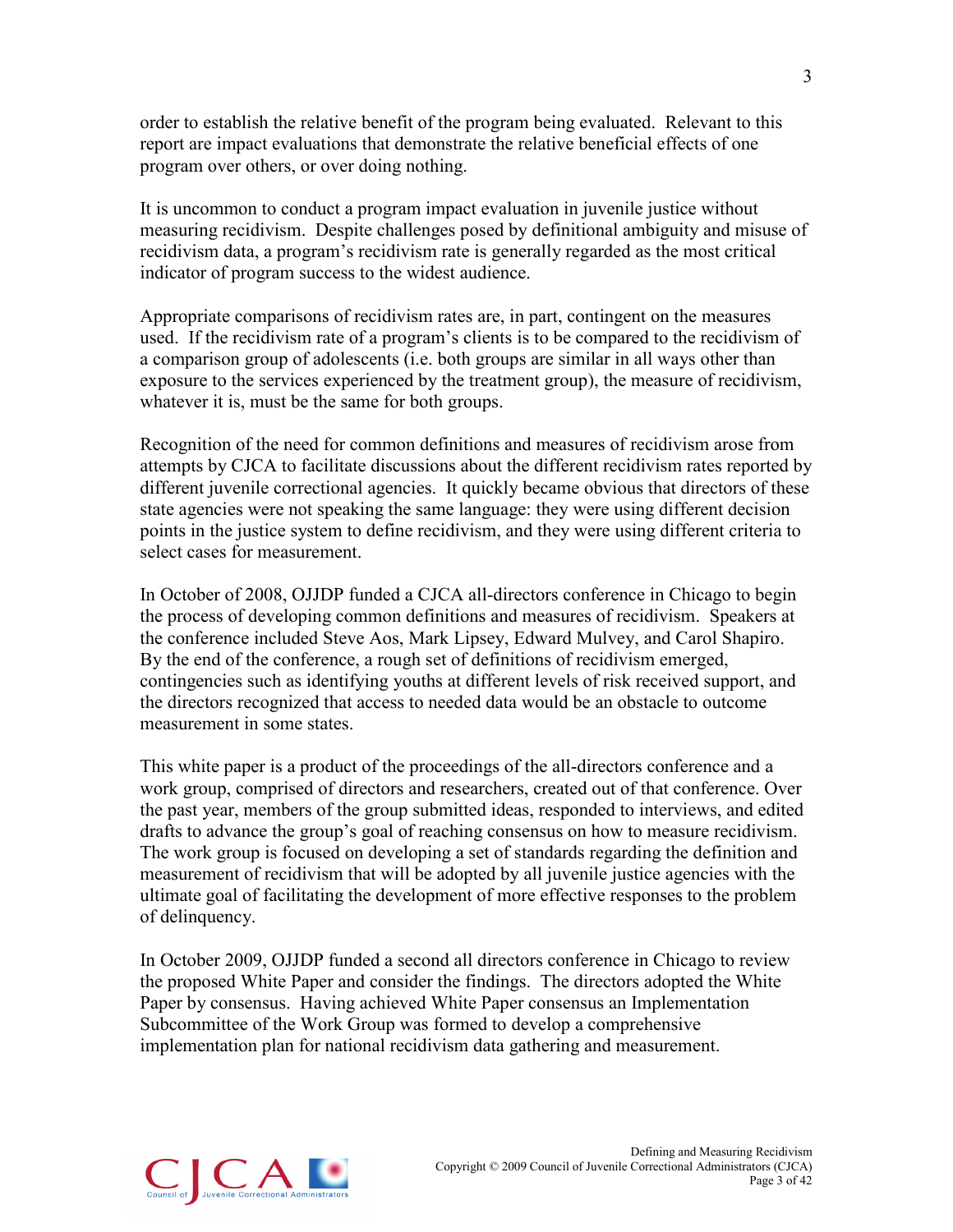### *Goals of Measurement*

The CJCA Recidivism Work Group, as tasked by the CJCA membership and the Office of Juvenile Justice and Delinquency Prevention (OJJDP), Office of Justice Programs, U.S. Department of Justice, identified three goals of measuring recidivism:

- 1. To reduce re-offending;
- 2. To increase support for evidence-based programs (both proven and promising); and
- 3. To support continuous quality improvement of programs and systems of services.

### **1. Reduce re-offending**

Recidivism and re-offending are in most cases synonymous (Blumstein & Larson, 1971; Maltz, 1984). There are measures of recidivism, such as re-incarceration, that may include subjects who were incarcerated due to a technical violation, and in such cases the terms are not synonyms. The goal of reducing re-offending, however, implies the commission of delinquent acts that would be crimes if juvenile offenders were adults, as well as crimes prosecuted through the adult criminal justice system. This definition of reoffending excludes status offenses and technical violations. Since re-offending is likely to produce harm to victims, offenders and families of offenders, as well as additional costs to the state, the public interest is served well if policymakers and program administrators commit to and invest in collecting, analyzing, and using recidivism data to prevent repeat offending. This is not to say that studies of juvenile justice defendants cannot include status offenders or technical violations; it is to argue that for purposes of setting standards, we should adhere to the more common meaning of recidivism, which is grounded in criminal behavior.

#### **2. Increase support for evidence-based programs**

Program designs that have been proven effective over a number of rigorous evaluations (referred to as evidence-based programs) provide jurisdictions with opportunities to short-cut the search for effective programs. A number of such programs exist, as well as organizations equipped to assist with implementation of the program, since fidelity to the program design is critical to a program's effectiveness. Information regarding these programs is readily available online from sources such as the Center for the Study and Prevention of Violence at the University of Colorado (Blueprints for Violence Prevention)<sup>[1](#page-8-0)</sup>, National Center for Mental Health and Juvenile Justice (NCMHJJ)<sup>[2](#page-8-1)</sup> and the Office of Juvenile Justice and Delinquency Prevention and Substance Abuse Services Administration (Strengthening America's Families: Model Programs for Delinquency Prevention). [3](#page-8-2) For example, programs identified by Blueprints for Violence Prevention include Multisystemic Therapy (MST), Functional Family Therapy (FFT) and Aggression Replacement Training (ART). The availability of recidivism studies conducted on these program designs, as well as cost-benefit information, can supply the juvenile justice leader with data likely to attract support and funding for local replication.

<span id="page-8-0"></span> $\frac{1}{2}$  http://www.colorado.edu/cspv/blueprints/<br> $\frac{1}{2}$  http://www.ncmhii.com

<span id="page-8-1"></span>

<span id="page-8-2"></span> $3$  http://www.strengtheningfamilies.org/html/model\_programs.html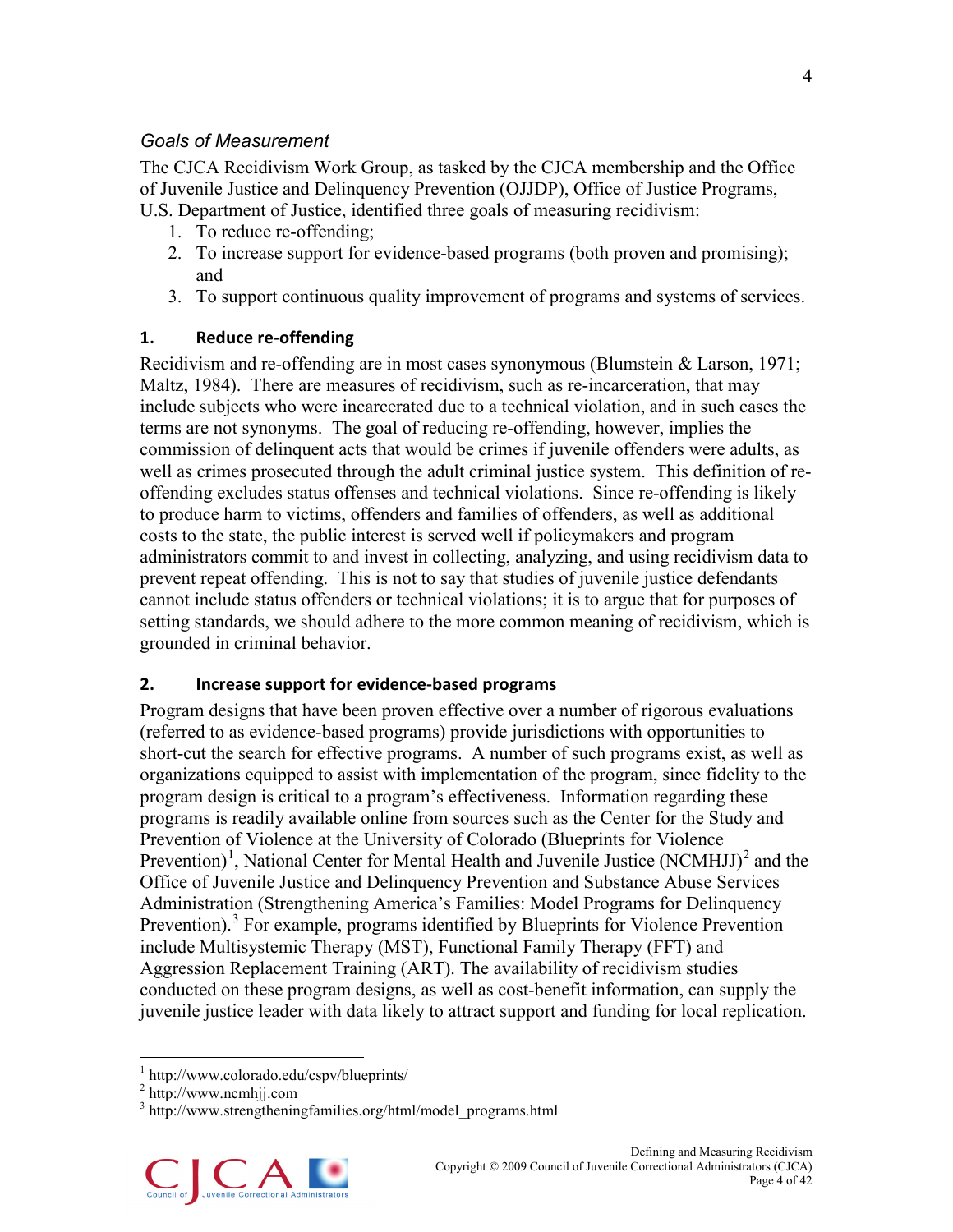At the same time, it is likely that other programs exist nationally that are successful in meeting the goal of preventing future crime, but that have not been evaluated in order to demonstrate their effectiveness. As the public and lawmakers increasingly demand evidence that their tax dollars are well spent, measuring recidivism in a standardized way will help generate data that can be used to identify other successful programs and continue to support those programs already recognized as evidence-based.

#### **3. Improve program and system quality**

Continuous quality improvement (CQI) depends on a continuous flow of data regarding inputs (e.g. resources, staff training), outputs (e.g. hours of group counseling) and outcomes (e.g. educational attainment, re-offending,). CQI is based on the theory that small incremental adjustments to inputs and outputs can change outcomes, and that these adjustments are carefully recorded and assessed. Re-offending is likely to be seen as an ultimate outcome, with intermediate outcomes contributing to reducing re-offending. For example, youths who invest in their schooling, communicate more effectively with their parents, or successfully implement tools for managing their emotions are less likely to reoffend.

Each of these three goals of measuring recidivism depends on how outcomes are defined and measured. Table 1, above, showed that measures of recidivism, if taken from official records, include rearrest, petitioning to court, adjudication, and reincarceration. Reincarceration, however, can be the product of a technical violation rather than a new offense. In addition to official actions, some studies make use of self-reported reoffending, producing yet another rate of recidivism.

To achieve the aforementioned goals, definitions of recidivism must be specified and recidivism must be measured consistently over time. Otherwise, factors causing changes in outcomes cannot be identified with confidence. Second, a conclusion made regarding the superiority of one program over another, based on recidivism as an outcome, requires use of the same definition and measure of recidivism. Similarly, when recidivism is measured at the system level, say a state agency's recidivism rate, the same measure of recidivism must be used for all programs and program clients in order for the aggregate rate to be valid.

Valid comparisons of programs or systems, as will be discussed later in this paper, require comparability of populations whose data are being used to calculate outcome measures such as recidivism. Aside from experimental designs in which similar youths are assigned to different conditions, knowing the risk level (probability of re-offending) of youths in comparison groups makes it possible to reduce the impact of some of the many factors, other than the intervention being evaluated, that may be influencing aggregate recidivism figures.

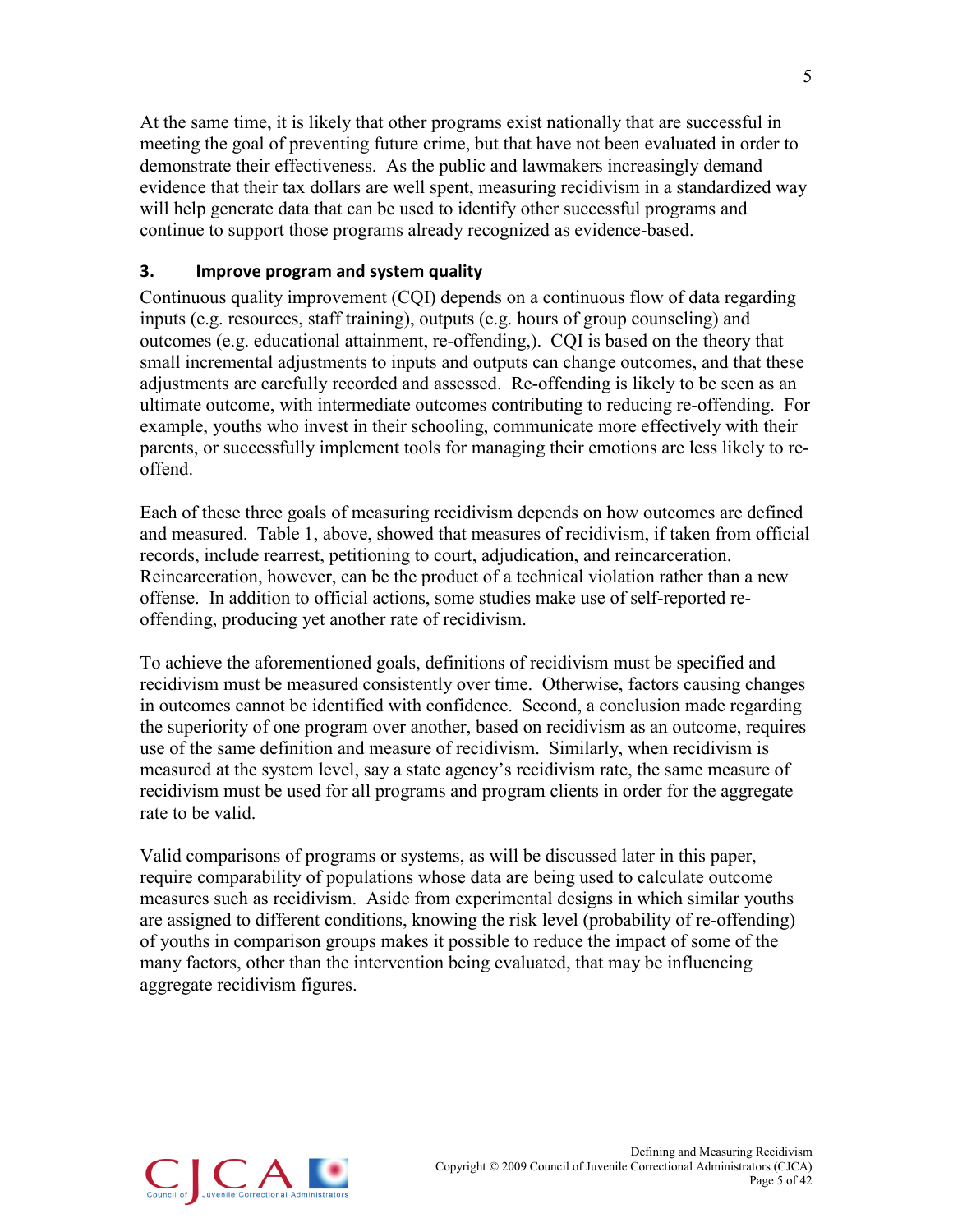### *Purpose of This Paper*

Juvenile justice leaders face several problems due to the complexity underlying measurement of recidivism and demands for recidivism rates as simple, definite numbers that describe the effectiveness of a broad range of services and youths. These problems include:

- 1. Assumptions of comparability of recidivism measures that underlie demands for public statements on program and system recidivism rates,
- 2. Policy makers that incorrectly assume that the programs contained in a system have alone produced the system's aggregate recidivism rate,
- 3. A lack of comparability of youths for whom data are being collected, and
- 4. An undervaluing of outcome measures other than recidivism rates that are often better measures of program and system effectiveness.

One of the most serious problems leading to the inappropriate use of recidivism data is the lack of standardization of definitions and measures. Granted, any number of factors can confound findings of effectiveness, but comparisons of program and system outcomes must begin with a common understanding of what is being measured. This white paper lays out recommendations for standardizing measures of recidivism. CJCA will analyze the uses and misuses of recidivism data in a subsequent paper. In a third, we discuss outcomes and outcome measures other than recidivism that are useful for program and system development and that reflect important aims of the juvenile justice system.

### <span id="page-10-0"></span>**The Need for Standardization**

Calls for standardization of measurement can be found in the scholarly literature and noteworthy federal documents dating back at least to the early 1970s. For example, the National Advisory Committee on Criminal Justice Standards and Goals (1976) stated the following:

*A major problem in research on criminal justice is the absence of standardized definitions . . . . The confusion over definitions has not only impeded communication among researchers and practitioners, but also has hindered comparisons and replications of research studies.*

Any assessment of impact or worth requires comparison. Is a 30% recidivism rate good or bad? There is no way to answer this question unless we have some other recidivism rate to use as a comparison. In program evaluations, comparison groups are typically drawn from a population of clients that did not receive the program interventions being evaluated. Since no one expects to accomplish a perfect outcome, such as 0% recidivism, a benchmark is needed against which to compare actual results of a program. In order to compare two groups in terms of an outcome measure, however, the outcome measure being used for each group must be the same. Recidivism is a concept that can be

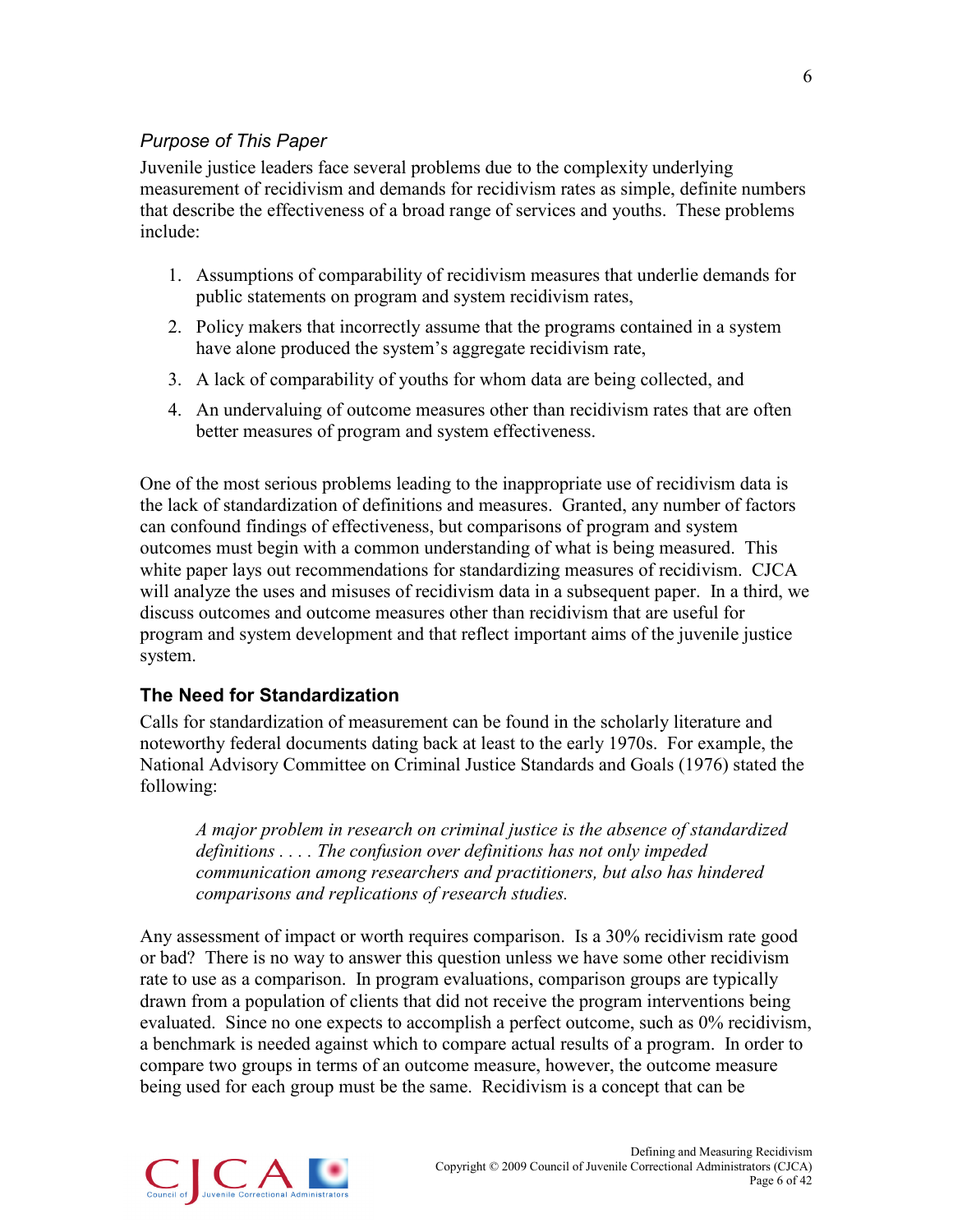operationalized in many ways, and there are no agreed-upon standards for measuring recidivism.

Standardization is necessary in order to communicate clearly the meaning of outcome study results, to communicate unambiguously the methods used to obtain research findings, to enable replication of research designs, to make possible comparisons across studies and regions, and to facilitate knowledge development.

# *Why Measure Recidivism?*

Recidivism is an inherently negative indicator of program or system performance. It is an undesirable outcome, or if expressed in terms of non-recidivism, the absence of an adverse outcome. Some will argue that programs and agencies should be measuring positive outcomes such as educational attainment, improved family functioning, attachment to positive adults or employment. CJCA fully supports the application of positive outcome measures and will pursue this line of thinking in a separate white paper. Recidivism, meaning the commission of a new delinquent or criminal offense, is a public safety concern. Its reduction is a traditional goal of the juvenile justice system; policy makers and funding agencies routinely define performance in terms of reductions in delinquency and recidivism. Moreover, preventing future re-offending, with its inherent victimization, is a goal shared by all agencies of the justice system.

There is, of course, another reason why recidivism is a popular outcome measure: it is easier to obtain recidivism data than other kinds of outcome data. As problematic as access to arrest, adjudication, adult conviction and re-incarceration data may be, these data are recorded systematically by agencies of the justice system. Collecting data on educational achievement, consistent employment, family functioning, and stable relationships with prosocial peers and adults following termination of court jurisdiction would present many more obstacles, including, but not limited to, policies regarding confidentiality. Not surprisingly, convenience has been suggested by Michael Maltz (1984) as one reason why recidivism has become the most common measure of correctional effectiveness.

Aside from convenience, there is a genuine interest among policy makers in comparing recidivism rates across jurisdictions. These comparisons sometimes reflect competiveness among states, but they also reflect a desire to hold juvenile justice agencies accountable for the outcomes of the services delivered to delinquent youths and their families. There have certainly been times when doubts have been raised about the value of the juvenile justice system. The introduction of due process protections by the U.S. Supreme Court<sup>[4](#page-11-0)</sup>, the overwhelming response to Robert Martinson's (1974) claim of systemic program ineffectiveness (Gendreau, Cullen), statements by respected scholars that juvenile justice systems rarely provide services proven to be effective (Bishop, 2006; Feld, 1997; Miller, 1996), legislation increasing the numbers of juvenile cases tried in adult criminal courts (Griffin, Torbet, & Szymanski, 1998), and the recent call for widespread adoption of evidence-based programs (Greenwood, 2008) all call into question the

<span id="page-11-0"></span> <sup>4</sup> In re Gault, 387 U.S. 1 (1967); In re Winship, 397 U.S. 358 (1970); Breed v. Jones, 421 U.S. 519 (1975)

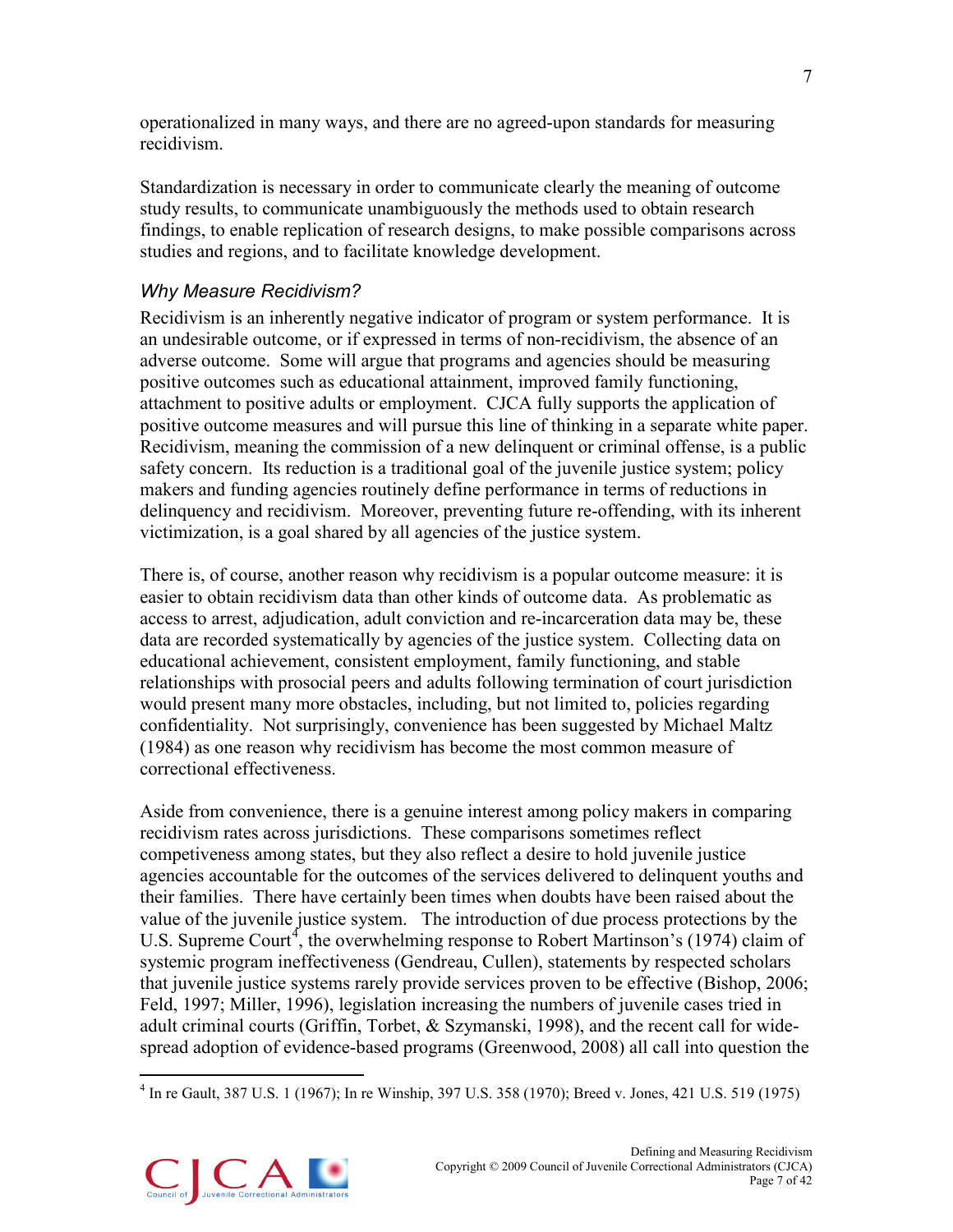social value of existing juvenile probation and correctional services. Thus, demands for recidivism data often put juvenile probation and correctional administrators on the defensive. At the same time, these administrators acknowledge the value of outcome data for their own agencies and for communicating to responsible authorities and the public the worth of the services their agencies provide.

### *Defining Recidivism*

The term "definition" and "measure" are often confused. Definition has to do with the meaning of a word or phrase, while measure is a systematic way to assign a value (count or score) to a subset of a sample. In this case, definition refers to what is meant by the term recidivism. Recidivism is generally defined as "a falling back or relapse into prior criminal habits, especially after punishment" (Blumstein & Larson, 1971). In other words, recidivism means the commission of an offense by an individual already known to have committed at least one other offense. Appropriate definitional questions, then, include: 1) does recidivism mean only the commission of a new offense or does it include technical violations of parole, 2) does recidivism include status offenses, and 3) does categorizing an individual as a recidivist require that he or she was found guilty of a prior offense by a court of law?

The term "measure" refers to the type of data that will be used to assign values to recidivists and non-recidivists. These data types (which we discuss later in this paper) include, among others, self-reports of re-offending, police records of new arrests, and court records of new adjudication and dispositions. Recidivism may mean the actual commission of a new felony or misdemeanor, but the measure of recidivism is likely to be an adjudication of delinquency based on evidence that a youth committed a new felony or misdemeanor. In this example, it is the measure "adjudication" that is used to categorize youths as recidivists or non-recidivists.

Status offenses are violations of laws that govern the behavior of juveniles but not adults. They include such behaviors as being truant from school and running away from home. CJCA has taken the position that recidivism does not include status offenses or technical violations of court orders. The most obvious definition of recidivism is a new offense that would be a crime if perpetrated by an adult, committed by a previously-adjudicated youth who has been released from a program or returned to the community. This definition can be expected to resonate with public interests in safety. Since the follow-up period for a youth may include his or her transition to adulthood, this new offense includes crimes committed by adults.

It may be, however, that the population of interest includes youths who have not yet been adjudicated, but who have been previously arrested and have had their cases handled informally, either by means of a diversion program or a court's informal adjustment. Under these circumstances, repeat offending may be an appropriate concept but the definition of the first offense does not require proof of guilt. Use of recidivism in this sense would likely involve the measures of arrest and re-arrest.

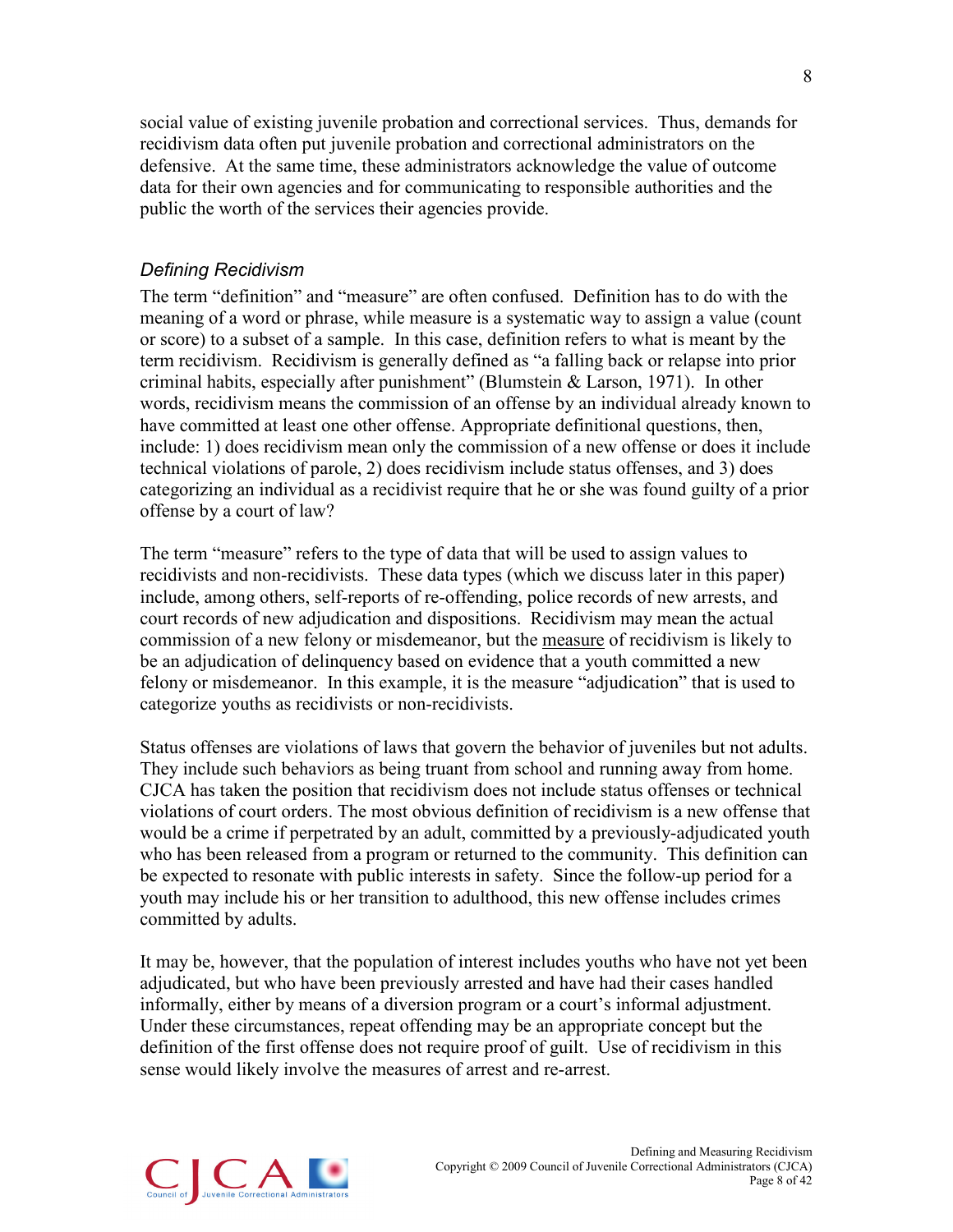#### *Measuring Recidivism*

The definition of recidivism adopted by CJCA involves the commission of a new offense. Knowledge of which youths committed new offenses, what offenses they committed, or how many offenses they committed during the period of follow up is, however, not obtainable. The vast majority of offending isn't visible to the justice system. Consequently, proxies such as arrest, charging, conviction and re-incarceration decisions are used to measure recidivism. These are indicators of youth behavior based on decisions made by agents of the justice system about youths who come to their attention. These are indicators of recidivism over which the justice system has some control and that probably reflect patterns of actual re-offending. Of course, there is also the influence of chance, both in terms of who gets caught and for what. These decisions are also subject to local practices of justice system decision making, differences in policies across jurisdictions, and informal agreements among members of courtroom workgroups. Consequently, there is opportunity for bias built into any measure of recidivism. A fact to keep in mind, then, is that *every measure of recidivism based on an official record always involves behavior or alleged behavior of a youth and a formal decision made by at least one official of the justice system*. What varies in the measure of choice is the decision point in the case processing system, the source of information about the decision, policies governing that decision and practice norms within agencies that influence that decision.

Official recidivism is measured in terms of one or more system responses, such as arrest, filing of charges, adjudication, incarceration or parole revocation. As previously discussed, the selection of decision point has a great impact on the proportion of recidivists identified. Maltz (1984, p. 66) found that among over 90 recidivism studies, recidivism was defined using nine different decision points: arrest, reconviction, incarceration, parole violation, parole suspension, parole revocation, a new offense, absconding, and probation. But as we saw from Table 1, the average percentage of youths found to have recidivated shrinks from 55% when arrest is used as the recidivism measure to 12% if reincarceration for a new offense is selected. This shrinkage has to do with desirable and necessary decisions to remove (dismiss or divert) some cases at each decision point and allow others to continue to the next stage of the justice process. That is, decision-makers screen out cases for which evidence is insufficient to support the charges or an informal option is seen as more suitable, given the offense and accompanying circumstances. The definition of recidivism that is selected, then, greatly affects the recidivism rates reported.

#### *Issues Relating to Measurement*

Aside from recognizing the need to use official decisions as proxies for re-offending, a number of considerations should be addressed in developing recidivism outcome data. We have identified a number of these issues and discuss them briefly in this section, conceding that we may not be doing justice to any of them in this short document.

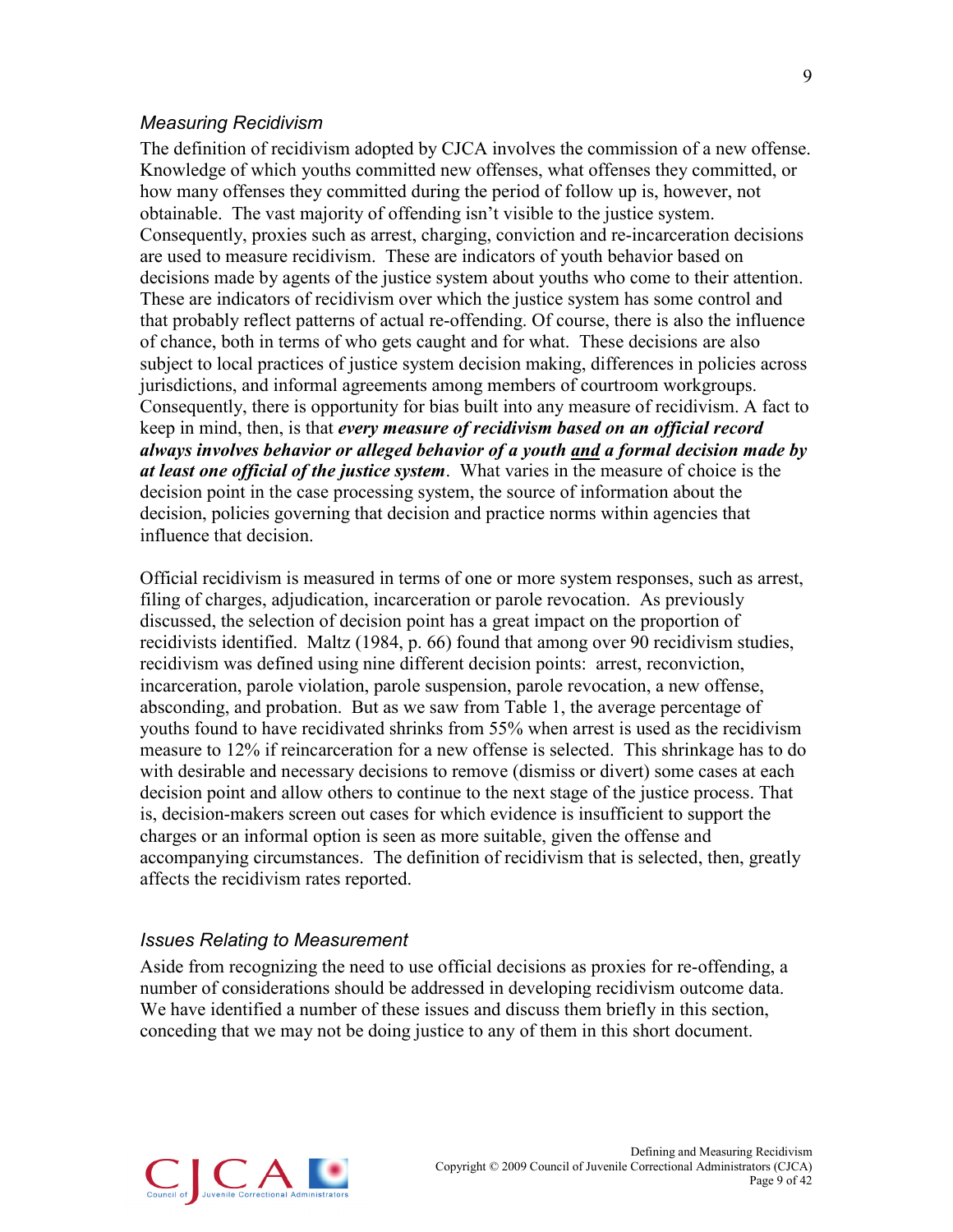# *1. Deciding on the Appropriate Measure*

Prior to selecting a measure of recidivism, those conducting the study must consider the relevance of the definition for the population being studied. For example, if reincarceration (a disposition decision) is the measure selected, youths who have never been incarcerated are not eligible. If re-adjudication is selected as the measure of recidivism, then youths never adjudicated but whose cases were handled informally through a diversion or consent decree process are not eligible. Conversely, a first residential placement may be a relevant measure of recidivism for youths on probation, assuming that the difference between technical violations and new offenses is acknowledged. Given the variety of populations for whom recidivism is of interest, this matching of recidivism definitions to population attributes is of critical importance.

# *2. Selecting the Best Source of Information*

Two factors should be kept in mind when selecting a data source: 1) how accurate are the data, and 2) how complete are they. Data quality is often a major concern when deciding which data source to use. In some databases, the information is recorded by a variety of people and careless data entry results in information that is unreliable. Often, important data are missing in so many cases that reliable aggregate estimates cannot be made. Some data sources are incomplete because of cases that are not processed beyond a certain point in the system.

When recidivism is measured with arrest data, for example, the source of arrest information is sometimes court records rather than police records. This use of the term "arrest" in such cases is likely to be erroneous: the arrest decision is made by the police, and that decision alone contains several separate decisions, including whether or not to take the youth into custody, whether to file a formal arrest report, and whether or not to submit the arrest report to the district attorney and/or court intake authority. If the police pass the case forward for court processing, the district attorney then reviews the arrest report and evidence and decides whether or not to file charges in court. In some jurisdictions, an intake unit of the court also screens cases for further processing. It is only at this point that the arrest appears in court records. Thus, there are many more arrests than those that appear in court records.

Colorado's Division of Youth Corrections, for example, decided that the filing of a delinquency petition with the court by the district attorney more accurately represented knowledge of a new offense than arrest data found in court records. They reasoned that the arrest data in court files undercounted actual arrests. On the other hand, a recent report from Florida's Office of Program Policy Analysis and Government Accountability (2009) appropriately made use of law enforcement records to measure arrest as an outcome of the Redirection Program, thus maximizing validity of the arrest data.

# *3. Time and Recidivism*

Another important consideration is *the follow-up time period*. Studies that are limited to less than a year will undoubtedly produce lower recidivism rates than those that follow cases for three years. On the other hand, treatment effects are likely to deteriorate over time as other influences grow in number and potency. If a randomized control trial is

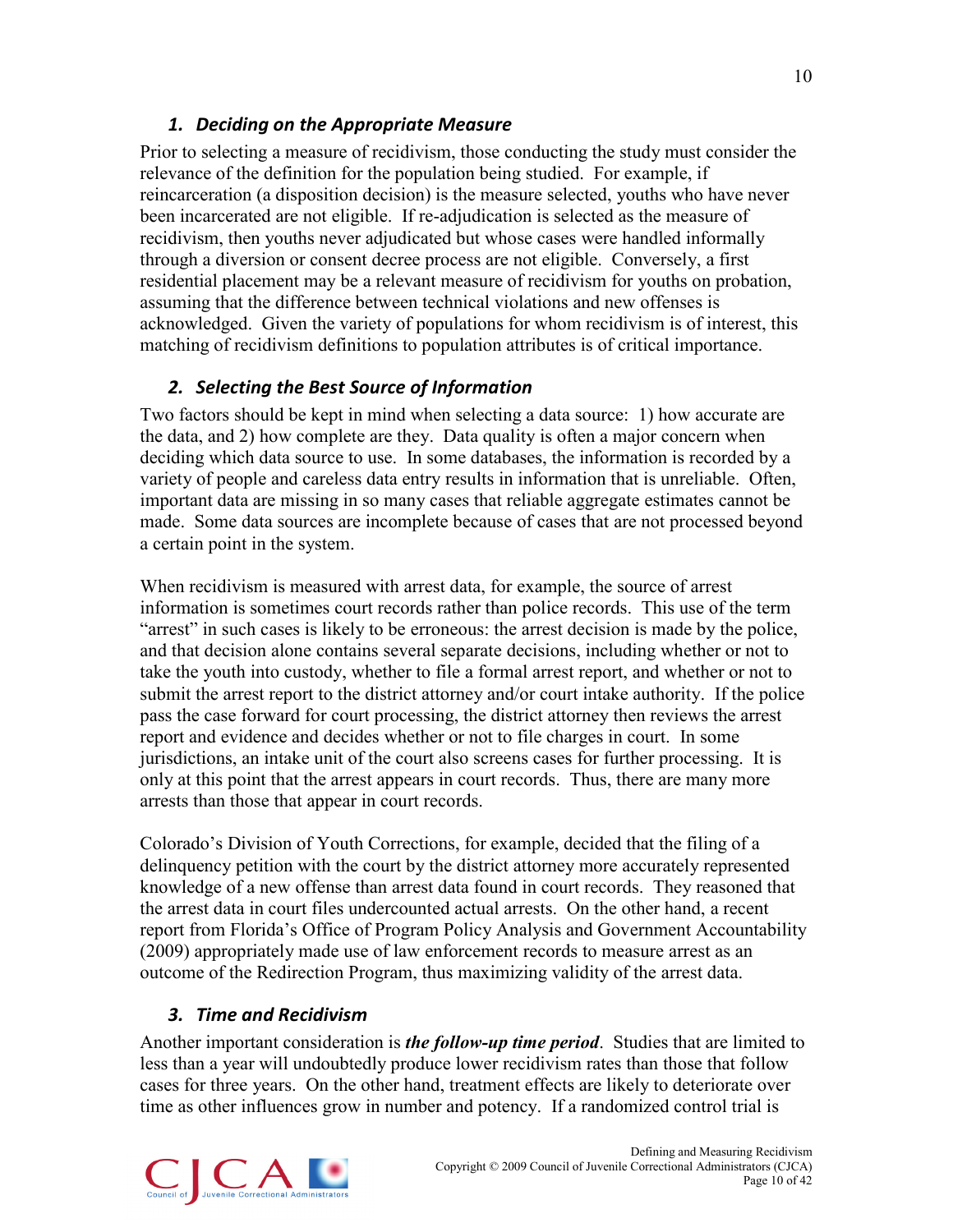being conducted, treatment effects can be measured indefinitely, but barring random selection of cases to treatment and control groups, long periods of follow-up are hard to justify. The question to address is what period of time is sufficient to produce a clear picture of intervention impact?

With reference to follow-up, it is also important to *identify clearly the starting and end points of the follow-up period*. As Barnoski (1997) argues, recidivism typically refers to a period of time that begins with release to the community or the beginning of a community-based commitment. Maltz (1984) points out that release may be from an institution, a community residential program, an after-school program, or aftercare. Regarding the end point, time may be restricted to a fixed set of dates (e.g. January 1, 2009 – December 31, 2009) or a time period may be applied at the individual level, so that each youth is followed for the same number of days, weeks or months.

A further approach to be considered is measuring time to the first new offense, referred to as survival analysis. With this measure, we are looking for an amount of time from the start date of our follow-up to the first offense that occurs within the entire follow-up period. We are assuming that the longer a youth survives without offending, the less likely it is that he or she will reoffend. Some youths will not have reoffended during the follow-up period, so a statistical adjustment, called censoring, needs to be made to account for them. Typically the researcher reports the average time to first offense.

One further time issue: many researchers recognize the importance of measuring *time at risk*. That is, if an offender is removed from the community after two months, reincarcerated for six months, and then placed back in the community, the six months of incarceration should not count as part of the follow-up. In order for the time to count, there should be an opportunity to offend.

# *4. Counting All Cases*

Tracking individuals for purposes of measuring recidivism often requires *obtaining information on offenses processed by the adult criminal justice system*. This transition to the criminal justice system can have occurred as consequence of age, or it may be that the youth's case was waived to the adult system. In either case, a valid measure of recidivism should not stop solely as a result of actions taken by a non-juvenile justice agency. Ignoring arrests or convictions committed within the follow-up period solely because of an individual's age or status will result in an undercount of the recidivism measure.

# *5. Differentiating Among Offenses*

Defining recidivism goes beyond simply noting whether or not a youth has been arrested or adjudicated. Studies that *include type of offense, offense severity and offending frequency* often examine changes in offending patterns. Collecting more detailed descriptions of new offenses creates opportunities to examine intervention effects with greater complexity. For example, recent research has found that some types of treatment are effective depending on offense type.

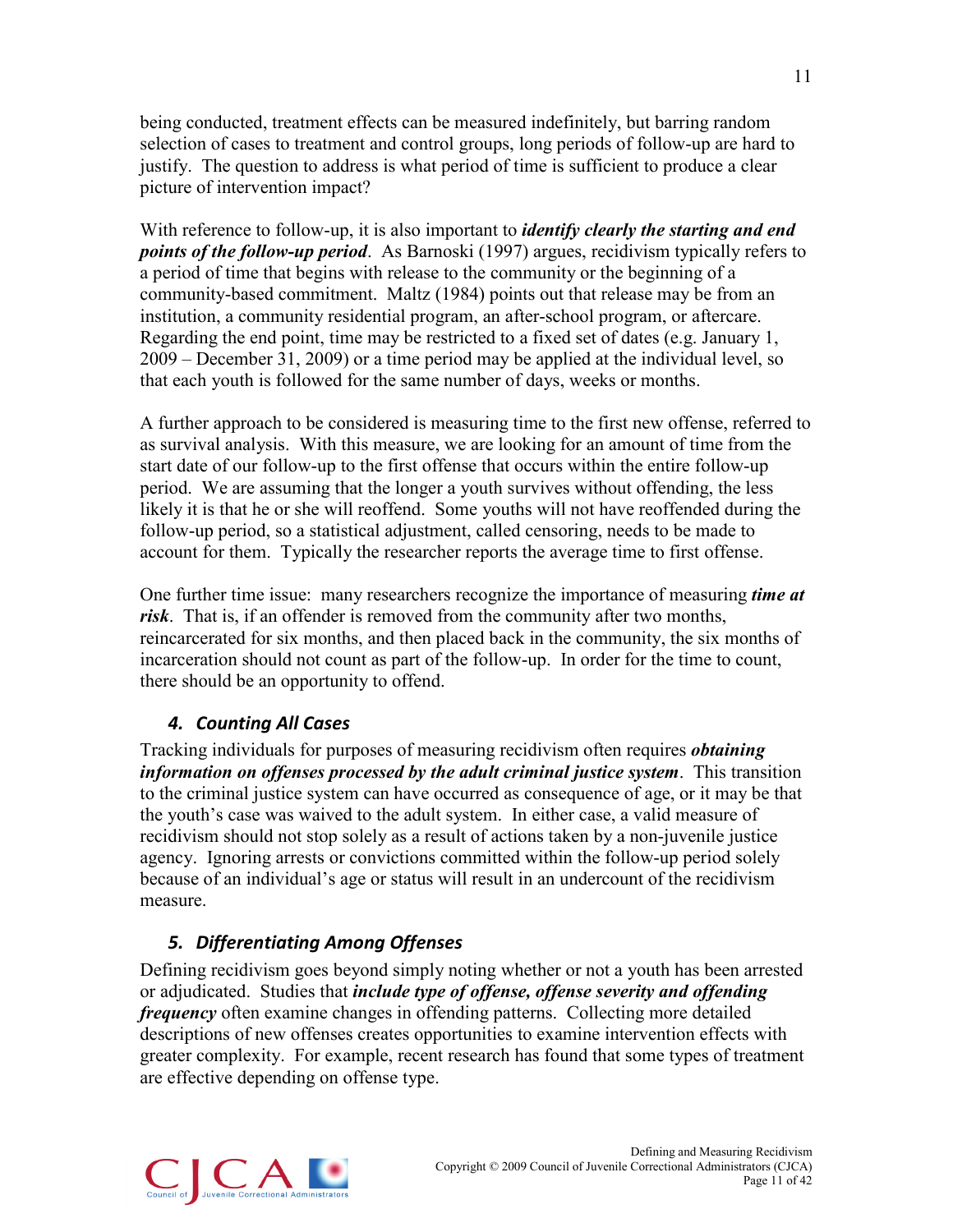Recidivism can also be examined in terms of *charges brought against the youth*, including the most serious charge and the number of charges. These charges may be classified in terms of felony or misdemeanor, or in terms of a seriousness scale. Not all of these charges will survive the adjudication process, however, so differentiating charges on which the case was adjudicated from those that were dropped is important when differentiating "filing of charges" as the measure of recidivism from "adjudication of delinquency."

# *6. Data Reporting Options*

Measurement is not simply a matter of selecting a study population or a specific stage in case processing: *measurement also involves decisions related to how the data are reported*. In fact, even after the case processing stage is selected, a number of measurement choices can be made. A good example of these optional measures of recidivism can be found in Anne Schneider's 1986 experimental study of restitution programs. In this study, she provides recidivism data on the experimental and control groups, using only juvenile and adult court data, and excluding those cases that were dismissed due to lack of evidence or a not-guilty finding. Follow-up ranged from 22-36 months depending on when the youth entered the program. The measures analyzed and reported were:

- 1. Prevalence of reoffending: the percentage who reoffended during the period of follow-up,
- 2. Annual rate of reoffending: the number of court contacts for each youth divided by time at risk, and then expressed as a percentage,
- 3. Recontact frequency during entire follow-up period,
- 4. Individual recontact rate: number of new offenses in follow-up period divided by time at risk,
- 5. Offense seriousness: most serious charge (a scored item),
- 6. Offense seriousness: sum of most serious charge scores for each subsequent offense,
- 7. Offense seriousness rate: sum of most serious charges for each subsequent offense divided by time at risk.

# *Influences on Recidivism Rates*

### Individual Differences

Not all delinquent youths are alike. Consequently differences in recidivism rates will be influenced by differences among those persons whose behavior is of interest. Demographic characteristics such as gender, age, race, and ethnicity are all related to recidivism rates (Dembo et al., 1998; Minor, Hartmann, & Terry, 1997). Family, peer and school factors are known to influence re-offending, as are substance abuse and mental health problems (Chung and Steinberg, 2006). In addition, there is some evidence that special needs youths – those with mental health, substance abuse or learning problems – are more likely to be rearrested and re-committed. It is for this reason that

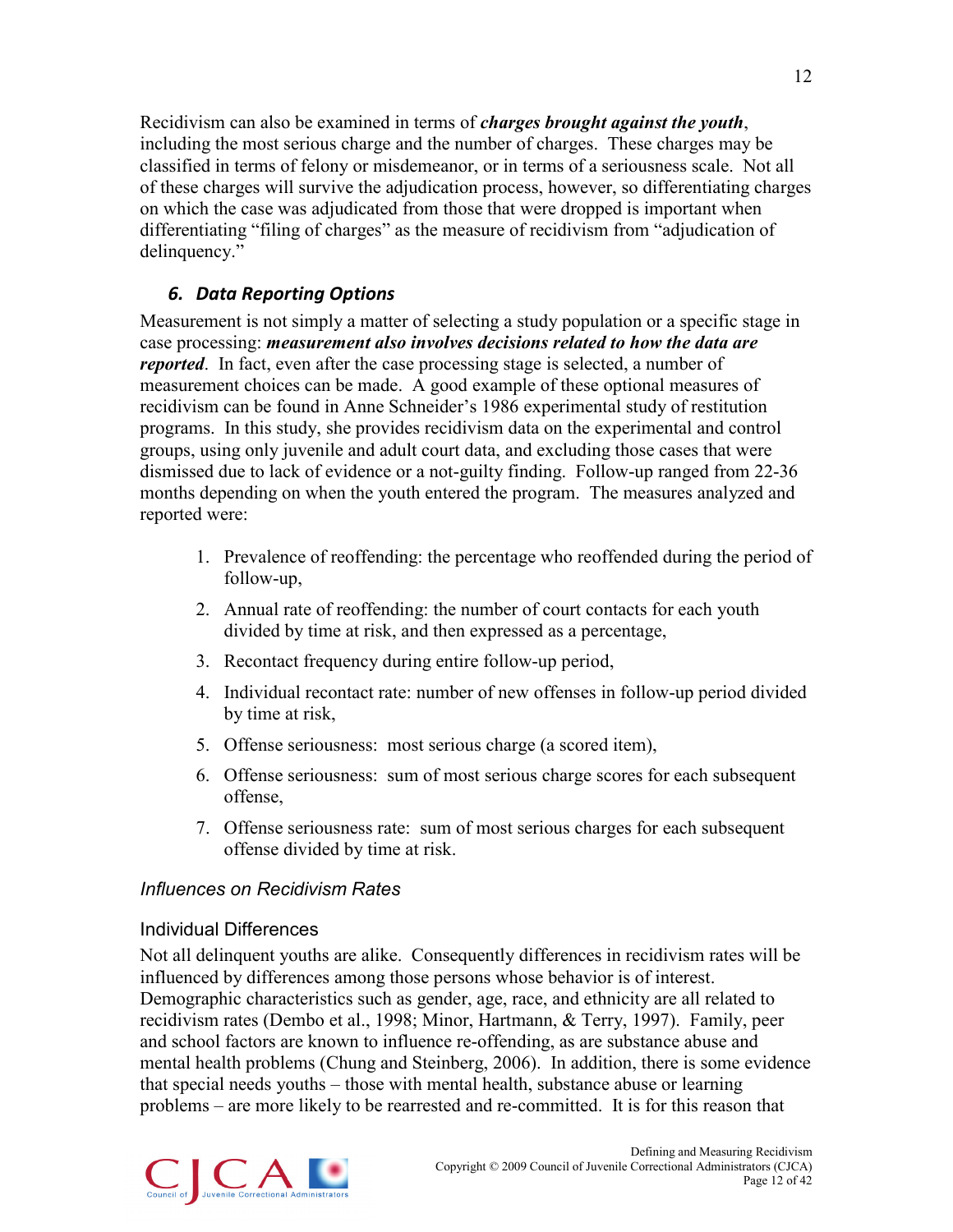program evaluators are careful to create comparison groups that are sufficiently similar to intervention groups so that differences found can be attributed to the intervention. This suggests the need to include detailed information on individuals included in measures of re-offending.

A second relevant set of effects has to do with the environment in which the youth resides. If the follow-up period encompasses a time when the youth is living in the community, then the forces present in that community are likely to be affecting the youth's behavior. A large body of research supports a theory of delinquency which argues that socially disorganized neighborhoods lack informal social controls that suppress crime and delinquency (Bursik, 1988). The proliferation of such ecological considerations within the field of criminology stems from the work of Shaw and McKay (1942), who demonstrated the impact of environmental attributes such as poverty, ethnic heterogeneity, and residential mobility within neighborhoods on rates of delinquency.

Several studies have concluded that juvenile crime is dependent on neighborhood processes, particularly where economic disadvantage decreases collective efficacy (Bursik, 1988; Liberman, 2007; Loeber and Wikstrom, 1993; Sampson and Groves, 1989; Sampson et al., 1999; Simcha-Fagan and Schwartz, 1986). Drug and alcohol availability (Freisthler et al., 2005; Herrenkohl et al., 2000), the spatial concentration of juveniles with delinquent attitudes (Oberwittler, 2004), and number of "unconventional" friends (Rankin and Quane, 2002) have also been identified as neighborhood-level predictors of juvenile offending. Recent research has found that both the likelihood of recidivism and the type of offense a youth will commit depend heavily on the neighborhood in which the youth resides (Harris et al., 2009).

Intervention characteristics are relevant to this paper as well. To a large extent, this paper focuses on system-level recidivism rates. Interventions designed to affect recidivism, however, are delivered through programs. Although programs do not shape system level recidivism rates alone, system recidivism rates are based on aggregates of program recidivism rates. It follows, then, that differences among programs and the numbers and types of youths committed to different programs will contribute heavily to system rates. Moreover, follow-up data typically include period of time following a period of residential confinement that includes an aftercare program. The design and quality of aftercare services, which may vary by city and county, must also be considered.

Because *offender characteristics can affect rates of reoffending*, recidivism data are more useful for comparison when those characteristics can be statistically controlled. For example, comparing recidivism rates of youths following a period of placement in secure facilities with a sample of probationers would make little sense given likely differences in factors associated with risk of re-offending. Recidivism data, then, should be accompanied by information about the study subjects to enable comparisons of similar samples.

It may also be the case that some types of youths are more likely to be arrested and processed than others. Here is where system-level knowledge regarding *disproportionate* 

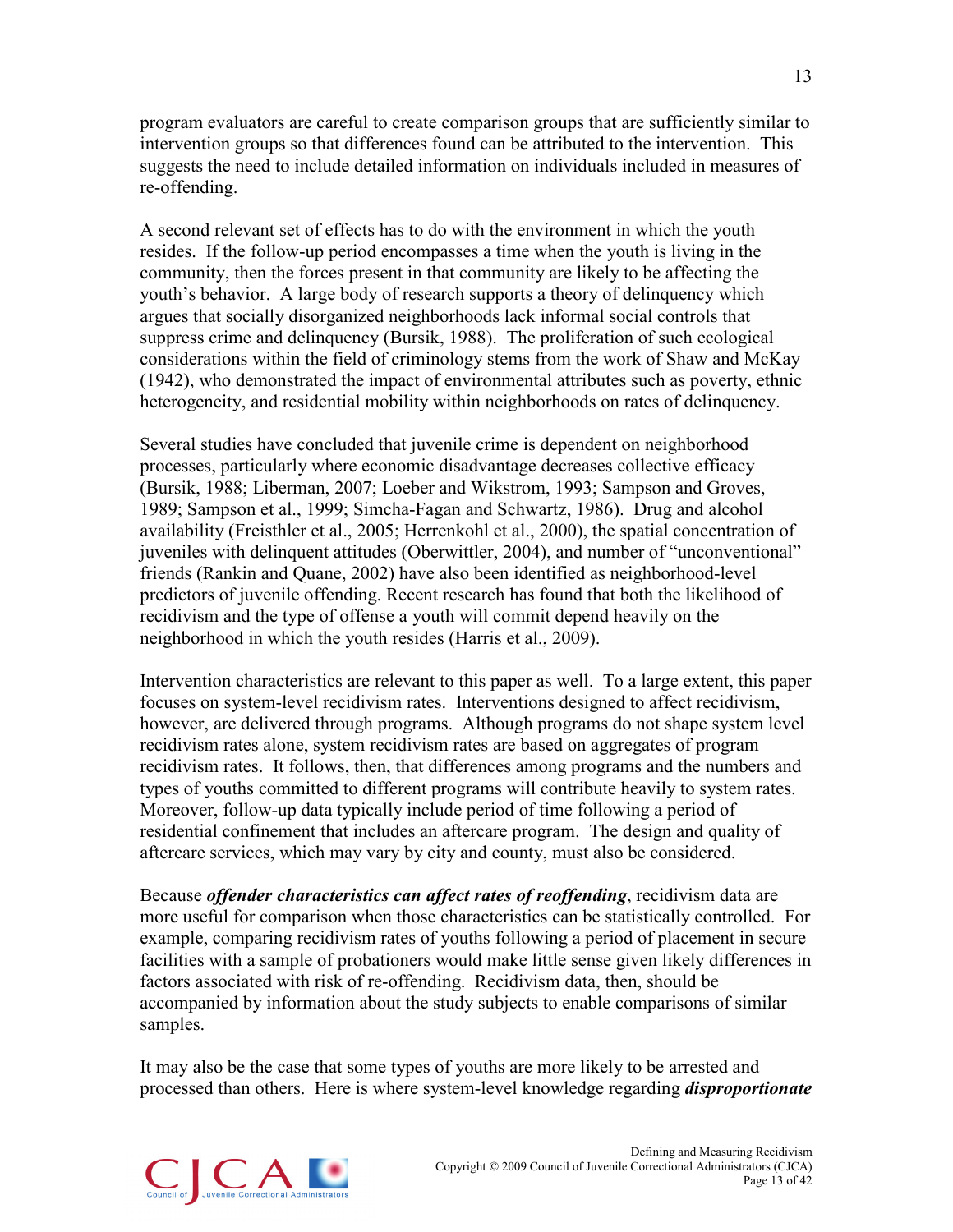*minority contact* and the *vulnerability of special needs populations* (mental health, substance abuse, special education) can help to explain differences in recidivism rates among different populations of youths.

#### State System Differences

Aside from issues of measurement, we need to consider differences among the states being compared. A state that treats 17 year olds as adults will have a different recidivism rate than one that treats 17 year olds as juveniles. Recidivism may also be affected by the quality of aftercare services, variation in police practices, differences in arrest and conviction standards, and policies that control waiver to the adult system. An entirely or largely urban jurisdiction will experience different recidivism rates than a largely rural jurisdiction. A jurisdiction that formally processes and brings to court lower level offenses would be expected to have different recidivism rates than one that does not. These differences would be expected regardless of the effectiveness of juvenile justice system interventions.

Any number of societal factors can also shape recidivism rates and account for jurisdictional differences. These factors include economic and cultural differences, the presence of metropolitan areas, and levels of support for education, families and health care. Communities that are economically disadvantaged and lacking in social capital are likely to have high rates of delinquency and crime (Sampson &Groves, 1989). It follows then that the prevalence of such communities will influence recidivism rates.

Data access and information sharing will affect a state agency's capacity to measure recidivism. Some states have made significant strides in developing statewide juvenile court databases, while in other states a state juvenile correctional agency must rely on multiple data sources for information on its clients. Often, information sharing agreements have not been achieved. Moreover, some state agencies can access adult court data on youths who are past the age of majority or who have been waived to the adult system, while others do not have access to recidivism data once a youth has moved into the adult system.

#### Conclusion

This discussion has raised a number of issues relating to defining and measuring recidivism. Clearly, developing consensus around how to address all of them will be difficult. CJCA contends, however, that increasing the ability of juvenile justice agencies to communicate clearly about recidivism requires use of a common language, in this case common definitions and related measures. Standardization of definitions and measures of recidivism can increase the juvenile justice system's capacity to learn about effective programs and practices, and build support for greater information sharing. To develop consensus around standards requires first a review of current practices, both by state agencies and by researchers that conduct program and system-wide evaluations.

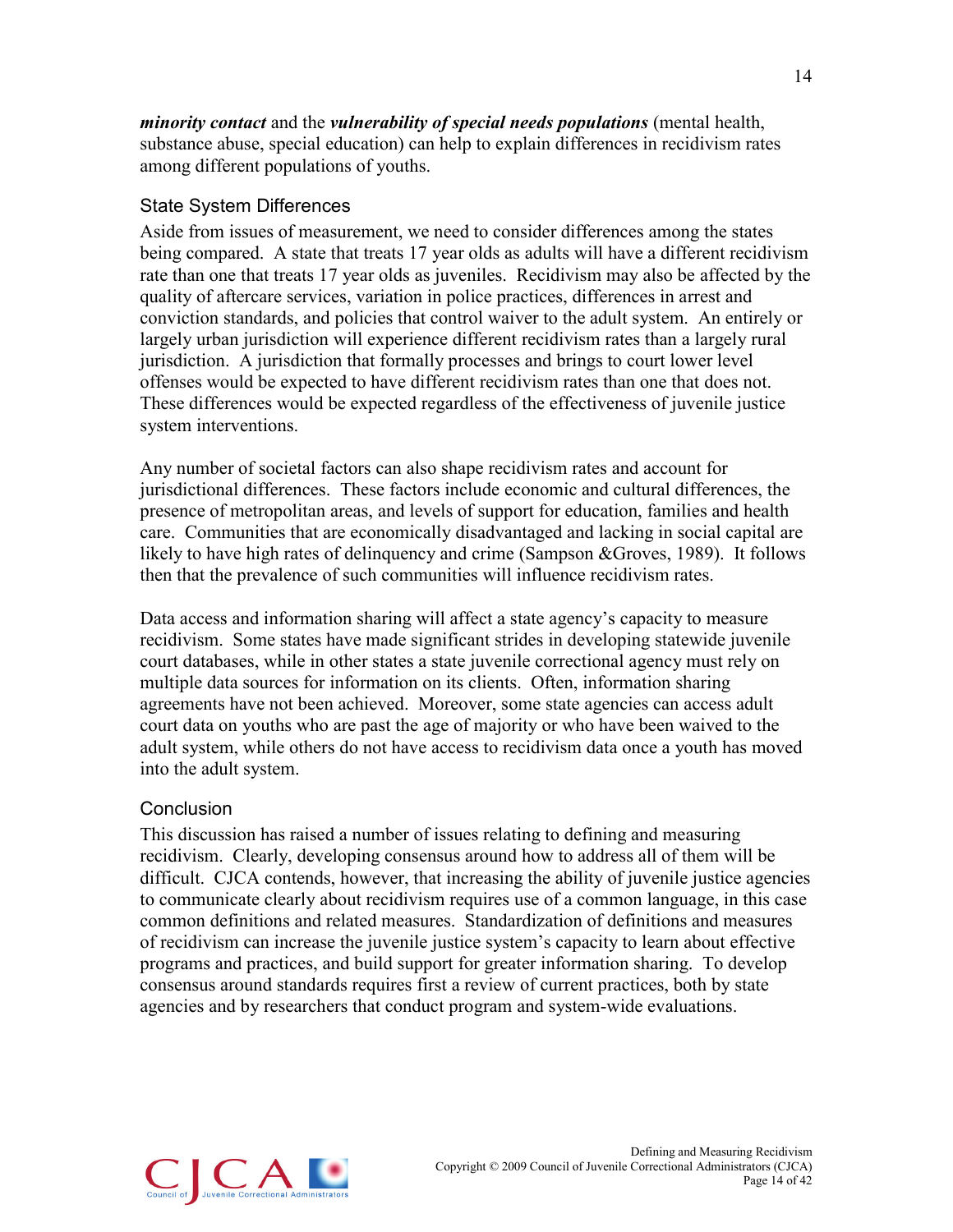# <span id="page-19-0"></span>**Current Practices**

In order to introduce our description of current practices, this section of the report provides a brief listing of decision points in the juvenile justice system used to measure recidivism.

- 1. Arrest: Arrest reflects a decision made by a law enforcement officer. It is the first of several points in the processing of a case where a record of an offense and an offender is created. Although the term arrest is often used in recidivism studies as the measure of arrest, we find that the source of data is sometimes court records. An accurate measure of arrest requires use of police data, since not all arrests result in a petition to juvenile court.
- 2. Informal adjustment and diversion failure or success: Youths who are diverted from juvenile court processing prior to adjudication present one of the first points at which youths known to be delinquent (although guilt has not necessarily been proven) can re-offend. Although guilt has not necessarily been proven, some of these adjustments are contingent upon admission of guilt.
- 3. Filing of charges: Cases that result in a petition have been screened by the police and a prosecutor and/or intake officer. Thus, although not all arrests produce a petition, the number of cases for which charges are filed will be larger than the number adjudicated delinquent. Moreover, if the collection of charge data is seen as valuable, some charges may be dismissed, while for others the youth may be found guilty. Collecting all charges as well as adjudicated charges may be desirable.
- 4. Adjudication/conviction: A finding of guilt, while not the same as an adjudication as delinquent in all jurisdictions, provides a greater degree of confidence that the youth committed a new offense (a reduction of false positives), and what offense[s] the youth committed.<sup>[5](#page-19-1)</sup> By this point, confidence that the youth committed a new offense is maximized and justification of further intervention has been demonstrated.
- 5. Juvenile commitment: Incarceration or re-incarceration suggests a judgment of offense seriousness or some related problem by the court. Although some adjudicated youths, even on their second or third offense, will not be incarcerated, for an agency that operates only residential facilities, this is an important measure of intervention impact.
- 6. Adult commitment: Adult commitment is an important measure for those youths whose cases are followed past the age of juvenile court jurisdiction or for juveniles whose cases are waived to criminal court. Without this measure, commitment data will underestimate the amount of recidivism.

<span id="page-19-1"></span> $5$  A finding of guilt at this stage requires proof beyond a reasonable doubt (Breed v. Jones, 421 U.S. 519) (1975)).

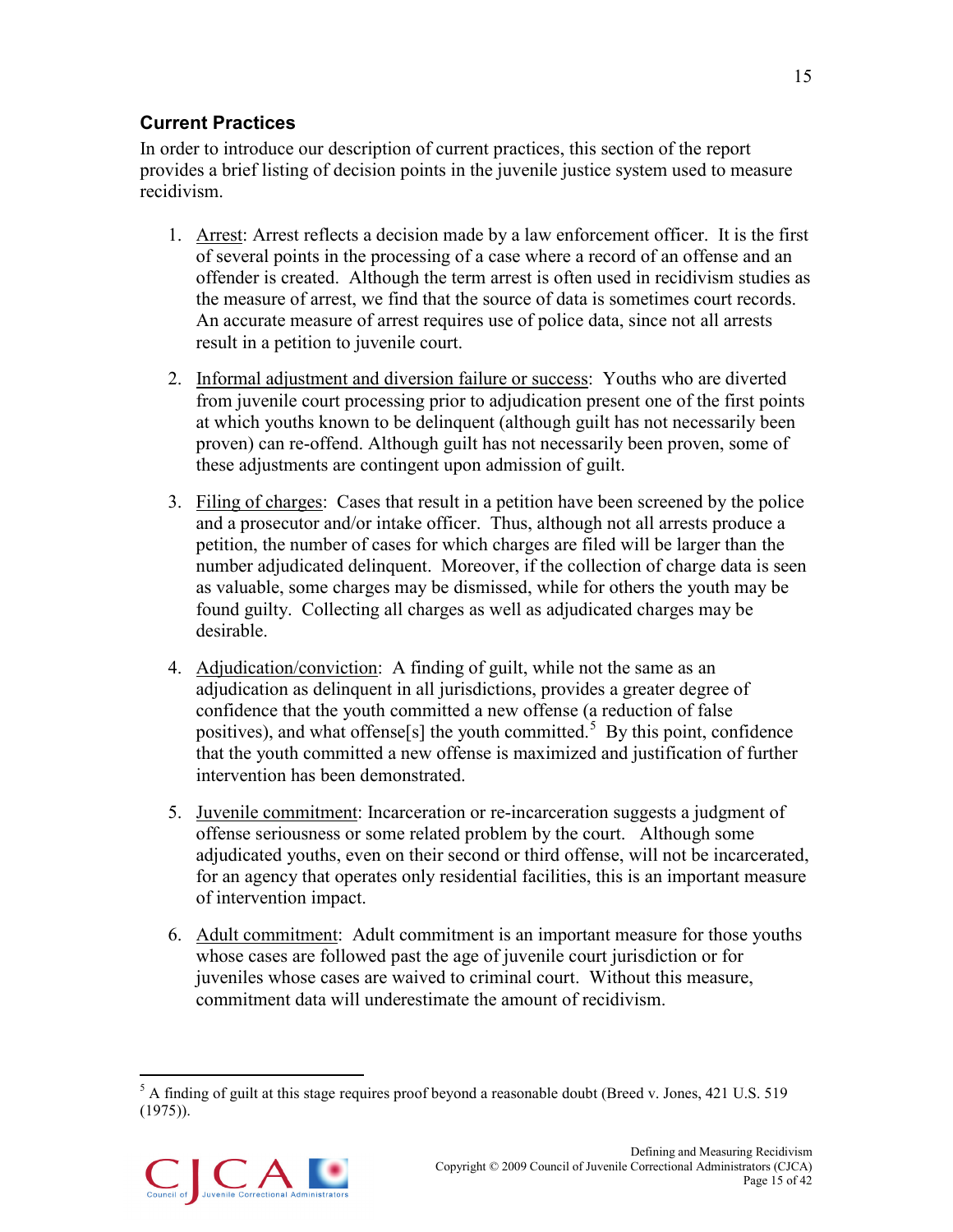Given these six decision points that can be used to calculate recidivism, we turn our attention to examining current practices in the measurement of recidivism. In order to capture current practices, and recognizing that evaluation researchers and juvenile correctional agencies may have different views about how to measure recidivism, the Recidivism Work Group looked at three sources of information:

- 1. Recent reports published by juvenile correctional agencies
- 2. A CJCA survey of state and metropolitan area juvenile correctional agencies
- 3. Program evaluations and related research published in academic journals

# *Current Practices among Juvenile Correctional Agencies*

Many juvenile correctional agencies track recidivism data in order to improve services and service delivery, and to provide performance data to policy makers, the press and the public. Occasionally, juvenile correctional agencies will devote resources to conduct an in-depth study of system-wide outcomes, including recidivism rates. In some cases, these studies are conducted by external evaluators under contract with the agency. Our request to juvenile correctional agencies produced ten recent studies. Table 2 summarizes information as to the definition of recidivism used, length of follow-up and other information pertinent to population targeting. Six of these studies measured recidivism in terms of placement or return to custody; four used adjudication. One study measured recidivism in terms of the filing of charges in juvenile court, and one made use of arrest information, but this latter study also provided a measure based on adjudication. Based on this subset of state reports, it appears that placement (a disposition decision) and adjudication are measures commonly used. We can also see that the follow-up time period ranges from one to three years, with no particular time period dominating.

### **Table 2** Definitions and Measurement of Recidivism by Juvenile Correctional Agencies as Indicated by Published Reports

| <b>State</b>   | <b>Recidivism Measure</b>        | <b>Other Information</b>   |
|----------------|----------------------------------|----------------------------|
|                |                                  | Up to 36 months follow-up  |
| Arizona        | Return to custody                | Differentiates new offense |
|                |                                  | from technical violation   |
| Colorado       | Filing for new offense           | 12 month follow-up         |
| Kansas         | Return to custody                | 12 month follow-up         |
| Louisiana      | Re-adjudication and placement in | 36 month follow-up         |
|                | facility                         | Includes adult cases       |
|                |                                  | 18 month follow-up         |
| Maine          | Adjudication                     | First adjudication cases   |
|                |                                  | only                       |
| Massachusetts  | New adjudication                 | 24 month follow-up         |
| North Carolina | New arrest                       | 24 month follow-up         |
|                | New adjudication                 | Includes adult cases       |

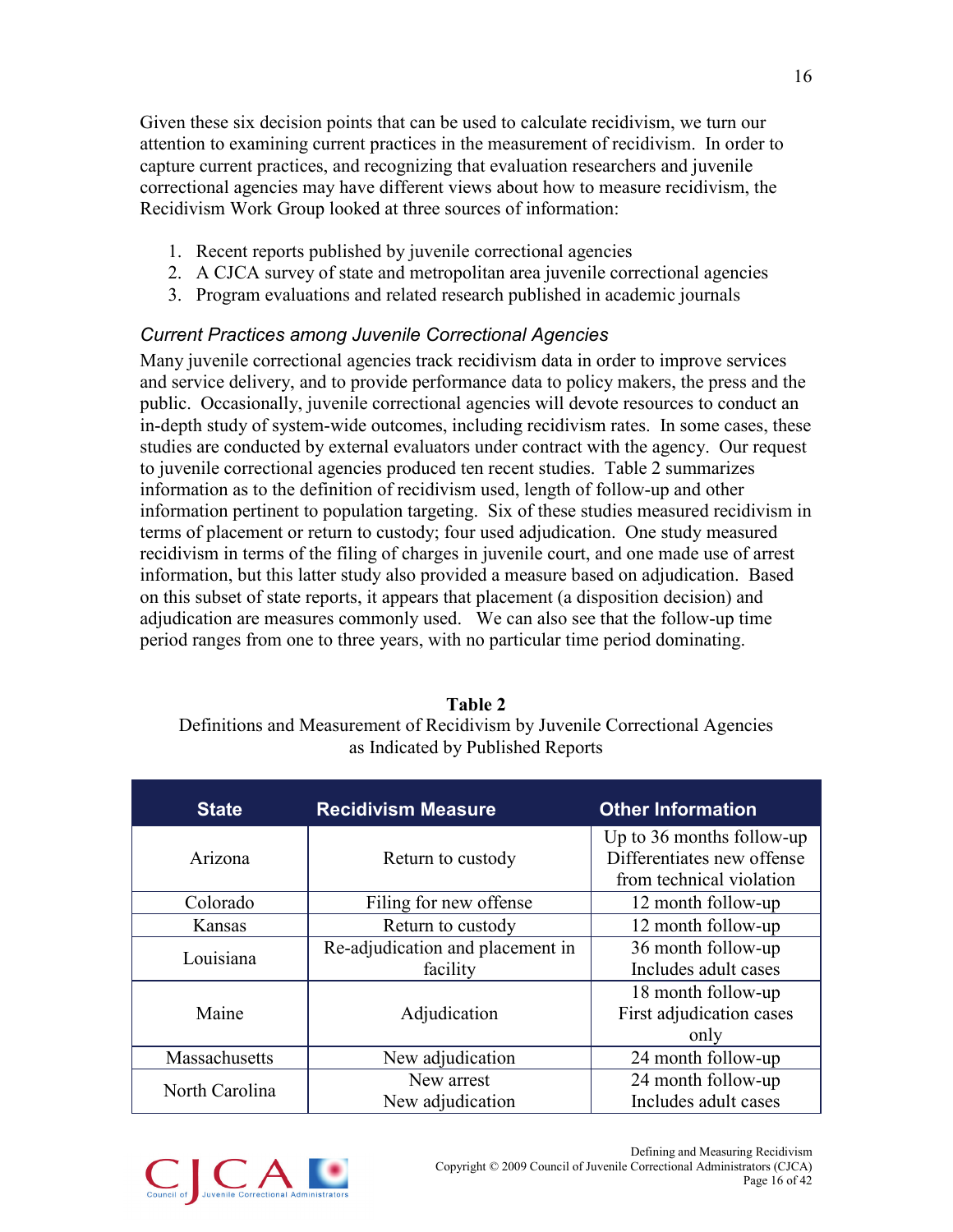| Ohio      | Return to custody or adult sentence |                                                                           |
|-----------|-------------------------------------|---------------------------------------------------------------------------|
| Virginia  | Return to custody                   | Up to $36$ month follow-up                                                |
| Wisconsin | Return to custody                   | Up to 24 months<br>Differentiates new offense<br>from technical violation |

Aside from these occasional reports, most state juvenile correctional agencies routinely monitor recidivism data. As part of its annual survey of state and metropolitan area juvenile correctional agencies, CJCA asked its members a number of questions pertaining to how recidivism is measured. These questions are listed in Figure 1 below.

#### **Figure 1** CJCA Annual Survey Questions on Recidivism

| Recidivism                                                                                                                                                                                                                                   |  |
|----------------------------------------------------------------------------------------------------------------------------------------------------------------------------------------------------------------------------------------------|--|
| Please download the 2008 Yearbook Glossary for reference while completing the survey.                                                                                                                                                        |  |
| 102. Does your agency track recidivism rates?                                                                                                                                                                                                |  |
| © Yes © No                                                                                                                                                                                                                                   |  |
| 102a. How do you use the information?<br>Check all that apply                                                                                                                                                                                |  |
| External reporting                                                                                                                                                                                                                           |  |
| Internal program evaluation or assessment                                                                                                                                                                                                    |  |
| Agency planning                                                                                                                                                                                                                              |  |
| $\Box$ Other                                                                                                                                                                                                                                 |  |
| 102a-1. Please specify:                                                                                                                                                                                                                      |  |
| 103. How do you define recidivism?<br>Please indicate your definition based on the following three variables: the group of youths measured, the action that determines a youth has<br>recidivated and the tracking or follow up time period. |  |
| 103a. Group of youths being measured:<br>Select one                                                                                                                                                                                          |  |
| All youths who have left secure care                                                                                                                                                                                                         |  |
| A specific subgroup of youths selected based on the program/facility attended (e.g., secure treatment only, youths<br>on probation only)                                                                                                     |  |
| A specific subgroup of youths selected based on delinquency charge (e.g., first time offenders only, sex offenders<br>only)                                                                                                                  |  |
| A specific subgroup of youths selected based on another criteria                                                                                                                                                                             |  |
| 103a-1. Please describe the group:                                                                                                                                                                                                           |  |
|                                                                                                                                                                                                                                              |  |
|                                                                                                                                                                                                                                              |  |
|                                                                                                                                                                                                                                              |  |
| 103b. The action that determines a youth has recidivated:<br>Check all that apply                                                                                                                                                            |  |
| Arrest                                                                                                                                                                                                                                       |  |
| Adjudication                                                                                                                                                                                                                                 |  |
| Commitment - to youth corrections/services                                                                                                                                                                                                   |  |
| Commitment - to adult corrections/services                                                                                                                                                                                                   |  |
| Other                                                                                                                                                                                                                                        |  |
| 103b-1. Please specify:                                                                                                                                                                                                                      |  |
|                                                                                                                                                                                                                                              |  |
|                                                                                                                                                                                                                                              |  |

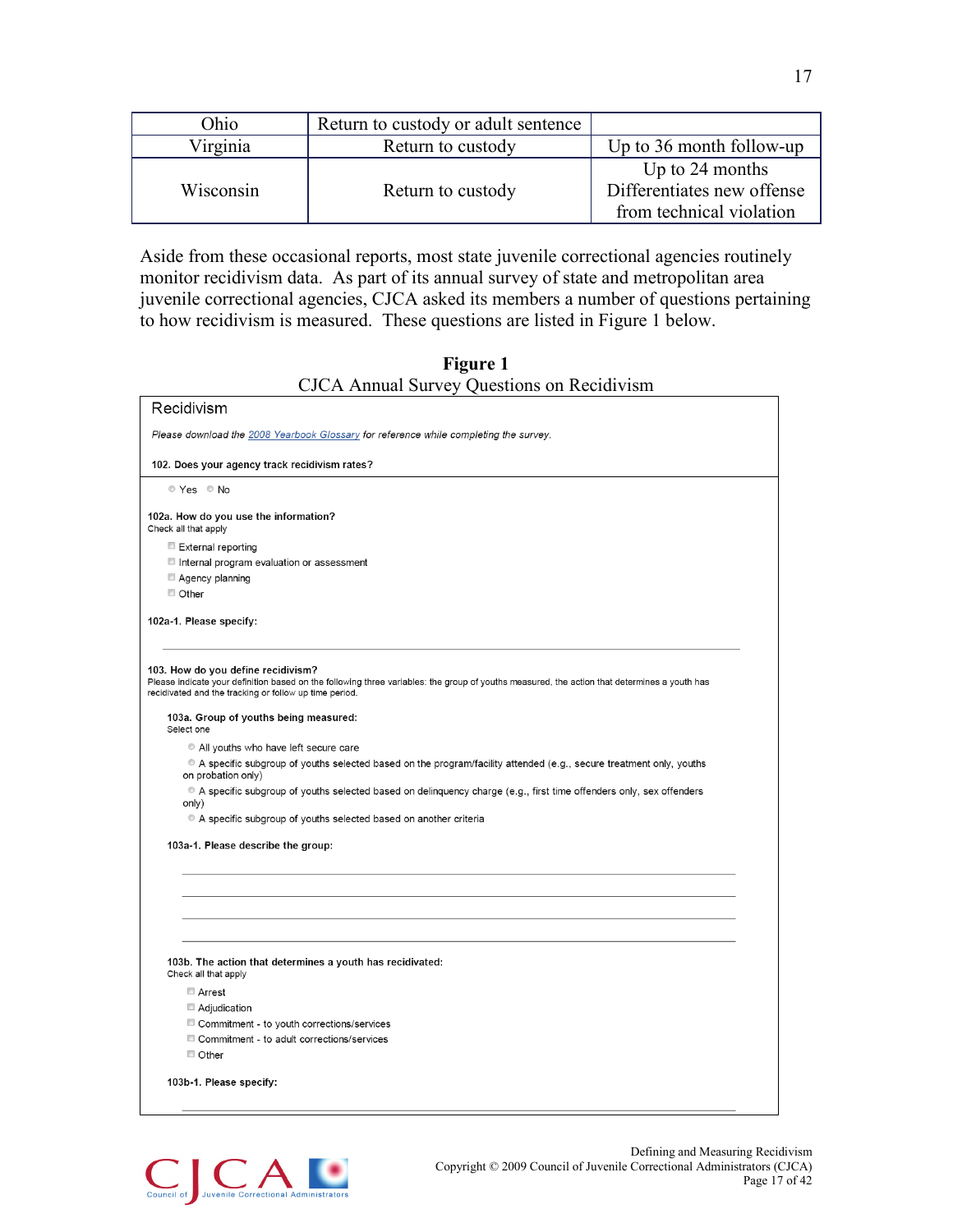| 103c. Tracking or follow up time period:                                                                                                                                                                                                                                                                            |                                                                                                                     |                                   |
|---------------------------------------------------------------------------------------------------------------------------------------------------------------------------------------------------------------------------------------------------------------------------------------------------------------------|---------------------------------------------------------------------------------------------------------------------|-----------------------------------|
| Check all that apply                                                                                                                                                                                                                                                                                                |                                                                                                                     |                                   |
| Less than 12 months                                                                                                                                                                                                                                                                                                 | 36 months                                                                                                           |                                   |
| $\Box$ 12 months                                                                                                                                                                                                                                                                                                    | More than 36 months                                                                                                 |                                   |
| $\Box$ 18 months                                                                                                                                                                                                                                                                                                    | $\Box$ Other                                                                                                        |                                   |
| $\Box$ 24 months                                                                                                                                                                                                                                                                                                    |                                                                                                                     |                                   |
| 103c-1. Please specify:                                                                                                                                                                                                                                                                                             |                                                                                                                     |                                   |
| 104. What is your rate of recidivism?                                                                                                                                                                                                                                                                               |                                                                                                                     |                                   |
| 105. What is your date of study?                                                                                                                                                                                                                                                                                    |                                                                                                                     |                                   |
| $\frac{1}{2}$ $\frac{1}{2}$ $\frac{1}{2}$ $\frac{1}{2}$ $\frac{1}{2}$ $\frac{1}{2}$ $\frac{1}{2}$ $\frac{1}{2}$ $\frac{1}{2}$ $\frac{1}{2}$ $\frac{1}{2}$ $\frac{1}{2}$ $\frac{1}{2}$ $\frac{1}{2}$ $\frac{1}{2}$ $\frac{1}{2}$ $\frac{1}{2}$ $\frac{1}{2}$ $\frac{1}{2}$ $\frac{1}{2}$ $\frac{1}{2}$ $\frac{1}{2}$ |                                                                                                                     |                                   |
| Check all that apply                                                                                                                                                                                                                                                                                                | 106. Which data elements do you and your agency have access to?                                                     |                                   |
| ■ Youths transferred to the adult correctional agency                                                                                                                                                                                                                                                               |                                                                                                                     | Youths' most serious offense      |
| Youths' arrest data                                                                                                                                                                                                                                                                                                 |                                                                                                                     | $\Box$ Age of youths              |
|                                                                                                                                                                                                                                                                                                                     |                                                                                                                     |                                   |
|                                                                                                                                                                                                                                                                                                                     | ■ Youth risk level, as determined by a standardized risk protocol or assessment                                     | Gender of youths                  |
| Youths' most recent offense                                                                                                                                                                                                                                                                                         |                                                                                                                     | Ethnicity of youths               |
| offenders.                                                                                                                                                                                                                                                                                                          | 107. CJCA is trying to develop a continuum of measures that effectively report how well agencies rehabilitate young |                                   |
| agency's services and programs.<br>Select all that apply                                                                                                                                                                                                                                                            | Please indicate which of the following evaluation and outcome measures you think are meaningful indicators of your  |                                   |
|                                                                                                                                                                                                                                                                                                                     | $\Box$ Increased educational scores (pre-, post-testing within facilities)                                          | $\Box$ High school graduation     |
|                                                                                                                                                                                                                                                                                                                     | Improved behavior demonstrated in points/levels system                                                              | Secure employment                 |
| Vocational skills/training acquired                                                                                                                                                                                                                                                                                 |                                                                                                                     | Employment for more than 3 months |
| School attendance                                                                                                                                                                                                                                                                                                   |                                                                                                                     |                                   |
| Select all that apply                                                                                                                                                                                                                                                                                               | Please indicate which of the following evaluation and outcome measures on which you collect data.                   |                                   |
|                                                                                                                                                                                                                                                                                                                     | $\Box$ Increased educational scores (pre-, post-testing within facilities)                                          | ■ High school graduation          |
|                                                                                                                                                                                                                                                                                                                     | Improved behavior demonstrated in points/levels system                                                              | Secure employment                 |
| Vocational skills/training acquired                                                                                                                                                                                                                                                                                 |                                                                                                                     | Employment for more than 3 months |

All 50 states plus the District of Columbia and Puerto Rico participated; 51 of these agencies responded to the questions regarding recidivism. Of these, 40 currently track recidivism data. Our interest here is in what definitions and measures are used by these agencies.

The ways in which different state juvenile correctional agencies define recidivism are shown in Table 3, which is based on the survey questions above.

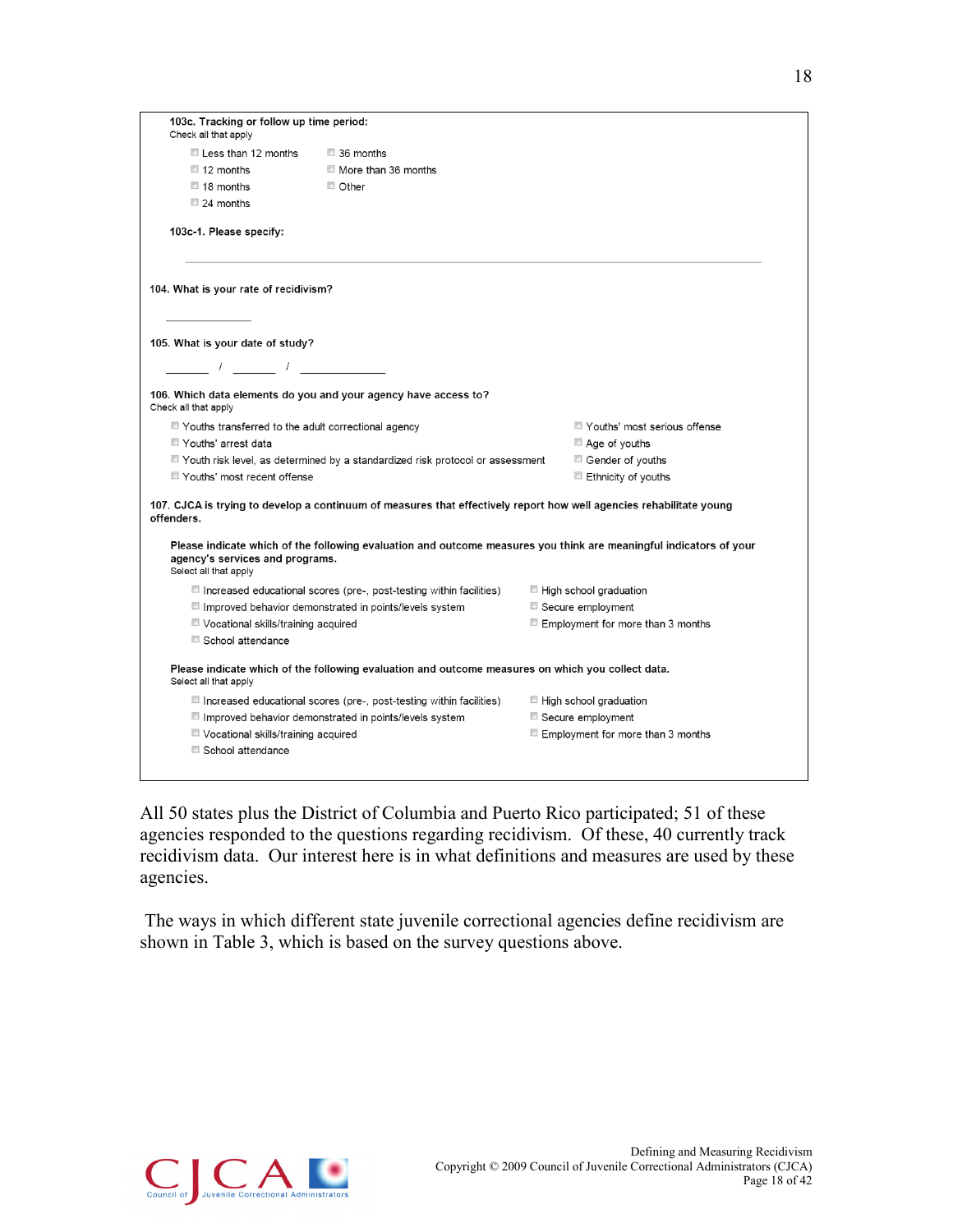| Table 3                                |
|----------------------------------------|
| Definitions of Recidivism              |
| Used by Juvenile Correctional Agencies |

| <b>Action</b>                                                               |                | <b>Percent of</b><br>jurisdictions that |
|-----------------------------------------------------------------------------|----------------|-----------------------------------------|
|                                                                             | $\mathbf n$    | track recidivism                        |
| Arrest (total)                                                              | 11             | 28                                      |
| Only arrest                                                                 | 2              | 5                                       |
| Arrest plus one or more other actions                                       | 9              | 23                                      |
| Adjudication (total)                                                        | 19             | 48                                      |
| Only adjudication                                                           | 8              | 20                                      |
| Adjudication plus one or more other actions                                 | 11             | 28                                      |
| Commitment to juvenile corrections (total)                                  | 19             | 48                                      |
| Only commitment to juvenile corrections                                     | $\overline{4}$ | 10                                      |
| Commitment to juvenile corrections plus one or<br>more other actions        | 15             | 38                                      |
| Commitment to adult corrections (total)                                     | 18             | 45                                      |
| Only commitment to adult corrections                                        | 2              | 5                                       |
| Commitment to adult corrections plus one or<br>more other actions<br>1.0000 | 16             | 40                                      |

Source: CJCA Yearbook 2009

This table shows that most agencies use more than one measure of recidivism when reporting recidivism data. Relatively few agencies (11 of 40) use arrest to measure recidivism; only two use arrest only, but nearly half (48%) use adjudication and/or commitment decisions, and most of these agencies use more than one measure. This table contains one more interesting finding: less than half (45%) follow their clients into the adult system. It is likely that access to data is an obstacle to obtaining this information in many states. In fact, the CJCA survey data show that only 32 of the 40 agencies had access to data on youths transferred to the adult system.

Results of the CJCA survey also show that more than half of the 40 agencies that track recidivism (60%) followed cases for at least 24 months. Some of these agencies (37.5%) continued following cases for at least 24 months, and 35% for 36 months. We mentioned earlier the importance of standardizing length of follow-up, since length of follow-up affects recidivism rates. It may be that this data boundary consideration is related to data access, as noted in the previous paragraph with regard to obtaining adult system data.

Table 4 shows the implications of different measures of recidivism and different followup periods. This table, although based on only a small number of participating agencies, indicates clearly that as the follow-up period increases, the rate of recidivism also increases. Similarly, as we move further into the justice system process to measure recidivism, the rate of recidivism drops. These findings parallel those reported in Table 1 on page 6.

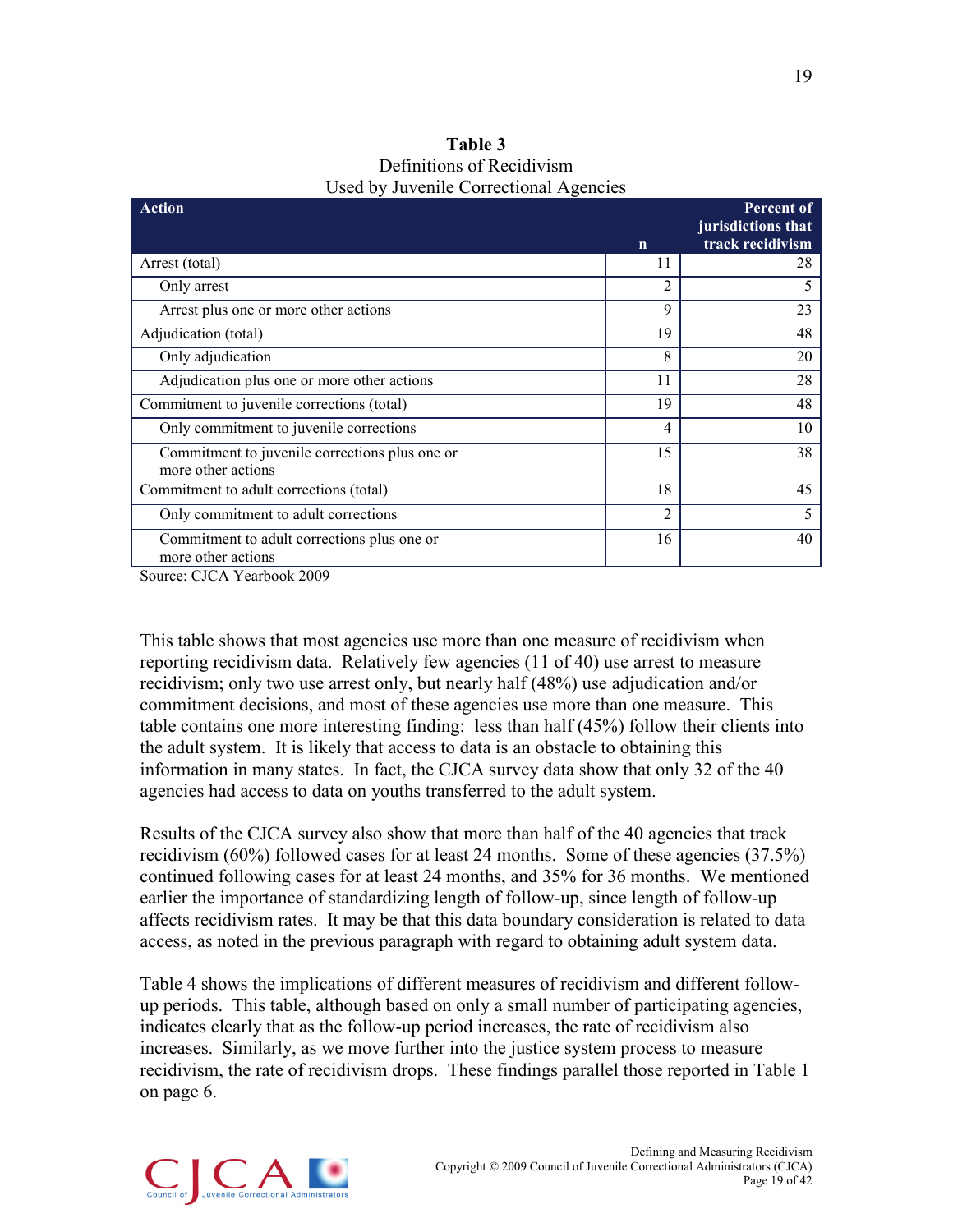**Table 4** Recidivism Rates and Measurement Criteria

| Components used in recidivism calculations<br>that include all youths who have left secure care | <b>Number of jurisdictions</b><br>that reported recidivism<br>rate using component | Average<br>recidivism rate |
|-------------------------------------------------------------------------------------------------|------------------------------------------------------------------------------------|----------------------------|
| Tracking periods                                                                                |                                                                                    |                            |
| 12 month tracking period                                                                        | 5                                                                                  | 21.7                       |
| 24 month tracking period                                                                        | 4                                                                                  | 35.7                       |
| Recidivating act                                                                                |                                                                                    |                            |
| Arrest only                                                                                     |                                                                                    | 58                         |
| Adjudication only                                                                               | 3                                                                                  | 27.8                       |
| Commitment to juvenile and/or adult services                                                    | 4                                                                                  | 223                        |
| Commitment to youth services only                                                               | $\mathfrak{D}$                                                                     | 130                        |

Source: CJCA Yearbook 2009

#### *Current Practices in Evaluation Research*

Another way to think about definitions and measures of recidivism is to consider the measures used by evaluation researchers. Researchers that have taken on the task of evaluating a program most often consider what outcome measures will best reflect success in achieving program objectives. If a major long-term objective of a program is to reduce the likelihood of recidivism, the researcher will want to identify a measure of recidivism that best estimates actual re-offending behavior. That is, the researcher will want to minimize two types of error: errors made in identifying correctly those who have re-offended (false positives) and errors made in identifying those who have not reoffended (false negatives). Of course, researchers, like juvenile correctional agencies, will be affected by data access limitations. The most critical considerations will be to make sure that the definitions and measures used are reported clearly and that the data are collected and coded accurately.

An examination of program evaluation research relating to juvenile justice reveals a consistent use of recidivism data to measure program effectiveness. Recidivism can, of course, be measured in a variety of ways. Table 5 summarizes the kinds of data used by evaluation researchers in studying the impact of specific programs.

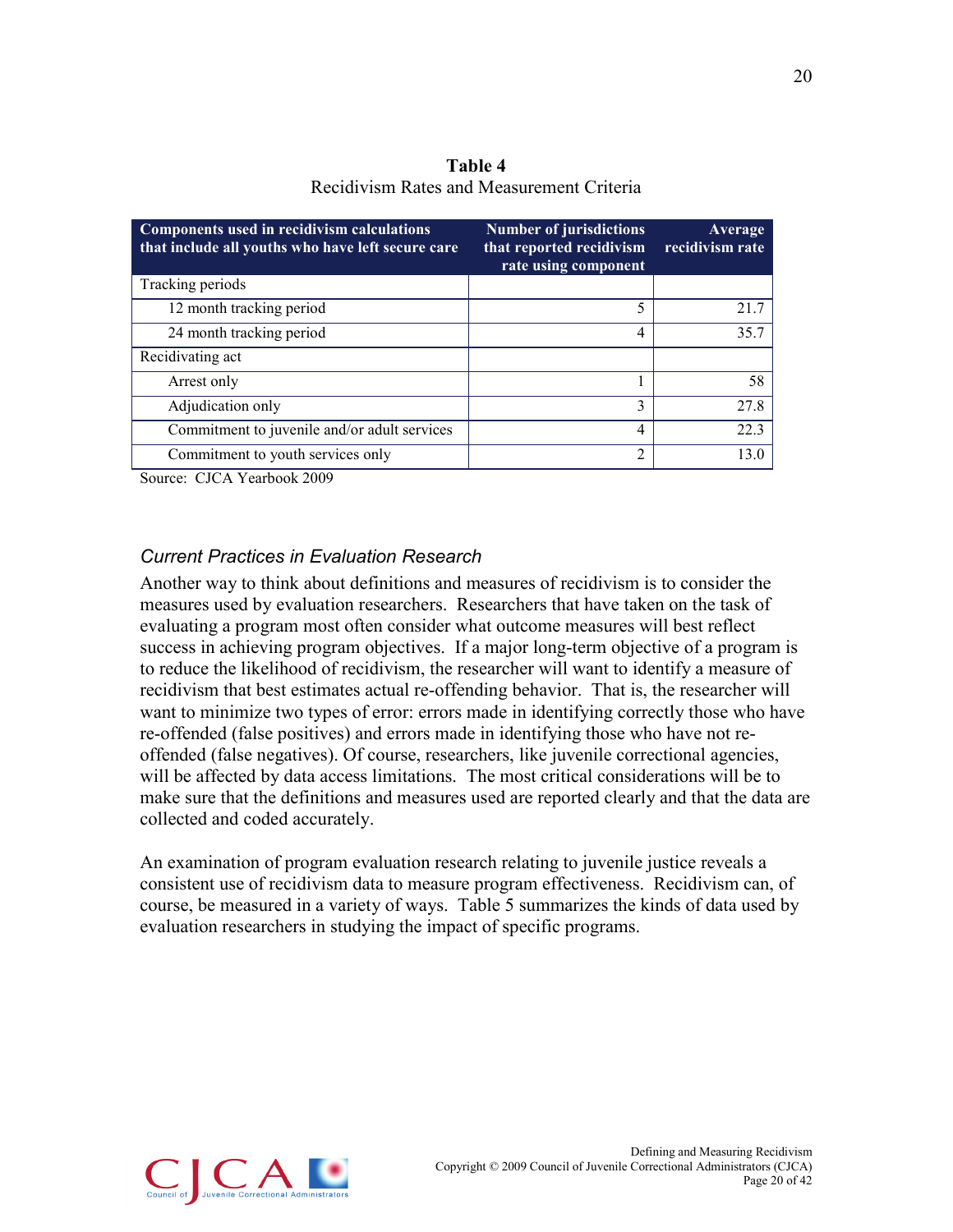**Table 5** Definitions and Measurement of Recidivism in Published Research Literature

| <b>Source</b>            | <b>Treatment</b>                                        | <b>Population</b>                                                                                                                                                                 | <b>Recidivism Measure(s)</b>                                                                                                                                                                                                                                     |
|--------------------------|---------------------------------------------------------|-----------------------------------------------------------------------------------------------------------------------------------------------------------------------------------|------------------------------------------------------------------------------------------------------------------------------------------------------------------------------------------------------------------------------------------------------------------|
| Herzfeld et al.,<br>2008 | <b>MST</b>                                              | 898 juvenile offenders<br>within the Office of<br>Children and Family<br>Services. 457 within<br>MST programs, and<br>441 in control groups                                       | Rearrest (violent felony or<br>other), reconviction, and<br>reincarceration from the<br>Division of Criminal Justice<br>Services (DCJS) database and<br>the New York Criminal Justice<br>Agency (CJA)<br>Follow-up: $1.3 - 5.5$ years                            |
| Borduin et al.,<br>1995  | <b>MST</b>                                              | 176 serious juvenile<br>offenders. 92 within<br>MST and 84 in<br>individual therapy<br>program (control<br>group)                                                                 | Rearrest (by type) $-$ from<br>juvenile courts, local police,<br>and state police records<br>Follow-up: $2.04 - 5.42$ years<br>$(mean = 4 years)$                                                                                                                |
| Rosky et al.,<br>2004    | Youthful Offender<br>System (Colorado)                  | 496 juveniles<br>transferred to adult<br>court                                                                                                                                    | Felony court filings and<br>convictions from the Criminal<br>Justice Information System<br>(CICJIS)<br>Follow-up: 1, 2, and 5 years                                                                                                                              |
| Frederick &<br>Roy, 2003 | City Challenge<br><b>Intensive Aftercare</b><br>Program | 323 juvenile offenders<br>released from the<br>Youth Leadership<br>Academy to an<br>intensive aftercare<br>program                                                                | Rearrest, (felony, violent felony,<br>and other) and rearrest resulting<br>in reconviction from the<br>Division of Criminal Justice<br>Services (DCJS) and the NYC<br>Corporation Counsel's Office<br>(family court in NYC)<br>Follow-up: 6 months and 1<br>year |
| Lemman et al.,<br>1993   | Multi-Component<br><b>Group Treatment</b>               | 57 male juvenile<br>offenders in a medium-<br>security correctional<br>facility with anti-social<br>conduct disorders.<br>One treatment group<br>and 2 separate control<br>groups | Parole revocation/court<br>contact from state's juvenile<br>corrections research office<br>Follow-up: 6 months and 1<br>year                                                                                                                                     |
| Tarte et al.,<br>2007    | Juvenile Crime<br><b>Prevention Program</b>             | 3278 high-risk (not<br>necessarily offenders)<br>juveniles                                                                                                                        | Juvenile department referrals<br>(court) (JJIS)<br>Follow-up: 1 year                                                                                                                                                                                             |

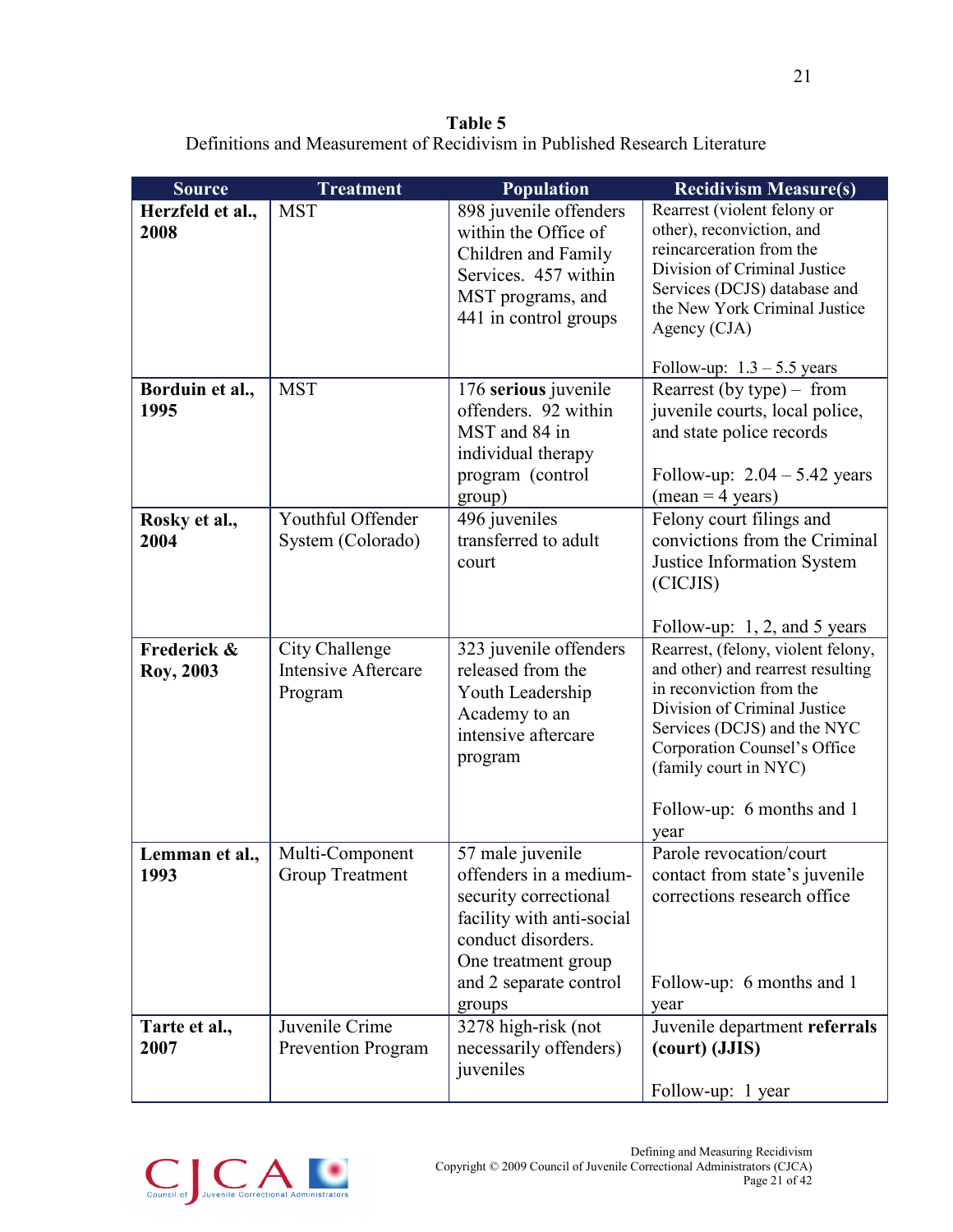| Peters et al.,<br>1997                      | <b>OJJDP</b> Boot Camps                                                  | 493 juveniles offenders<br>in 3 different boot<br>camps                                                     | Court-adjudicated new<br>offenses and technical<br>violations                                                                                                                                          |
|---------------------------------------------|--------------------------------------------------------------------------|-------------------------------------------------------------------------------------------------------------|--------------------------------------------------------------------------------------------------------------------------------------------------------------------------------------------------------|
|                                             |                                                                          |                                                                                                             | Follow-up: 9-32 months                                                                                                                                                                                 |
| Wiebush, 1993                               | Intensive<br>Supervision                                                 | 244 juvenile felony<br>offenders. 81 in ISU,<br>and 163 in two control<br>groups                            | Complaints and adjudications<br>(by seriousness)<br>Follow-up: 18 months                                                                                                                               |
| <b>Bouffard &amp;</b><br>Bergseth, 2008     | Reentry services                                                         | 112 juvenile offenders.<br>63 served by the<br>reentry program and a<br>comparison group of<br>49.          | Official court contacts<br>Follow-up: 6 months                                                                                                                                                         |
| Hagan & Cho,<br>1996                        | Sex offender<br>treatment                                                | 100 serious juvenile<br>sexual offenders                                                                    | <b>Reconvictions from Central</b><br>Records Office of the<br>Wisconsin Department of<br>Corrections<br>Follow-up: 2-5 years                                                                           |
| <b>Brannon &amp;</b><br><b>Troyer, 1995</b> | State residential<br>group treatment                                     | 36 juvenile sexual<br>offenders.                                                                            | Adult correctional system<br>contact (court)<br>Follow-up: 4 years                                                                                                                                     |
| Smith &<br>Monastersky,<br>1986             | Juvenile Sex<br><b>Offender Treatment</b><br>Program,<br>community-based | 112 juvenile sexual<br>offenders.                                                                           | Referral charges (sex, nonsex)<br>from the Juvenile Information<br>Systems of the King County<br>Division of Youth Services<br>and the Division of Juvenile<br>Rehabilitation.<br>Follow-up: 17 months |
| Fagan, 1990                                 | Violent Juvenile<br>Offender Program<br>(VJO)                            | 227 violent juvenile<br>offenders. 122<br>juveniles in<br>experimental group,<br>105 in comparison<br>group | Rearrest (by type and case)<br>outcome) from juvenile court<br>and parole records<br>Follow-up: 1, 2, and 3 years                                                                                      |
| Caldwell &<br>Van Rybroek,<br>2002          | Decompression<br>Treatment                                               | 30 violent juvenile<br>offenders. 10 in<br>experimental group<br>and 20 in two different<br>control groups. | Reconviction from central<br>state court records<br>Follow-up: 2 years                                                                                                                                 |
| Guerra &<br><b>Slaby, 1990</b>              | Cognitive                                                                | 120 juveniles<br>incarcerated for                                                                           | Parole violations                                                                                                                                                                                      |

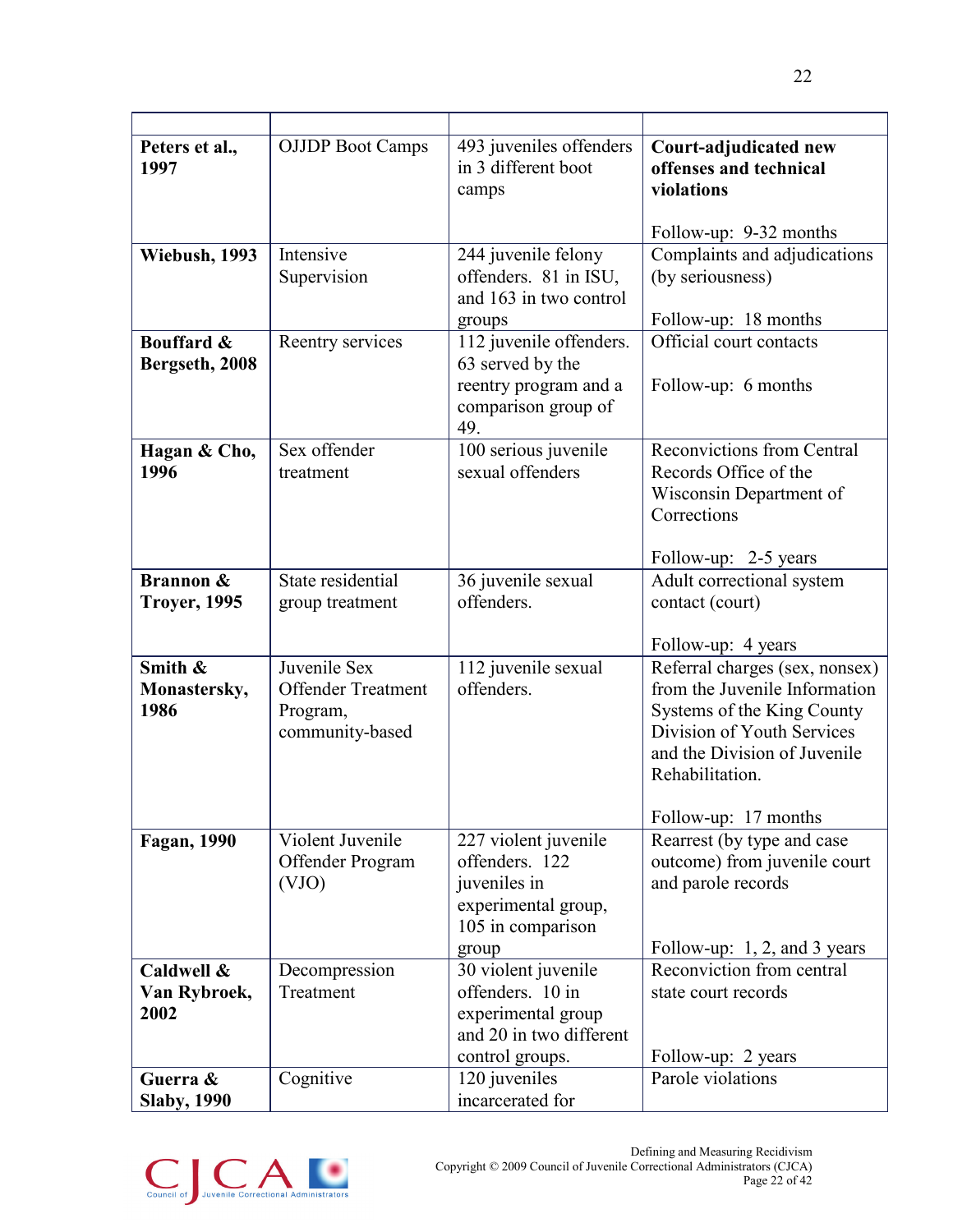|                                    |                                    | aggressive offenses.<br>40 in the experimental<br>group, and 80 in two<br>control groups (40<br>each)         | Follow-up: 0-10 months, 11-<br>24 months                                                                                                                            |
|------------------------------------|------------------------------------|---------------------------------------------------------------------------------------------------------------|---------------------------------------------------------------------------------------------------------------------------------------------------------------------|
| Greenwood &<br><b>Turner, 1993</b> | Paint Creek Youth<br>Center        | 148 serious juvenile<br>offenders. 75 in the<br>experimental group<br>and 74 in the<br>comparison             | Rearrest (by offense type) and<br>reconviction (by offense type)<br>from self-reports and juvenile<br>and adult court records.                                      |
| <b>Lukin</b> , 1981                | Residential<br>Treatment           | 823 juveniles in two<br>residential facilities                                                                | Follow-up: 1 year<br>Reconviction from parole data<br>provided by the California<br><b>Youth Authority</b><br>Follow-up: 6 months                                   |
| <b>Moody</b> , 1987                | Pair Counseling                    | 28 incarcerated<br>juveniles. 14 in<br>experimental group, 14<br>in control group                             | Probation violation<br>Follow-up: not specified                                                                                                                     |
| Borduin et al.,<br>1990            | <b>MST</b>                         | 16 male juvenile sexual<br>offenders. 8 juveniles<br>in experimental group,<br>8 in comparison                | Rearrest from juvenile and<br>adult court, and state police<br>data<br>Follow-up: 21-49 months,<br>$mean = 37$ months)                                              |
| Lab et al., 1993                   | Sexual Offender<br>Treatment (SOT) | 155 juvenile sexual<br>offenders. 46 in<br>experimental group,<br>109 in comparison                           | Juvenile court contact (sex<br>and non-sex offense)<br>Follow-up: $3$ months $-3$<br>years                                                                          |
| <b>Farrington et</b><br>al., 2000  | <b>Intensive Regimes</b>           | 303 juvenile offenders<br>in two boot camp-like<br>programs. 176 in boot<br>camps and 127 in<br>control group | Reconviction from the Police<br><b>National Computer</b><br>Follow-up: 1 year and 2 years                                                                           |
| <b>Zhang, 2001</b>                 | Drug Treatment Boot<br>Camp        | 954 male boot camp<br>participants. 427 in<br>experimental group,<br>427 in comparison                        | Rearrest, new petition, and<br>reconviction from Probation<br>Department, Bureau of<br>Criminal Statistics, and self-<br>reports<br>Follow-up: 5 years $(4+)$ years |
| Botcher &<br><b>Ezell</b> , 2005   | Boot camp                          | 632 juvenile offenders.<br>348 in experimental<br>group, 284 in                                               | on average)<br>Rearrest from CDOJ database<br>-Follow-up: $2-9$ years, $7.5$                                                                                        |

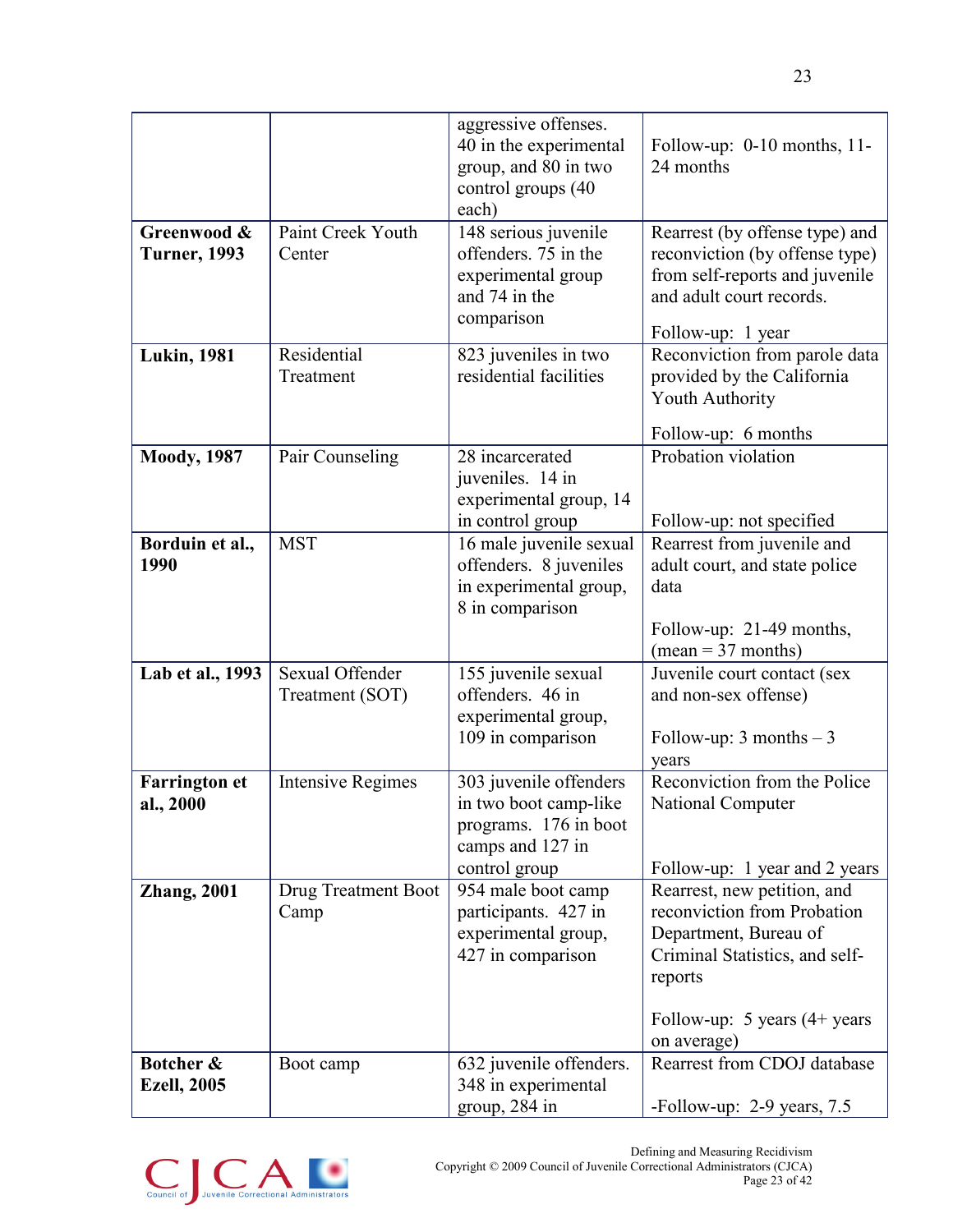|                    |                     | comparison group                  | average                        |  |  |
|--------------------|---------------------|-----------------------------------|--------------------------------|--|--|
| Josi &             | Community           | 300 high-risk youthful            | Rearrest and parole violations |  |  |
| Sechrest, 1999     | reintegration       | offenders (not all                | from parole records and self-  |  |  |
|                    | program             | juveniles). 115 in                | report surveys                 |  |  |
|                    |                     | program, 115 in                   |                                |  |  |
|                    |                     | control group                     | Follow-up: 90 days, 1 year     |  |  |
| Henggeler et       | Family Preservation | 84 serious juvenile               | Rearrest from Department of    |  |  |
| al., 1993          | with MST            | offenders. 43 received            | Youth Services(DYS)            |  |  |
|                    |                     | program services, 41 in           |                                |  |  |
|                    |                     | control group                     | Follow-up: average of 2.4      |  |  |
|                    |                     |                                   | years                          |  |  |
| Worling &          | Specialized         | 148 juvenile sexual               | Rearrest and reconviction      |  |  |
| Curwen, 2000       | Community-Based     | offenders. 58 in                  | (CPIC – Canadian Mounted       |  |  |
|                    | Treatment           | experimental group, 90            | Police)                        |  |  |
|                    |                     | in comparison                     |                                |  |  |
|                    |                     |                                   |                                |  |  |
| Kahn &             | 10 different        |                                   | Follow-up: 2-10 years          |  |  |
|                    |                     | 221 juvenile sexual<br>offenders. | Reconviction from JUVIS, a     |  |  |
| Chambers,          | treatment programs  |                                   | statewide juvenile             |  |  |
| 1991               |                     |                                   | information system             |  |  |
|                    |                     |                                   |                                |  |  |
|                    |                     |                                   | Follow-up: mean 20.4           |  |  |
|                    |                     |                                   | months                         |  |  |
| Armstrong,         | Moral reconation    | 256 youthful offenders            | Reincarceration - data from    |  |  |
| 2003               | therapy             | $(15-22, \text{mean} = 20)$       | jails and the FBI NCIC         |  |  |
|                    |                     | years). 110 in                    |                                |  |  |
|                    |                     | experimental group,               |                                |  |  |
|                    |                     | 102 in comparison                 | Follow-up: between 1-2 years   |  |  |
|                    |                     | group                             | on average                     |  |  |
| Bank et al.,       | Parent-training     | 55 juvenile offenders             | Offense records from juvenile  |  |  |
| 1991               |                     | under the age of 16. 27           | courts                         |  |  |
|                    |                     | in experimental group,            |                                |  |  |
|                    |                     | 28 in comparison                  | Follow-up: 3 years following   |  |  |
|                    |                     | group                             | treatment                      |  |  |
| Barton &           | In-home, intensive  | 511 juvenile offenders.           | Offense data from juvenile     |  |  |
| <b>Butts, 1990</b> | supervision         | 326 in one of three               | court                          |  |  |
|                    |                     | experimental groups,              |                                |  |  |
|                    |                     | 185 in control group              | Follow-up: 2 years             |  |  |
| Boisvert et al.,   | Intensive probation | 180 juvenile offenders            | Juvenile court complaints      |  |  |
| 1976               |                     |                                   |                                |  |  |
|                    |                     |                                   | Follow-up: 2 years (including) |  |  |
|                    |                     |                                   | time in program)               |  |  |
| Castellano &       | Therapeutic         | 72 juvenile offenders.            | Arrest                         |  |  |
| Soderstrom,        | wilderness programs | 36 in experimental                |                                |  |  |
| 1992               |                     | group, 36 in matched              |                                |  |  |
|                    |                     | control group                     | Follow-up: 2 years             |  |  |
|                    |                     |                                   |                                |  |  |

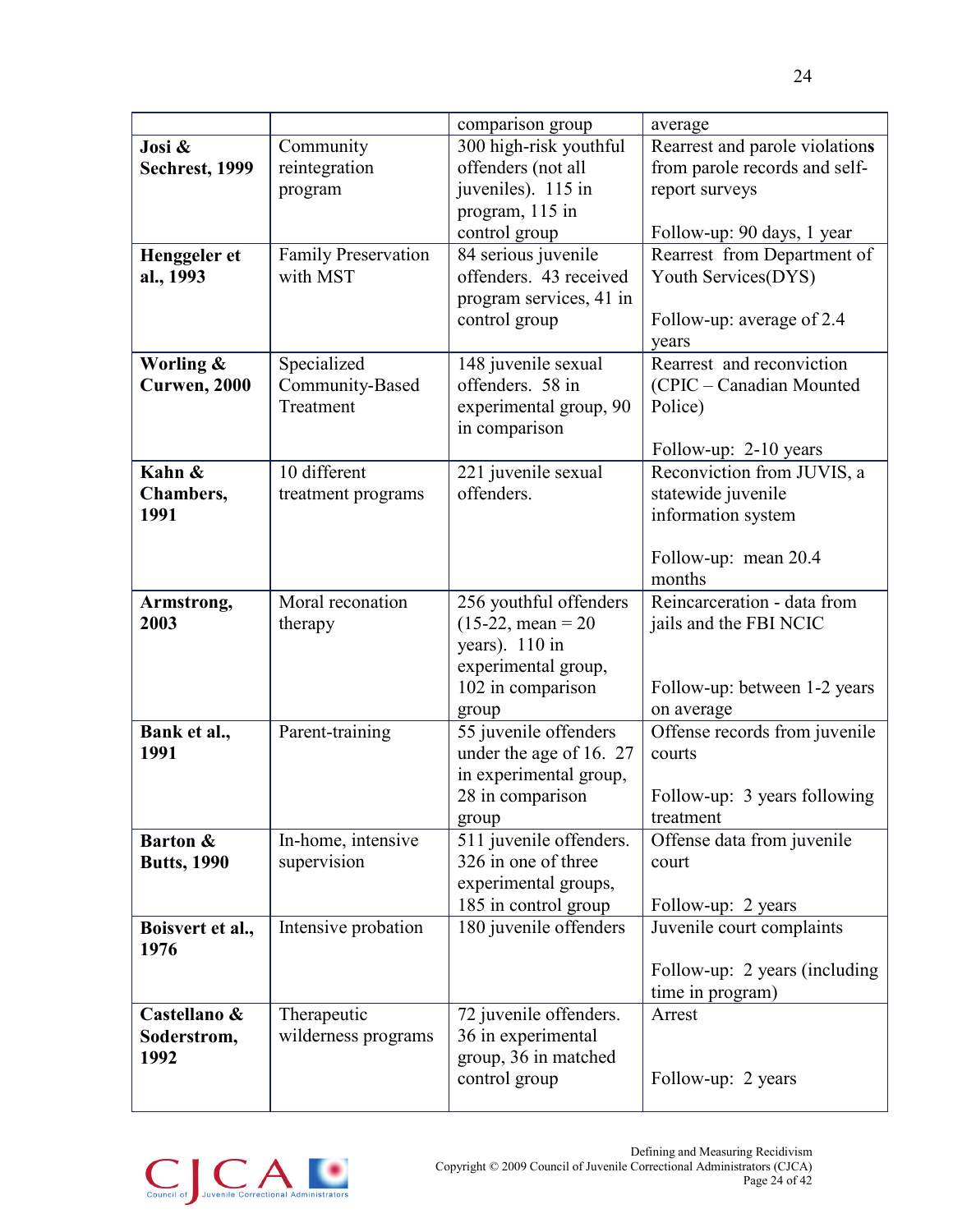| <b>Davidson</b> et<br>al., 1987       | Four varying<br>interventions                                              | 213 juvenile offenders,<br>60 of which were<br>control participants                                                 | Adult and juvenile police<br>records, juvenile court data,<br>self-report surveys                                                                                                                                             |
|---------------------------------------|----------------------------------------------------------------------------|---------------------------------------------------------------------------------------------------------------------|-------------------------------------------------------------------------------------------------------------------------------------------------------------------------------------------------------------------------------|
| Howitt &<br><b>Moore, 1991</b>        | <b>Intensive Early</b><br>Intervention                                     | 206 juvenile offenders.<br>145 in experimental<br>group, 61 in control                                              | Follow-up: 2 years<br>Court adjudication records<br>Follow-up: not specified                                                                                                                                                  |
| Wooldredge et<br>al., 1994            | Culturally specific<br>community treatment                                 | 320 black juvenile<br>offenders. 160 in<br>experimental group,<br>160 in control                                    | Petition for new offense<br>(felony or non-felony) from<br>probation records<br>Follow-up: 1-2 years                                                                                                                          |
| Cox et al., 1977                      | Community-based<br>diagnostic program                                      | 61 juvenile offenders.<br>30 in experimental<br>group, 31 in<br>comparison group                                    | Offenses from court records<br>Follow-up: 10 months                                                                                                                                                                           |
| Gottfredson &<br><b>Barton</b> , 1993 | Deinstitutionalization                                                     | 927 juvenile offenders.<br>318, in preclosing<br>group, 355 in transition<br>group, and 256 in<br>postclosing group | Juvenile court referrals from<br>DJS, adult police arrest<br>records, and length of<br>sentence from prison records<br>(by type of offense and using<br>a seriousness scale), and<br>interviews<br>Follow-up: 1 and 2.5 years |
| Kirigin et al.,<br>1982               | Teaching-Family<br>Group Homes                                             | 192 juvenile offenders.<br>140 in experimental<br>groups, 52 in<br>comparison group                                 | Court and police records,<br>including alleged offenses<br>Follow-up: 1 year minimum                                                                                                                                          |
| Chamberlain<br>& Reid, 1997           | Group Care &<br>Multidimensional<br><b>Treatment Foster</b><br>Care (MTFC) | 79 juvenile offenders.<br>37 within MTFC group<br>and 42 within Group<br>care                                       | Criminal referral data from<br>the Oregon Youth Authority<br>and self-report data.<br>Follow-up: 6 months and 1<br>year                                                                                                       |
| Schaeffer &<br>Borduin, 2005          | MST and Individual<br>therapy $(IT)$                                       | $\overline{176}$ serious adolescent<br>offenders. 92 received<br>MST, 84 received IT                                | -Juvenile court records and<br>adult offense data from public<br>records.<br>Follow-up: avg. of 13.7 years                                                                                                                    |
| Bank et al.,<br>1991                  | Parent-training                                                            | 53 repeat juvenile<br>offenders. 28 in<br>experimental group, 27                                                    | Juvenile court records                                                                                                                                                                                                        |

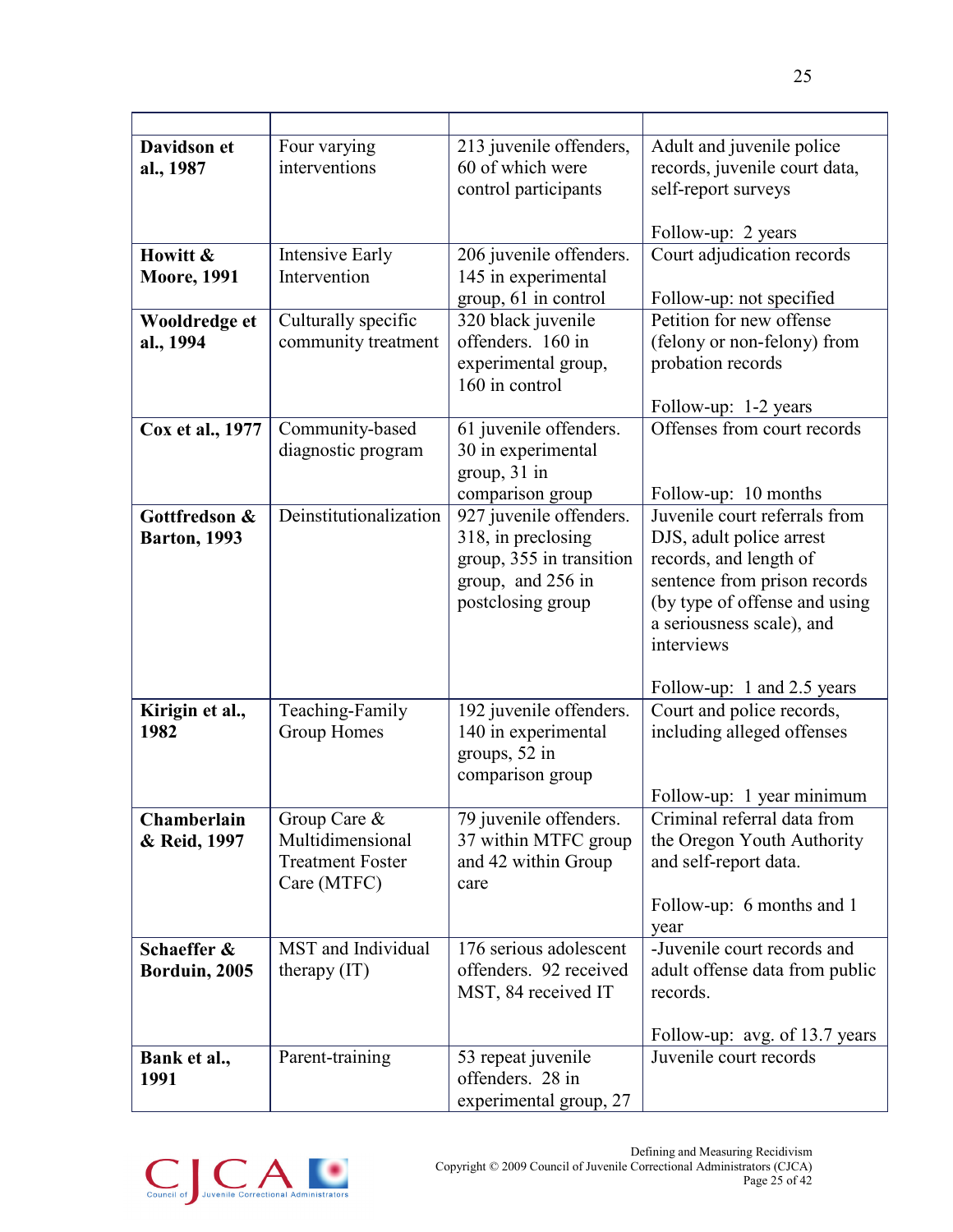|                     |                     | in the control group    | Follow-up: $1, 2$ , and 3 years |
|---------------------|---------------------|-------------------------|---------------------------------|
| Myers et al.,       | After school        | 60 juvenile offenders.  | Criminal charges                |
| 2000                | diversion program   | 30 in experimental      |                                 |
|                     |                     | group, 30 in control    |                                 |
|                     |                     | group.                  | Follow-up: 1 year               |
| <b>Deschenes et</b> | Wilderness program  | 190 juvenile offenders. | Official records at 2 years,    |
| al., 1993           | with intensive      | 96 in experimental      | self-reported delinquency at 1  |
|                     | community           | group, 94 in the        | and 2 years                     |
|                     | supervision         | comparison group        |                                 |
|                     |                     |                         | Follow-up: 1 and 2 years        |
| Greenwood et        | Intensive aftercare | 187 juvenile offenders  | Juvenile and adult court        |
| al., 1993           |                     | at two locations of the | records – arrest (by offense    |
|                     |                     | program. 97 in          | type) and convictions, self-    |
|                     |                     | experimental group, 90  | reported delinquency            |
|                     |                     | in comparison group     |                                 |
|                     |                     |                         | Follow-up: 1 year               |
| Sontheimer &        | Intensive aftercare | 90 juvenile offenders.  | Juvenile arrests from two       |
| Goodstein,          |                     | 44 in experimental      | sources of court data. Adult    |
| 1993                |                     | group, 46 in control    | arrests from state police and   |
|                     |                     | group                   | court records.                  |
|                     |                     |                         |                                 |
|                     |                     |                         | Follow-up: $3 - 17$ months (11) |
|                     |                     |                         | months average)                 |

### *Comparison of Recidivism Measures between State Surveys & Juvenile Program Evaluations*

A comparison of measures used by state juvenile correctional agencies and evaluation researchers to operationalize juvenile recidivism illustrates several differences in ways recidivism is quantified. As can be seen from Table 4, the most apparent difference is the use of commitment measures to construct state recidivism rates. The state survey results indicate that state juvenile correctional agencies often measure juvenile recidivism in terms of juvenile commitment (48%) and adult commitment (45%). This is likely due to the fact that many of these agencies are limited operationally to residential care. These rates contrast sharply with the corresponding use of these measures among program evaluations (3.8% and 1.9%), among which 22 of 53 studied community-based programs. Similarly, while 30.2% of the program evaluations conceptualized recidivism in terms of adjudication, that figure was much greater for correctional agencies (48%). Another noticeable difference can be found with the use of court petitions to measure recidivism by program evaluators. Because the state surveys did not ask respondents specifically about petitions to court, we used the two instances of states reporting this measure under the category of "other," and created a variable to represent the proportion and number of studies that used either arrest or court petition to measure recidivism. This value indicates that a much higher proportion of program evaluations used petition or arrest as a measure of recidivism (69.8% and 28%). Seven of the program evaluations reported both arrest and petition measures.

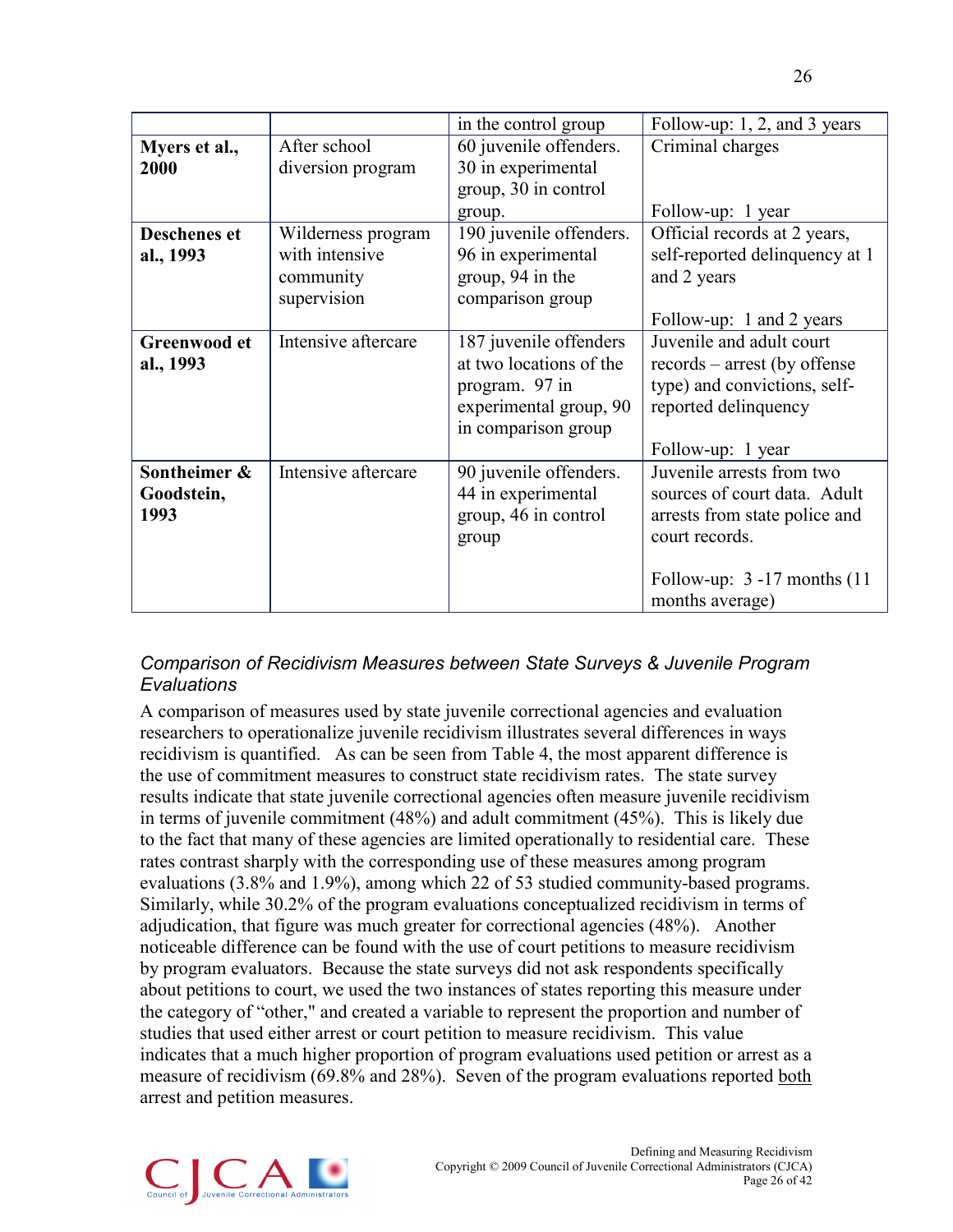|                    | <b>Probation</b><br>/Parole<br><b>Violation</b> | <b>Petition</b> | <b>Arrest</b> | <b>Petition</b><br><b>or</b><br><b>Arrest</b> | <b>Adjudication</b> | <b>Juvenile</b><br><b>Commitment</b> | <b>Adult</b><br><b>Commitment</b> | <b>Other</b> | <b>Multiple</b><br><b>Measures</b> |
|--------------------|-------------------------------------------------|-----------------|---------------|-----------------------------------------------|---------------------|--------------------------------------|-----------------------------------|--------------|------------------------------------|
| <b>State</b>       | 7.5%                                            | $5%$ *          | 28%           | 28%                                           | 48%                 | 48%                                  | 45%                               |              | 60%                                |
| <b>Surveys</b>     | (3)                                             | (2)             | (11)          | (11)                                          | (19)                | (19)                                 | (18)                              |              | (24)                               |
| $(n = 40)$         |                                                 |                 |               |                                               |                     |                                      |                                   |              |                                    |
| <b>Evaluations</b> | 17%                                             | 60.4%           | 22.6%         | 69.8%                                         | 30.2%               | 3.8%                                 | 1.9%                              | 17%          | 43.4%                              |
| $(n = 53)$         | (9)                                             | (32)            | (12)          | (37)                                          | (16)                | (2)                                  | (1)                               | (9)          | (23)                               |
|                    |                                                 |                 |               |                                               |                     |                                      |                                   |              |                                    |

### **Table 6 Actions Used To Define Recidivism**

\* The state surveys did not specifically ask state juvenile justice organizations whether they collected recidivism data based on petitions to court. The two states that indicated that they used petition as a recidivism criteria, mentioned so in the "other" section of the survey.

It is likely that the term "arrest" is often used to refer to arrests recorded in court records, and is thus actually a measure of petition. That is, since not all arrests that appear in police records will result in a referral to court, arrest decisions may appear in court records only as a result of decisions made to file charges in court. Thus the comparison based on "petition or arrest" is most likely the more meaningful one.

Considering these differences, it can be said that state juvenile justice agencies more often measure recidivism using "back-end" measures (adjudication and re-incarceration) that reduce the number of false-positives, rather than "front-end" measures that program evaluations were found to include (probation/parole violation, arrest, and petition) that are more likely to balance false-positives and false-negatives. Reasons for the use of early process measures by program evaluators likely include the fact that nearly half of the program evaluations focused on community-based programs. Moreover, data access is less likely to be an issue since researchers typically seek temporary arrangements with agencies and have resources to collect the data.

The program evaluation studies more often included measures that were classified as "other"  $(17\%)$ , than were the state agencies  $(5\%)$ . These measures included self-reports by juvenile offenders and interviews with parents and probation/parole officers. The program evaluations were less likely to include multiple measures of juvenile recidivism  $(43.4\%)$  than were the state surveys  $(60\%)$ . This, too, may be due to data access limitations, as well as time constraints.

### Comparison of Recidivism Follow-up Periods between State Surveys & Juvenile Program Evaluations

Relative to the state agency surveys, program evaluations more often measured recidivism with shorter follow-up periods (Table 7). The program evaluations more often measured recidivism with follow-up periods of less than one year (20.8%) and 1.5 years (7.5%) than did the state agencies (15% and 5%). State agencies, however, measured

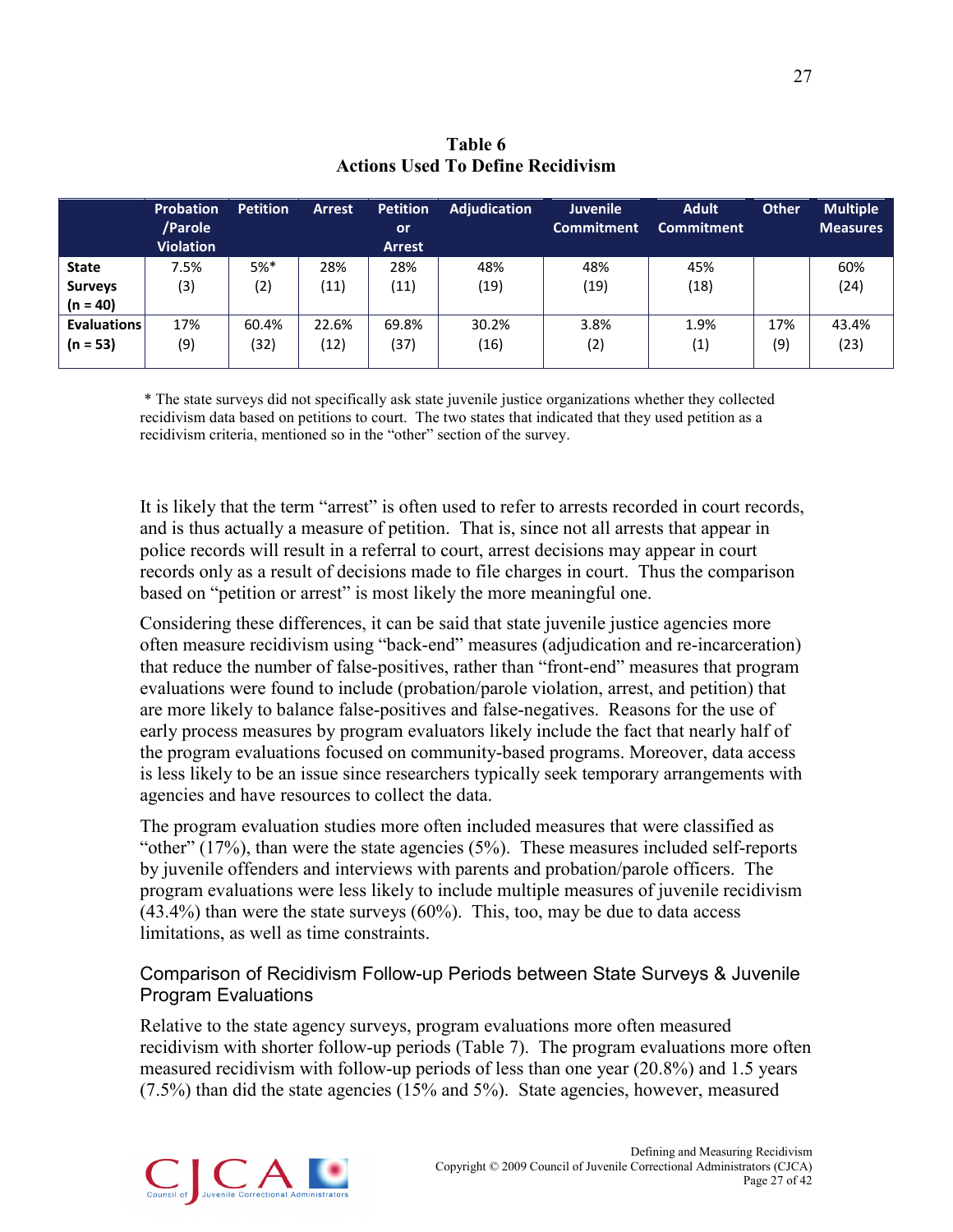recidivism with a one year follow-up period (60%) nearly twice as often as the program evaluations (34%). Similarly, state agencies were more likely to measure recidivism with follow-up periods of two (37.5%) and three years (37.5%) than the program evaluations (24.5% and 5.7%). This difference is likely due to time constraints of program evaluation projects.

| Table 7                                      |
|----------------------------------------------|
| <b>Follow-up Time Period Used By</b>         |
| <b>State Agencies and Evaluation Studies</b> |

|                                              | <b>Less</b><br>than<br>1<br>Year | $\mathbf{1}$<br>Year | 1.5<br><b>Years</b> | $\mathbf{2}$<br><b>Years</b> | 3<br><b>Years</b> | <b>More</b><br>than<br>$\mathbf{3}^{\prime}$<br><b>Years</b> | <b>Average</b><br><b>MAXIMUM</b><br><b>Follow-up</b> | <b>Varied</b> | <b>Other</b> | <b>Multiple</b><br>Follow-<br><b>up</b> |
|----------------------------------------------|----------------------------------|----------------------|---------------------|------------------------------|-------------------|--------------------------------------------------------------|------------------------------------------------------|---------------|--------------|-----------------------------------------|
| <b>State</b><br><b>Surveys</b><br>$(n = 40)$ | 15%<br>(6)                       | 60%<br>(24)          | 5%<br>(2)           | 37.5%<br>(15)                | 37.5%<br>(15)     | 15%<br>(6)                                                   | 2.2 years*                                           | 7.5%<br>(3)   | 7.5%<br>(3)  | 35%<br>(14)                             |
| <b>Evaluations</b><br>$(n = 53)$             | 20.8%<br>(11)                    | 34%<br>(18)          | 7.5%<br>(4)         | 24.5%<br>(13)                | 5.7%<br>(3)       | 18.9%<br>(10)                                                | 2.6 years                                            | 34%<br>(18)   | 1.9%<br>(1)  | 28.3%<br>(15)                           |

\* This value is based on 38 of the 40 surveys. Two states responded that their follow-up periods varied without providing any additional information.

Although the average maximum follow-up periods for the state agencies and program evaluations are very similar (2.2 years on average for state agencies and 2.6 years on average for program evaluations), there are several significant differences that can be observed regarding the follow-up periods of recidivism measurement. Program evaluations were more likely to include follow-up periods that varied by the juveniles in their study. This was largely due to studies in which case start dates varied over a period of time but the end date of the study was fixed. Regarding the use of multiple follow-up periods, state agencies (35%) more often included multiple, fixed follow-up periods (28.3%). We want to emphasize, however, that on average both program evaluations and state agency studies follow cases for a maximum of two years.

#### <span id="page-32-0"></span>**Conclusions**

Recidivism, a term meaning commission of a new offense by an individual known to be an offender, and particularly after having been sanctioned by the justice system, is typically measured in terms of an action taken by the police, a prosecutor, or a juvenile or criminal court judge (Blumstein & Larson, 1971). In rare instances, and usually in cases of criminological research or a program evaluation, youths are asked directly about their involvement in delinquent acts. Given that recidivism as measured means that a justice system official has accused a youth of an offense, that a court has found the youth guilty of an offense, or that the youth has been committed to a juvenile or adult facility, the

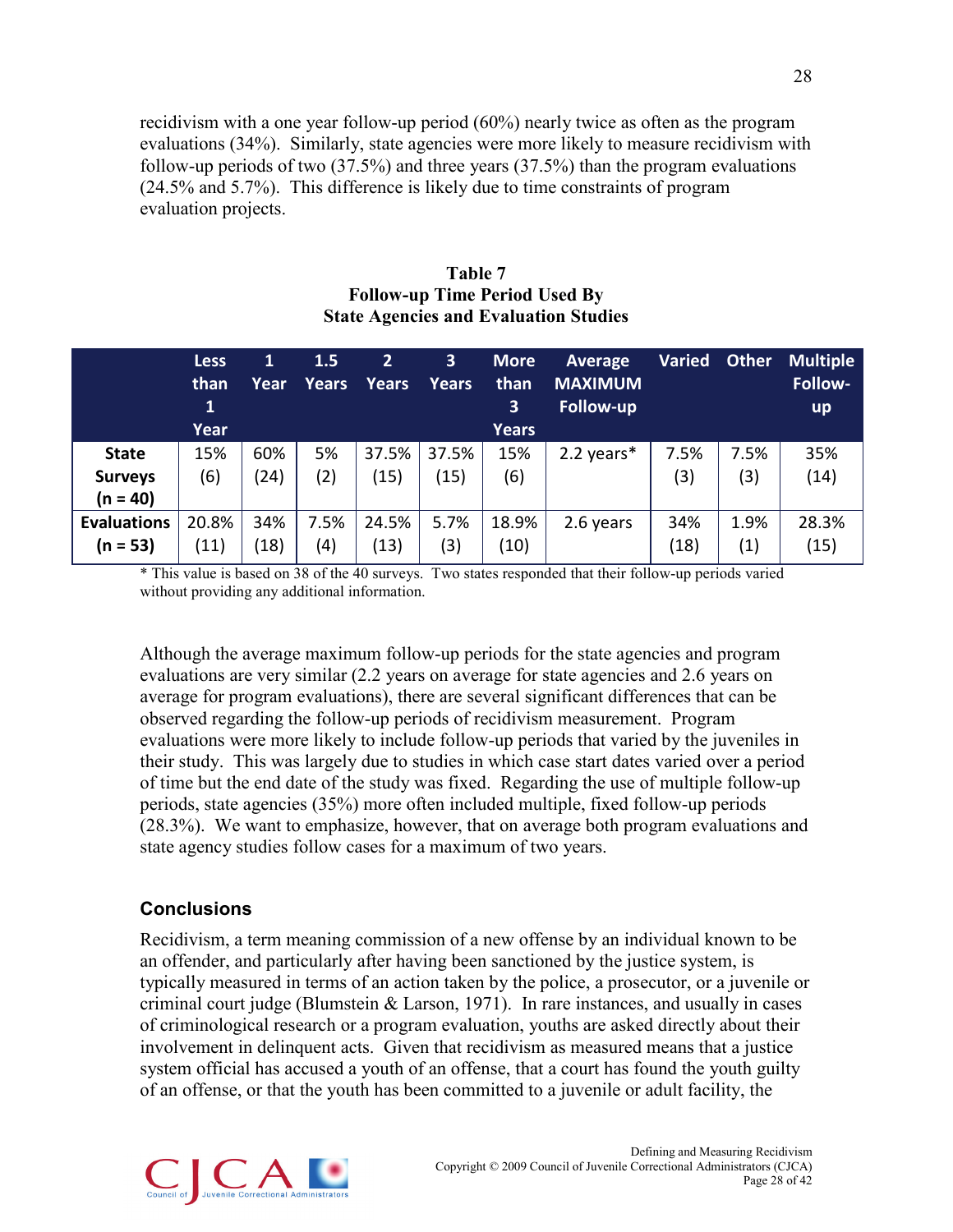challenge is to decide which of these justice system decisions should be used to estimate the recidivism rate of a program or system of services. As the previous section on current practice showed, a variety of decision points are being used to measure recidivism, both by program evaluators and by juvenile justice agencies. It follows, then, that standards need to be developed for more than one decision point, and that these standards should specify the precise data elements and their structure that should be applied when collecting, coding, and reporting recidivism data.

Another major decision has to do with differentiating among youths sufficiently so that comparisons of recidivism rates are based on similar samples of youths. This raises two issues. First, some form of risk assessment would help ground recidivism data in terms of different expectations of treatment impact. Youths that are already unlikely to reoffend prior to participating in a program are unlikely to demonstrate any program impact. Second, juvenile correctional agencies often track subgroups of youths, so that their results do not apply to all delinquent youths that have received services. The CJCA survey found that of 40 juvenile correctional agencies, 50% tracked youths who had left secure care and another 41% used other criteria to select cases. One state examined only first time offenders, arguing that including all youths biases results by increasing the number of chronic offenders in the dataset. The decision to follow specific subgroups of youths necessarily affects how recidivism rates are interpreted and limits circumstances under which outcome data can be compared. These decisions often stem from the goals of monitoring outcome information, a fact that must be taken into account when developing standards.

Time of follow-up is another consideration when measuring recidivism. As the followup period increases, recidivism rates grow. We have seen that follow-up periods vary considerably, and arguments regarding the appropriateness of one time period over another continue to be raised. Program evaluators who have advised CJCA have suggested a minimum of 18 months. Our findings reported above suggest that two years is an average maximum follow-up period. Because of the impact of time on rates of recidivism, however, it will be necessary to create a standard that specifies a minimum follow-up period and that requires reporting of specific dates that define the start and end points of the period.

Finally, the creating of standards with the expectation that they will be implemented nationally by juvenile correctional agencies (and perhaps others) carries with it a number of implementation challenges. These challenges include access to data, which varies widely from state to state, development or modification of information systems designed to manage the data and produce reports (this may involve the need for additional technical assistance), costs related to information system development and staffing of new data management and reporting functions, and efforts to educate stakeholder communities to improve capacities to understand the data reported and to prevent inappropriate uses of these data.

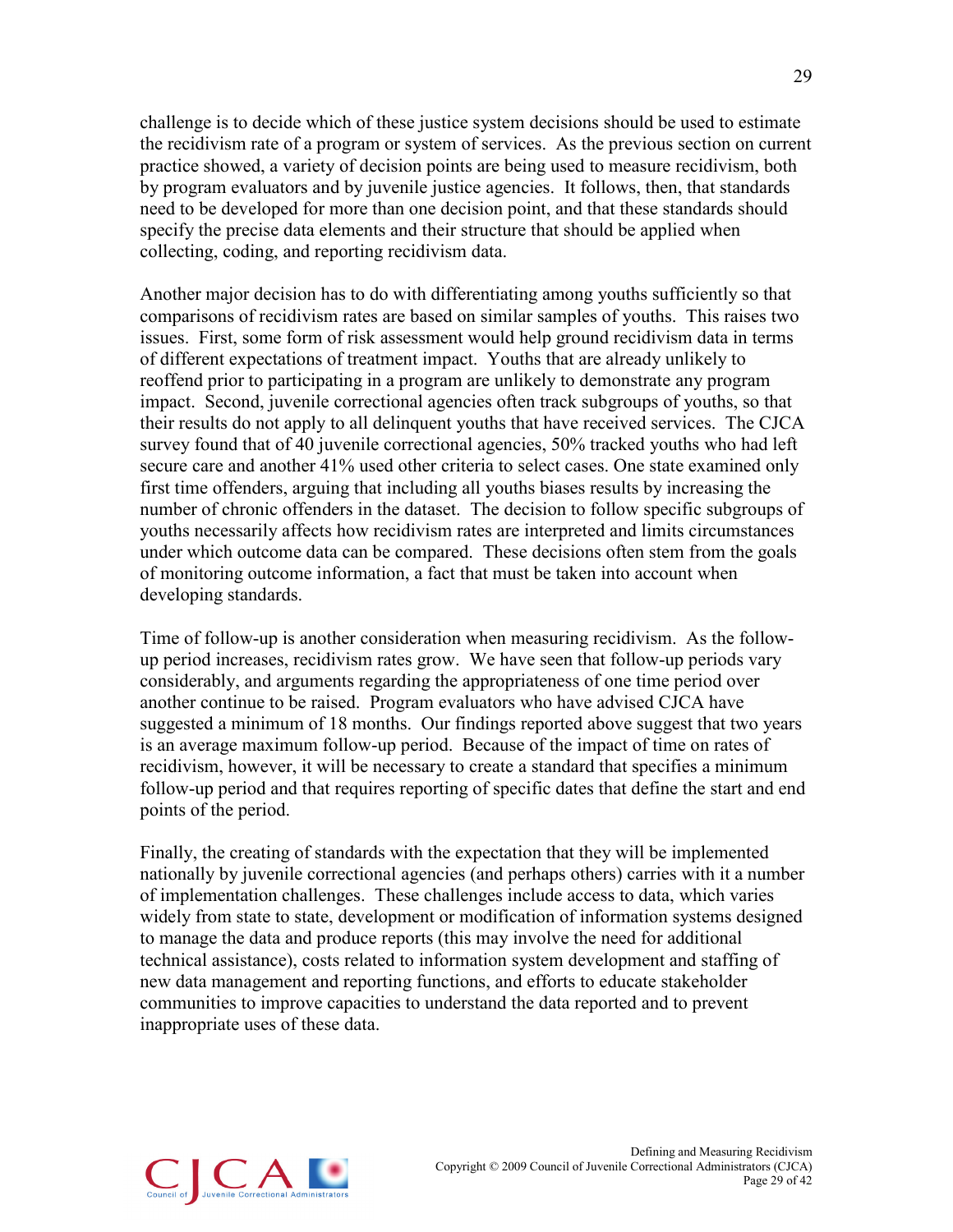# <span id="page-34-0"></span>**Recommendations for Standardization**

### Defining and Measuring Recidivism

The first step in developing standards for the measurement of recidivism is to define the term. Recidivism is defined as commission of an offense that would be a crime for an adult, committed by an individual who has previously been adjudicated delinquent.

Because most delinquent offenses and crimes are not known to the justice system, recidivism is typically measured in terms of actions taken by justice system officials. Below are the actions that can reasonably be used for measuring of recidivism.<sup>[6](#page-34-1)</sup>

- 1. Arrest: An arrest for any offense that would be a crime for an adult. Source of information: Police department files.
- 2. Filing of Charges: Filing of charges with the juvenile court or adult criminal court based on accusations of an offense that would be a crime for an adult. Source of information: Juvenile court files.
- 3. Adjudication or Conviction: Adjudication by a juvenile court or conviction by an adult criminal court of guilt, based on charges filed by the prosecutor. Source of information: Juvenile court files if tried as a juvenile, or Criminal court files if tried as adult.
- 4. Commitment to a juvenile facility<sup>2</sup>: Commitment to a juvenile residential facility by a juvenile court following an adjudication of delinquency. Source of information: Juvenile court files.
- 5. Commitment to an adult facility: Commitment to an adult residential facility following a trial in which the defendant was found guilty of a crime. Source of information: Criminal court files.

This list of decision points indicates that several options are available for defining recidivism. **We strongly recommend, however, that all studies of recidivism include adjudication or conviction**. Adjudication/conviction includes all cases in which the justice system process has reached a conclusion regarding guilt, made by an independent fact-finder. By this point the number of false positives has been minimized. The Recidivism Work Group has found that there is widespread consensus on this measure, while none of the other measures are free of controversy.

<span id="page-34-2"></span><span id="page-34-1"></span><sup>&</sup>lt;sup>7</sup> It is possible in some jurisdictions for a juvenile to be tried and convicted as an adult and committed to a juvenile facility to serve some or all of his or her sentence. This information should be obtained from criminal court files.



 <sup>6</sup> Other actions are available prior to adjudication in some states. Our aim in developing standards was to limit available decision points to those common to all states.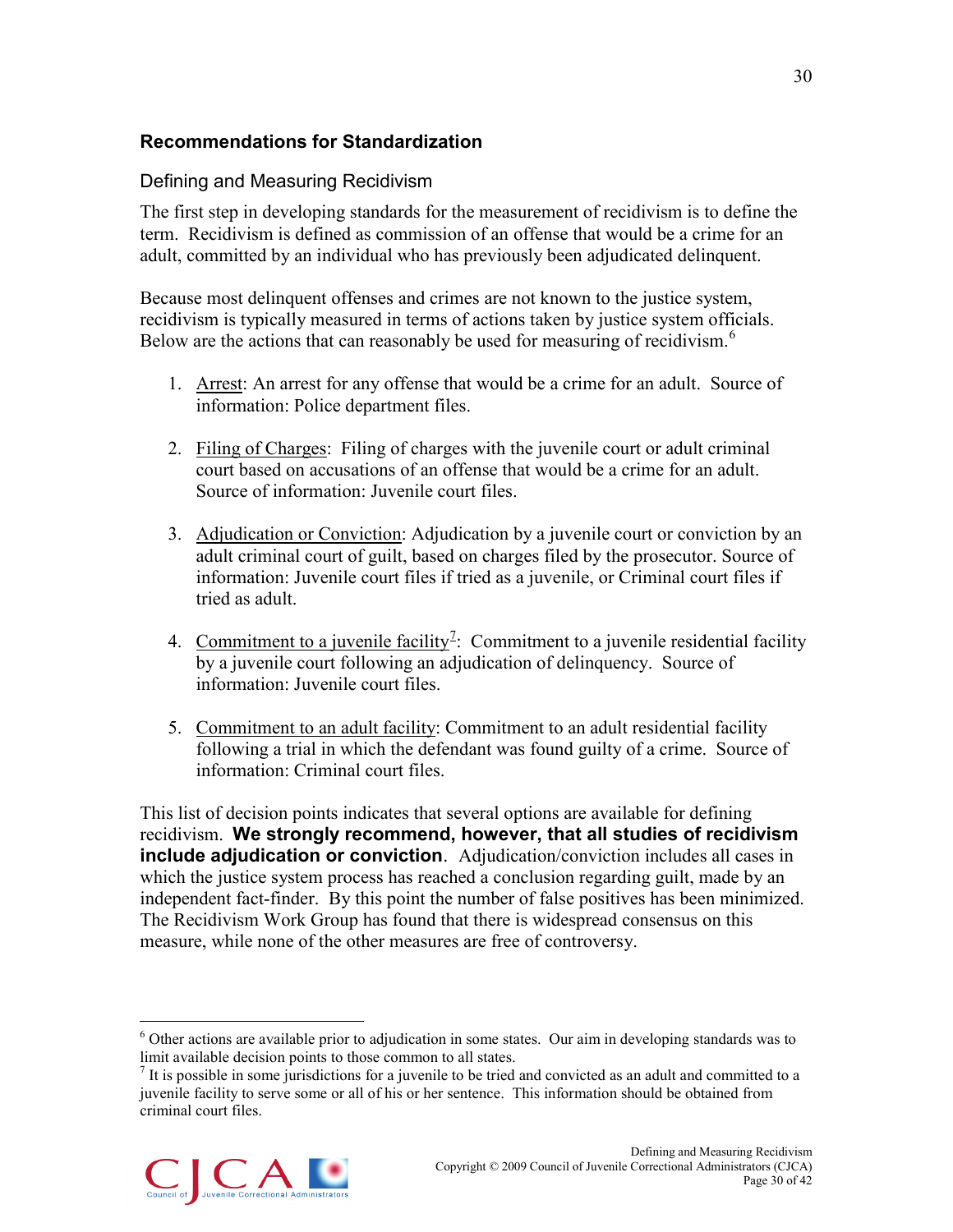# Standards for Measuring Recidivism (These standards apply to all measures of recidivism)

- 1. When reporting program or system outcomes, population parameters of the study should be specified: e.g. age boundaries, public agency programs only (versus a combination of public and private programs), first-time offenders only, secure care programs only. At minimum, age and gender boundaries of the population should be delineated. Any comparisons of outcome data can, then, take into account differences in populations studied.
- 2. The source or sources of data for each data element should be clearly identified as well as who is responsible for collecting the data, and frequency of data collection.
- 3. Adult convictions should be included in order to ensure that offenses occurring at some point in the follow-up time period are not excluded. It should not matter that the offense resulted in adult system processing.
- 4. More than one measure of recidivism should be used in order to increase opportunities for comparison. Multiple measures of recidivism – such as re-arrest for a new offense, adjudication and reincarceration for a new offense – make comparisons more meaningful and provide options for selecting appropriate comparison data. Since not all states will collect exactly the same data, and since some data sources are known to store more reliable data than others, reporting several measures of recidivism increases chances that two states will have collected at least one measure on which comparisons can be made. All recidivism tracking should, however, include adjudication or conviction as a measure of recidivism.
- 5. Measurement of recidivism should start with the date of disposition. Reporting of recidivism, however, should be reported separately for the following categories of cases:
	- a. Youths who are adjudicated for new offenses while in custody,
	- b. Youths released from custody to the community and youths committed directly to probation, including youths receiving community-based services, who are under juvenile court jurisdiction,
	- c. Youths discharged from juvenile court jurisdiction.

### **Aggregate recidivism rates should not include category a. above: Youths in custody.**

6. The follow-up period for tracking an individual's recidivism should be at least 24 months from either of the two date options mentioned in Item 5 above, and should include data from the adult criminal justice system. Outcome reports may examine recidivism at shorter time intervals, such as 6 months, 12 months, 18 months and 24 months. In order to measure known offenses that occurred within

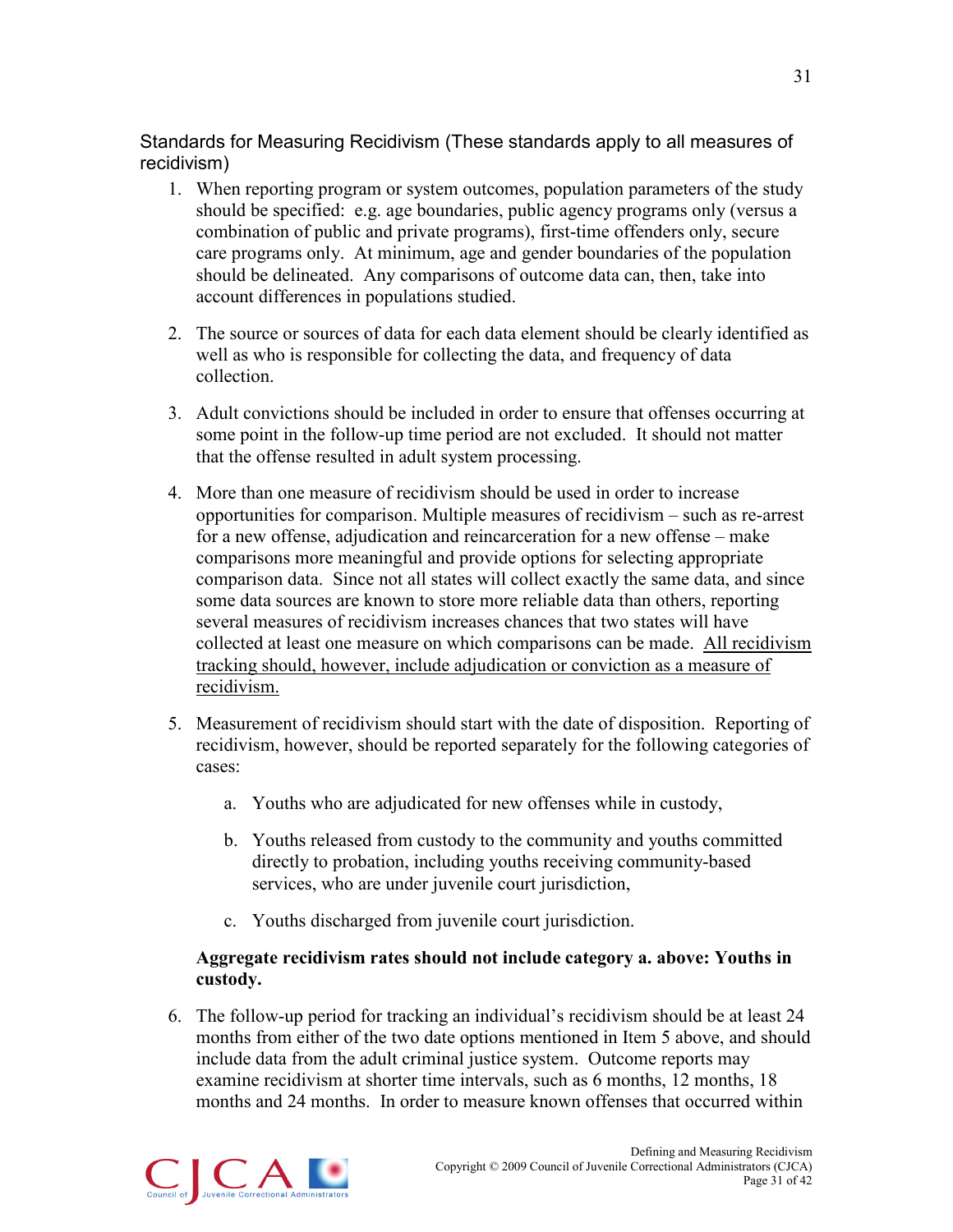24 months, data collection will need to continue to 30 months to account for a time lag between arrest and adjudication.

- 7. Sufficient data about individual youths should be recorded to make possible appropriate comparisons and future classification; at minimum, the data recorded should include characteristics often associated with risk of re-offending (see item 13 below) such as demographic information (age (in years), gender, race, ethnicity) and offense history information (age at first arrest, number of adjudications and types of offenses (see item 12 below)). Special needs youths (mental health, substance abuse, and special education) should be clearly identified, since the probability of their being arrested and reincarcerated is disproportionately high.
- 8. Time frames must be clearly recorded since recidivism is always time specific:
	- a. Record date of adjudication or conviction all cases.
	- b. Record date of disposition or sentencing all cases.
	- c. In the case of persons committed to residential facilities, record the date the offender is released to the community.
	- d. For all youths, record the date on which juvenile court jurisdiction was terminated.
	- e. No matter what measure of recidivism is used (e.g. re-arrest, new adjudication/conviction, or reincarceration) the date the offense occurred should be recorded. It is the date the offense occurred that should be used to determine the date of a recidivism event.
	- f. In order to determine the completeness of the data, the date that the data were last updated should be recorded.
- 9. In order to create the possibility of reporting recidivism following termination of all court-ordered services, the date of discharge from court jurisdiction should be recorded.
- 9. Typically, a delinquent event will produce more than one charge. All charges should be recorded if there is more than one, the most serious charge should be identified, and the charges on which the youth was adjudicated should be recorded.
- 10. If more than one offense is being processed at the same time, the information in #9 above should be recorded for each offense.
- 11. Probation or parole technical violations confirmed by the court and related dispositions should be recorded separately from data on new offenses. Technical violations may result in incarceration or re-incarceration, but they do not imply the commission of a new offense.
- 12. For system comparison purposes, offense type is more useful than a more precise offense term that may be state-specific. The following general offense categories

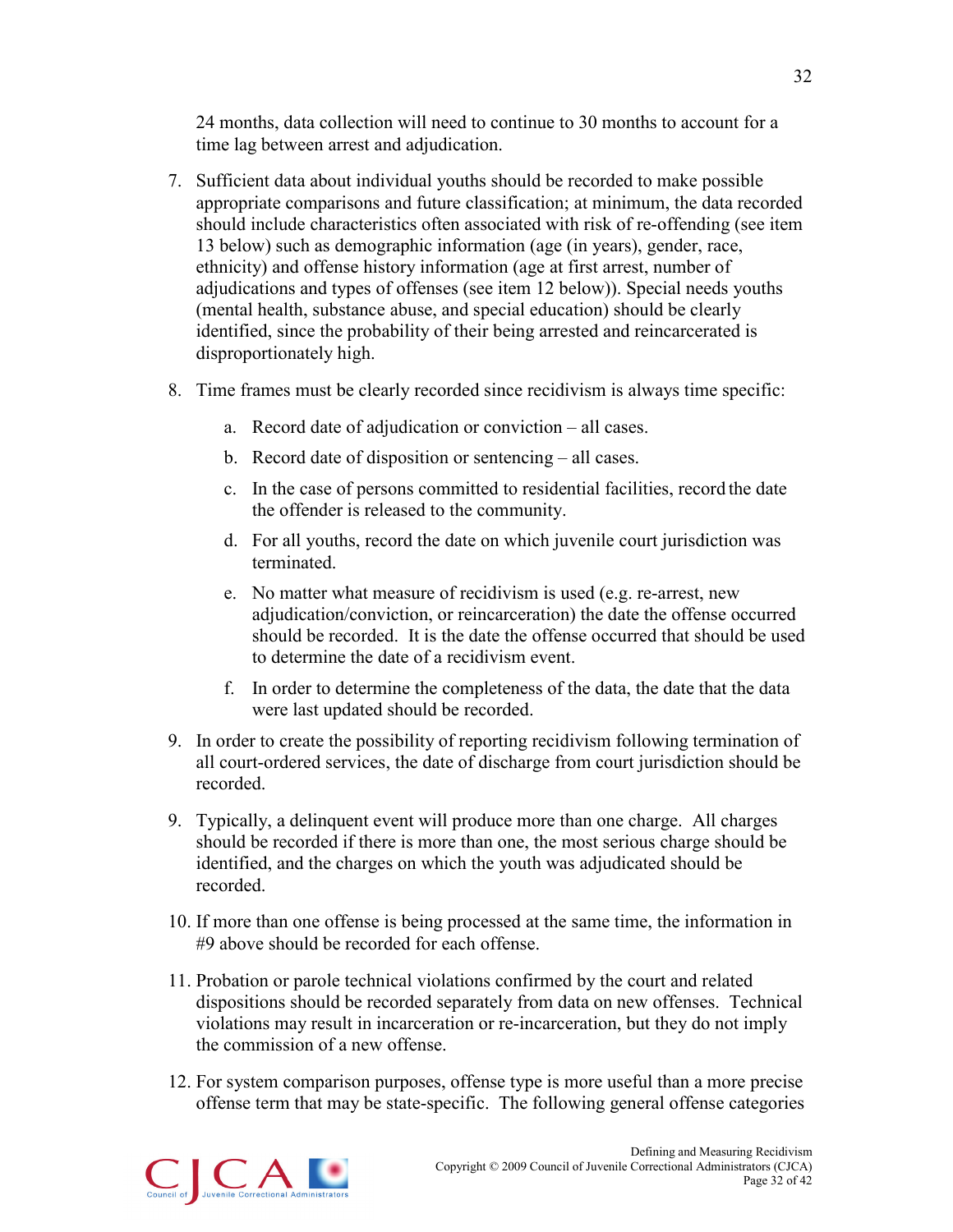are recommended. When recording most serious charge, this ordering of offense categories should be used, with a. being the highest, and g. being the lowest.

- a. Offense against persons
- b. Property offense
- c. Weapons offense
- d. Drug trafficking/possession (felony)
- e. Other felony
- f. Drug or alcohol use (misdemeanor)
- g. Other misdemeanor or lesser offenses
- 13. Different jurisdictions use different risk assessment tools. On occasion, the same tool is used but cut-off scores for classification differ. Consequently, resulting risk scores and levels cannot be used to classify all juveniles. This problem was addressed by Lowenkamp and Latessa (2005) who adopted a method using age at first arrest and offense history items. We have adopted that method here, adding drug, school, family and peer items that are known predictors of recidivism.

In order to group similar cases for comparison of recidivism rates, the following person characteristics should be collected for each youth. The first set of items will be used to identify demographic subgroups. The second set, labeled risk items, will be used to construct a generic risk score (see endnote i for literature supporting these choices of items). The scoring plan is indicated to the right of each item.

### Demographic Characteristics

- a. Age in years
- b. Gender (Female, Male)
- c. Ethnicity (Hispanic or Latino: yes or no)
- d. Race (Black or African American, Asian, American Indian orAlaskan Native, Native Hawaiian or Other Pacific Islander, White)<sup>[8](#page-37-0)</sup>

# Risk Items<sup>[ii](#page-46-1)</sup>

The risk score based on these items can range from 0 to 9. Risk groups will be defined as:  $low = 0-3$ ; medium = 4-6; high = 7-8; very high = 9).

- a. Age at first adjudication, in years (less than 14=1;else=0)
- b. Total number of prior offenses (3 or more=1; else=0)

<span id="page-37-0"></span><sup>&</sup>lt;sup>8</sup> These racial categories were taken from the 2000 U.S. Census. A discussion of how to bridge different race/ethnicity coding schemes appears in Ingram et al. (2003).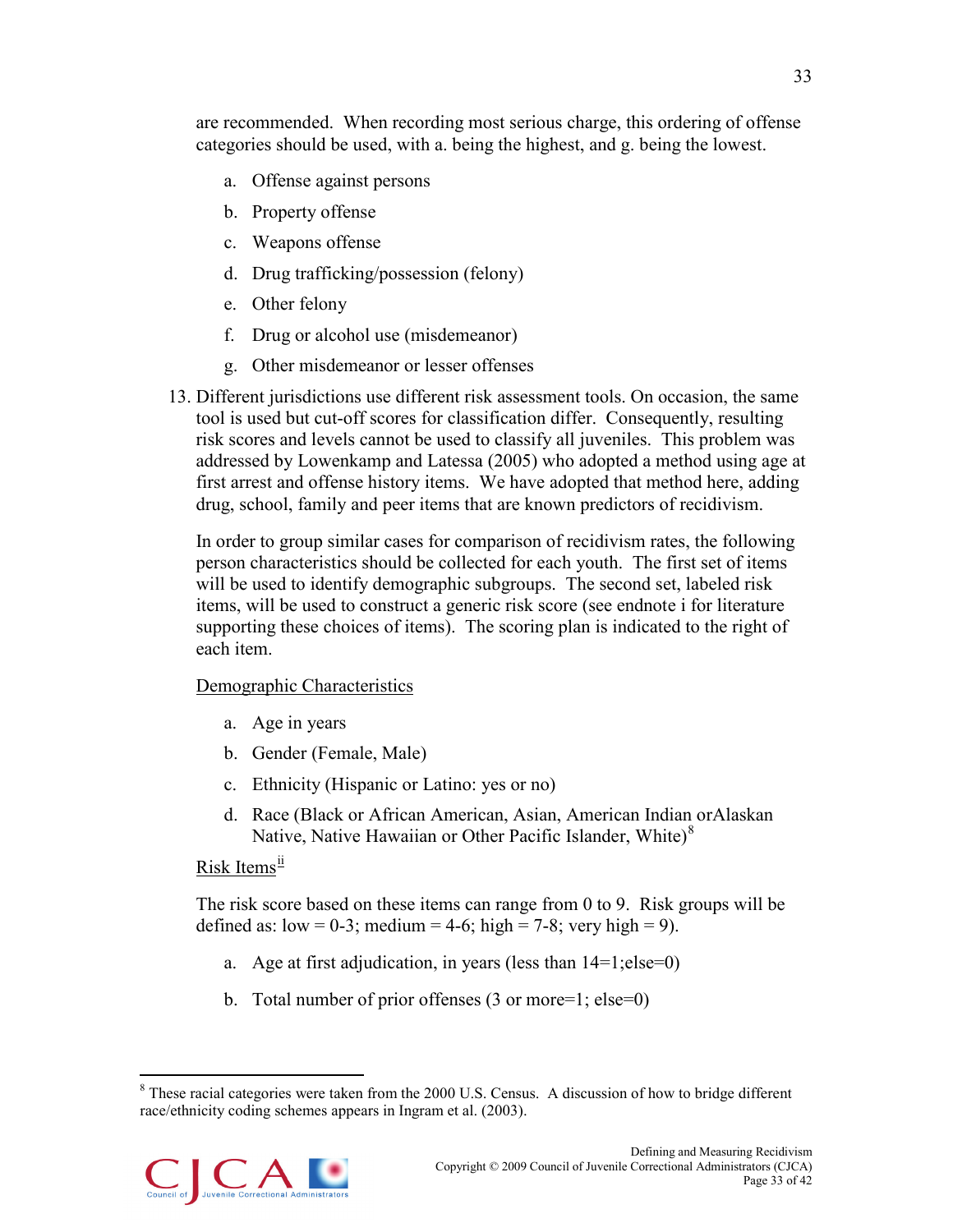- c. Number of prior adjudications for felony offenses (3 or more=2; 1 or  $2=1$ ;  $0=0$
- d. Youth has been diagnosed with a substance abuse problem (yes=1; no=0)
- e. Youth has dropped out of school and is currently not attending school  $(yes=1; no=0)$
- f. Youth has been the subject of substantiated abuse or neglect (yes=1; no=0)
- g. One or both parents have been convicted of a crime (yes=1; no=0)
- h. Youth is a gang member or is gang involved (yes=1; no=0)
- 14. If a formal risk (of recidivism) assessment was conducted near the time of disposition, and prior to delivery of services to a youth, record the level of risk (low, medium, or high). Also record the specific risk assessment instrument that was used.

Risk Classification: Low, Medium, High, Very High

Name of Risk Assessment Instrument:

- 15. In addition to an individual's likelihood of recidivating, the risk that neighborhood forces present should be included in creating comparison groups of youths. The following community risk factors should be attached to each case as neighborhood environmental risk indices:
	- a. Higher number of gun violence incidents in last year than average for the larger community
	- b. A higher crime rate than average for the larger community
	- c. A higher residential mobility rate (US Census data)
	- d. A higher than local average percentage living under the poverty level (US Census)
	- e. A lower than local average of persons over age 25 with a high school education (US Census)<sup>[9](#page-38-0)</sup>

The first two items are often available on police department websites. The others are common census data items. Each item should be scored yes  $(=1)$  or no  $(=0)$ . The total score of these items should be used as an index of environmental risk.

Each item requires a comparison. This comparison can be at the census tract level in the case of a city, or the county level in the case of a small town or rural area.

<span id="page-38-0"></span> <sup>9</sup> These risk factors were adapted from the risk factors utilized by Communities that Care [\(http://beta.ctcdata.org/?page=static\\_files/risk\\_factors.html\)](http://beta.ctcdata.org/?page=static_files/risk_factors.html).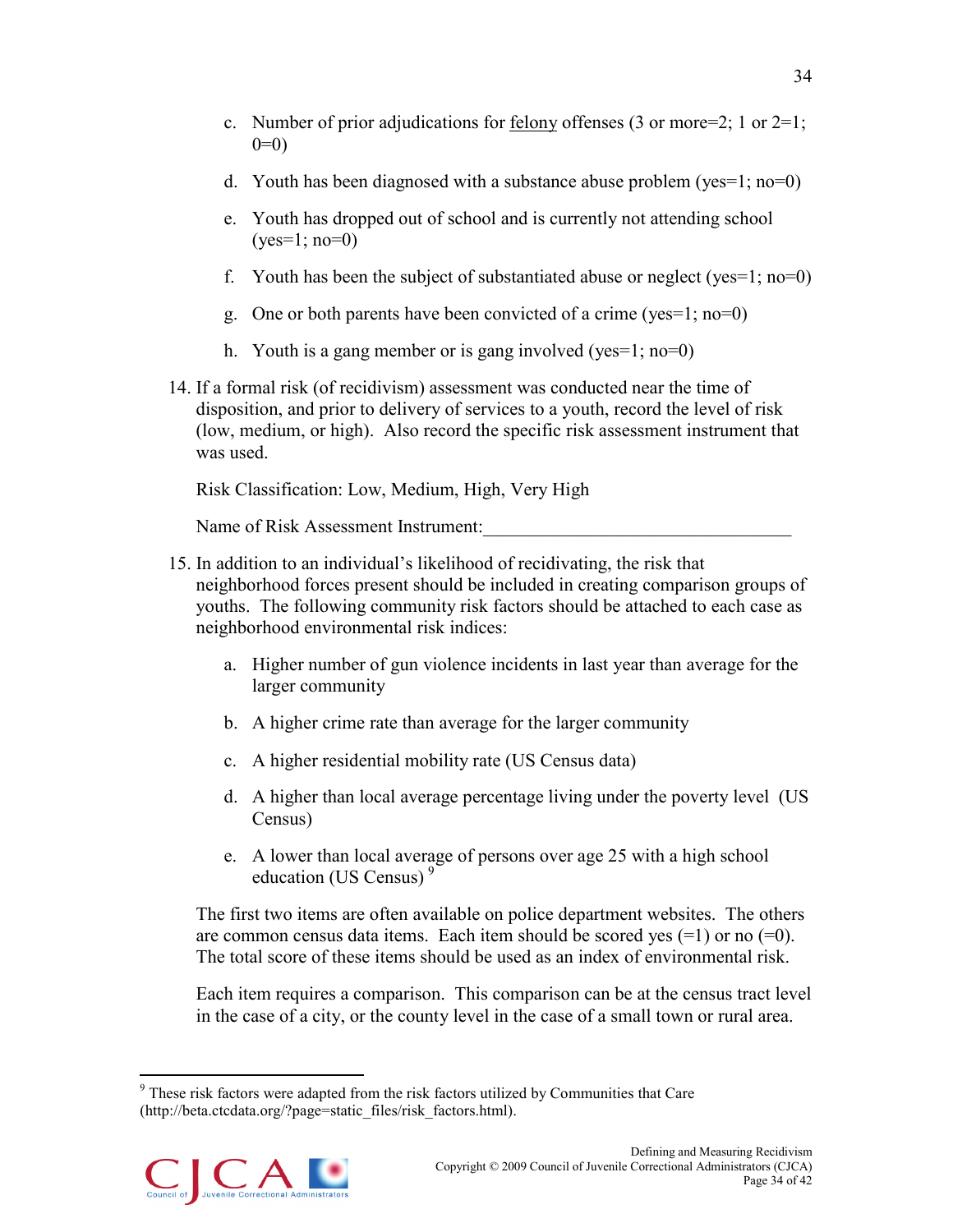# Some Further Considerations

### *System Penetration*

One way of characterizing the target population of a recidivism study is to identify the extent of penetration of the system experienced by the targeted youths. For example, readjudication implies prior adjudication, reincarceration implies prior incarceration, return to secure care implies prior placement in a secure setting. For each of these distinctions, some youths will have penetrated the system more deeply. For some reports, then, it may be desirable to analyze different categories of youths separately, or to report their outcomes separately.

The CJCA 2009 Yearbook results show that most juvenile correctional agencies included youths who had been released from secure care, but that other agencies used some other criteria to select a subgroup of youths for measuring recidivism rates. These selection criteria are critical to an understanding of what reported recidivism rates mean.

### *Implementation of New Programs*

New programs are likely to experience a period of instability in terms of program elements, staff team development, and resource acquisition. We recommend that outcome data for the first two years be used solely for program development. After two years, outcome data for these programs should become available for other purposes such as external reporting and impact evaluation.

### <span id="page-39-0"></span>**Uses of Recidivism Measures**

Recidivism data can be employed to serve a number of purposes. It is best to identify those purposes in advance of data collection to ensure that appropriate data are available for analysis. In some cases, however, data collected by means of a standardized information system with multiple sources of input will be used for several purposes. Each of these purposes, then, should be considered in designing the information system. Below are some of the more common uses of recidivism data.

### *System Diagnosis and Monitoring*

Recidivism data can enable systems to examine the impact of policy changes, budget reductions, the adoption of new programs and/or practices, and changes in offender characteristics on system level performance. Changes in outcome are linked to system changes using time series analysis or other tools that can detect outcome patterns over time.

#### *Evaluation against Prior Performance*

This use involves tracking outcome data over time and examining performance in terms of previous outcomes. When purposeful changes are made to a program in order to improve outcomes, sustained trends tell us something about likely impact of these program modifications.

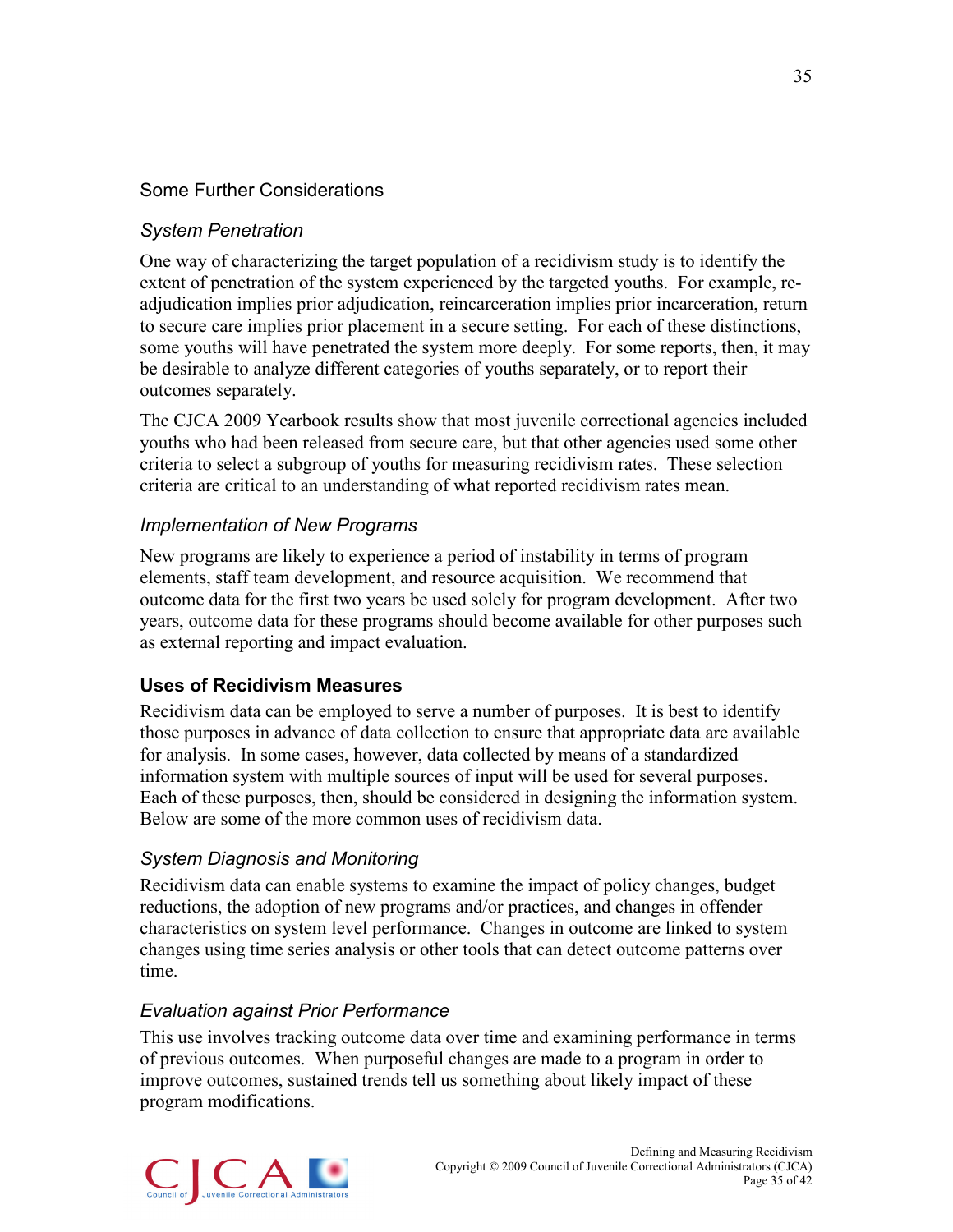# *Comparing Different Offender Groups*

A program may be more effective with one type of offender than another. Differentiating offenders in terms of demographic, risk and needs assessment information can help to pinpoint differential impacts of interventions. Interventions can then be matched to youths likely to benefit from a specific set of methods.

# *Program Evaluation*

Studies involving comparison groups make it possible to test the impact or effectiveness of a program. Experiments are most effective for this purpose: they isolate the effects of an intervention from all other factors that may also influence outcomes. There are a variety of quasi-experimental designs available if random assignment is not possible or desirable.

### *Cost-Benefit Analysis*

For purposes of influencing public policy, cost-benefit analyses, which examine variation in cost associated with different program or policy options, should be pursued. Policy makers responsible for allocating tax dollars find such analyses particularly persuasive.

### *Comparing Systems*

This is the most risky use of recidivism data since the number of confounding factors is far too great to make possible valid comparisons. If necessary, classifying systems on factors likely to affect outcomes, making comparisons within groups of similar systems (e.g. those with large urban areas and similar age boundaries), and comparing similar populations of individuals will decrease errors in the conclusions that are drawn. Here again, risk levels and other population attributes should be accounted for in the analysis.

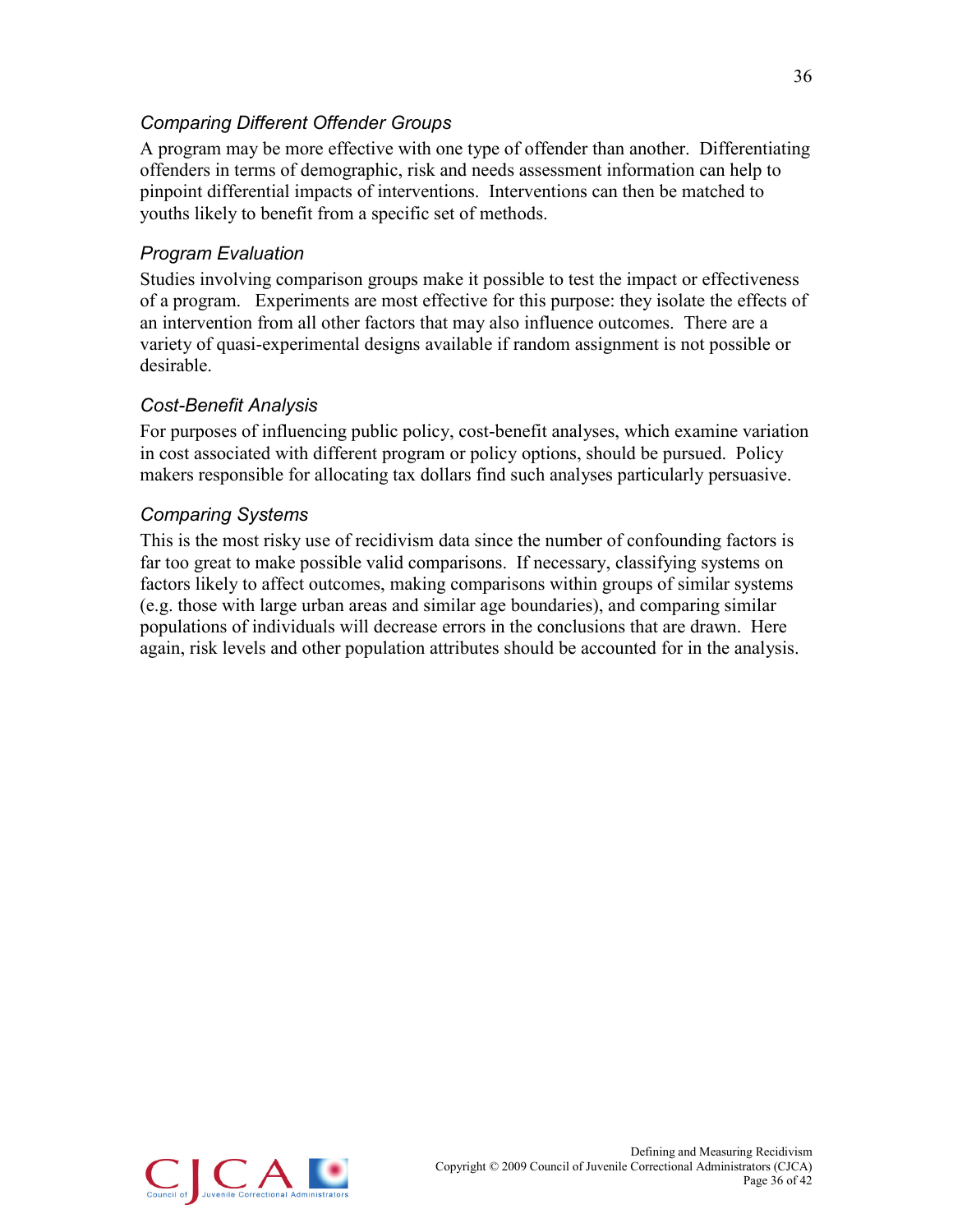# <span id="page-41-0"></span>**Conclusion**

CJCA recognizes that public demands for accountability will continue to grow, and it takes the need for performance information seriously, as is evidenced by its Performancebased Standards (PbS) and Community-based Standards projects. Many of its members have struggled with the issue of presenting data that are appropriate and that fairly represent the outcomes of their agency's work. At the same time, reports of recidivism rates often appear nonsensical because of differences in the measures of recidivism that have been applied. Often these rates represent the behavior of subgroups of the delinquent population, such as youths in secure care, rather than the entire population of adjudicated delinquents.

This white paper attempts to address the complexity of providing accurate and fair data on recidivism that can stand up to close examination and that can be used to compare programs, agencies and, although far more likely to risk invalid claims, entire jurisdictions. The recommended standards listed above and the suggestions for implementation are intended as critical steps in a long-term process of development. CJCA acknowledges the need for juvenile correctional agencies to work in collaboration with courts, adult correctional agencies and law enforcement in order to develop needed data, and it is committed to assisting jurisdictions in facilitating these partnerships and in helping to obtain needed resources to implement the standards it recommends.

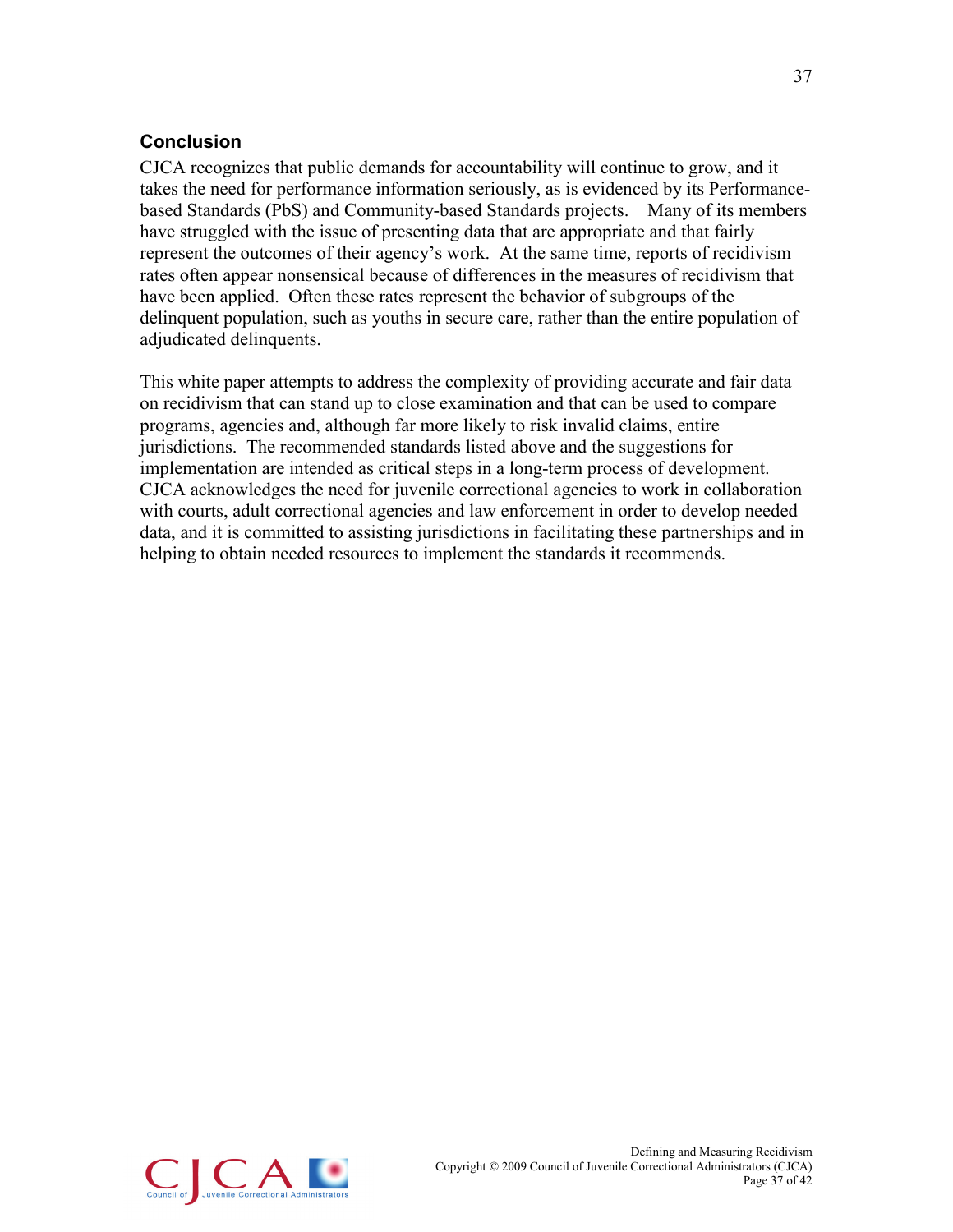#### <span id="page-42-0"></span>**References**

- Akers, Ronald L. 1985. *Deviant behavior: A social learning approach*. 3rd ed. Belmont, CA: Wadsworth.
- Armstrong, Todd A. 2003. The effect of moral reconation therapy on the recidivism of youthful offenders: A randomized experiment. *Criminal Justice and Behavior* 30 (6):668-687.
- Blumstein, A., & Larson, R.C. 1971. Problems in modeling and measuring recidivism. *Journal of Research in Crime and Delinquency* 8 (2), 124-132.
- Borduin, Charles M., Scott W. Henggeler, David M. Blaske, and Risa J. Stein. 1990. Multisystemic treatment of adolescent sexual offenders. *International Journal of Offender Therapy and Comparative Criminology* 34 (2):105-113.
- Borduin, Charles M., Barton J. Mann, Lynn T. Cone, Scott W. Henggeler, Bethany R. Fucci, David M. Blaske, and Robert A. Williams. 1995. Multisystemic treatment of serious juvenile offenders: Long-term prevention of criminality and violence. *Journal of Consulting and Clinical Psychology* 63 (4):569-578.
- Bottcher, Jean, and Michael E. Ezell. 2005. Examining the effectiveness of boot camps: A randomized experiment with a long-term follow up. *Journal of Research in Crime and Delinquency* 42 (3):309-332.
- Bouffard, Jeffrey A., and Kathleen J. Bergseth. 2008. The impact of reentry services on juvenile offenders' recidivism. *Youth Violence and Juvenile Justice* 6 (3):295-318.
- Brannon, J.M., and R. Troyer. 1995. Adolescent sex offenders: Investigating adultcommitment-rates four years later. *International Journal of Offender Therapy and Comparative Criminology* 39:317-326.
- Bursik, Robert J. 1988. Social disorganization and theories of crime and delinquency: Problems and prospects. *Criminology* 26:519-552.
- Caldwell, Michael F., and Gregory J. Van Rybroek. 2001. Efficacy of a decompression treatment model in the clinical management of violent juvenile offenders. *International Journal of Offender Therapy and Comparative Criminology* 45 (4):469-477.
- Chung, He Len, & Lawrence Steinberg. 2006. Relations between neighborhood factors, parenting behaviors, peer deviance, and delinquency among serious juvenile offenders. *Developmental Psychology,* 42, 319-331.
- Cottle, Cindy C., Riel J. Lee, & Kirk Heilbrun. 2001. The prediction of criminal recidivism in juveniles. *Criminal Justice and Behavior,* 28, 367-394.
- Elliott, Delbert S., David Huizinga, and Suzanne S. Ageton. 1985. *Explaining delinquency and drug use*. Beverly Hills, California: Sage.
- Fagan, Jeffrey A. Treatment and reintegration of violent juvenile offenders: Experimental results. *Justice Quarterly* 7 (2):233-263.
- Farrington, David P. 1986. Stepping stones to adult criminal careers. In *Development of antisocial and prosocial behavior*, edited by J. Block, and M.R.Yarrow, New York: Academic Press.
- Farrington, David P., John Ditchfield, Gareth Hancock, Philip Howard, Darrick Jollife, Mark S. Livingston, and Kate A. Painter. 2002. Evaluation of two intensive regimes for young offenders. London: Home Office.

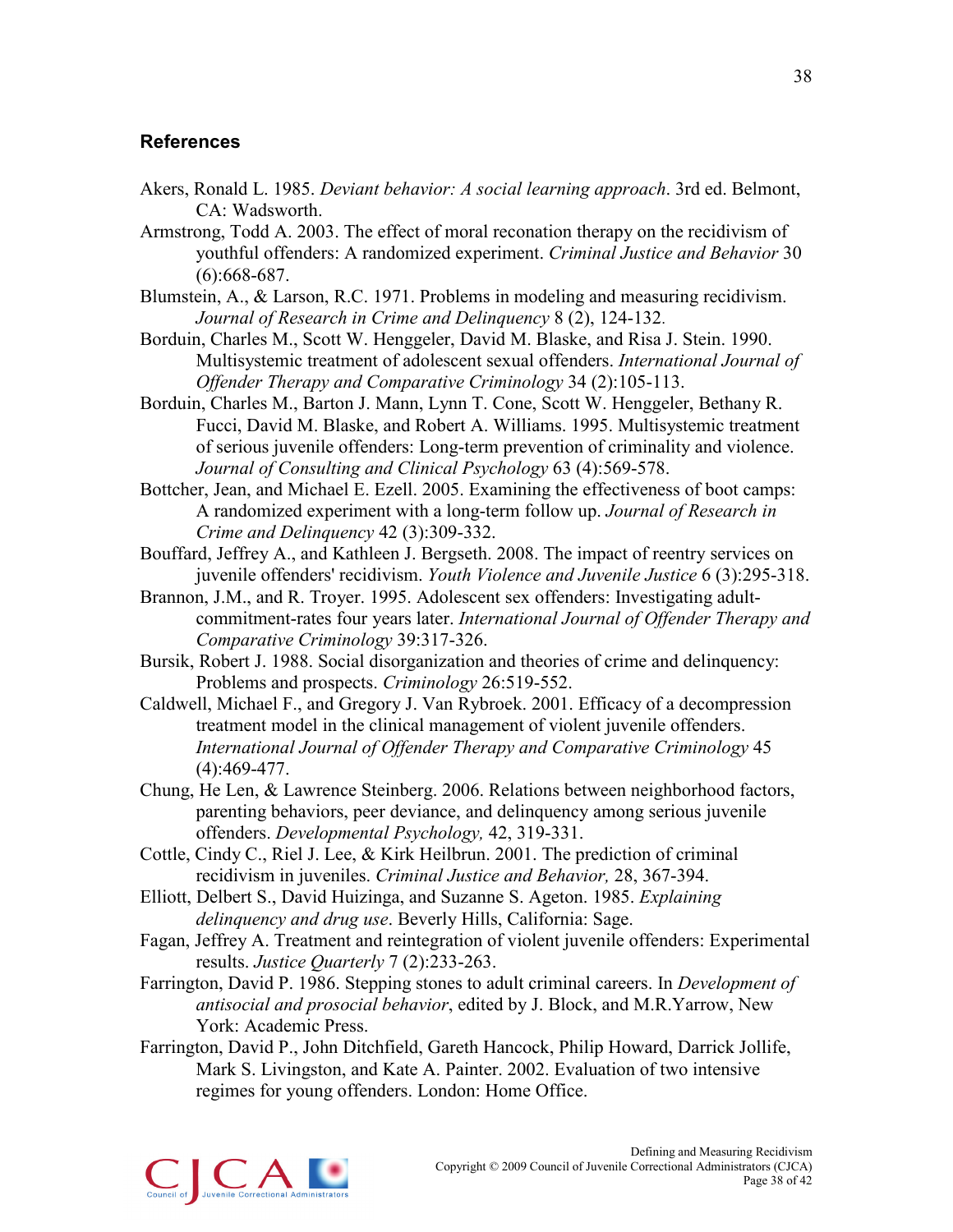- Farrington, David P., and J. David Hawkins. 1991. Predicting participation, early onset and later persistence in officially recorded offending. *Criminal Behavior and Mental Health*, 1-33.
- Frederick, Bruce. 1999. Factors contributing to recidivism among youth placed with the New York State Division for Youth. Albany, NY: Office of Justice Systems Analysis, New York State Division of Criminal Justice Services.
- Frederick, Bruce, and Dina Roy. 2003. Recidivism among youth released from the Youth Leadership Academy to the City Challenge Intensive Aftercare Program. Albany, NY: New York State Division of Criminal Justice Services.
- Freisthler, Bridget, Barbara Needell, and Paul J. Gruenewald. 2005. Is the physical availability of alcohol and illicit drugs related to neighborhood rates of child maltreatment? *Child Abuse & Neglect* 29:1049-1060.
- Guerra, Nancy G., and Ronald G. Slaby. 1990. Cognitive mediators of aggression in adolescent offenders: 2. Intervention. *Developmental Psychology* 26 (2):269-277.
- Hagan, Michael P. Cho, Meg E. A comparison of treatment outcomes between adolscent rapists and child sexual offenders. *International Journal of Offender Therapy and Comparative Criminology* 40 (2):113-122.
- Harris, Philip, Jeremy Mennis, Zoran Obradovic, Alan Izenman, Heidi Grunwald, Brian Lockwood, Joe Jupin, and Laura Chisholm. (2009). Investigating the simultaneous effects of individual, program and neighborhood attributes on juvenile recidivism using GIS and spatial data mining. Final Report to the National Institute of Justice, No. 2006-IJ-CX-0022, National Institute of Justice, Office of Justice Programs, US Department of Justice.
- Henggeler, Scott W., Gary B. Melton, Linda A. Smith, Sonja K. Schoenwald, and Jerome H. Hanley. 1993. Family preservation using multisystemic treatment: Long-term follow-up to a clinical trial with serious juvenile offenders. *Journal of Child and Family Studies* 2 (4):283-293.
- Herrenkohl, Todd I., Eugene. Maquin, Karl G. Hill, J. David Hawkins, Robert D. Abbott, and Richard F. Catalano. 2000. Developmental risk factors for youth violence. *Journal of Adolescent Health* 26:176-186.
- Hoge, Richard D., Donald A., Andrews, and Alan W. Leschied. 1996. An investigation of risk and protective factors in a sample of youthful offenders. *Journal of Child Psychology and Psychiatry* 37, 419-424.
- Ingram, D.D., Parker, J.D., Schenker, N., Weed, J.A., Hamilton, B., Arias, E., Madans, J.H. 2003. United States Census 2000 population with bridged race categories. National Center for Health Statistics. *Vital Health Stat* 2(135).
- Josi, Don A., and Dale K. Sechrest. 1999. A pragmatic approach to parole aftercare: Evaluation of a community reintegration program for high-risk youthful offenders. *Justice Quarterly* 16 (1):51-80.
- Kahn, Timothy J., and Heather J. Chambers. 1991. Assessing reoffense risk with juvenile sexual offenders. *Child Welfare* 70 (3):333-345.
- Katsiyannis, Antonis, and Teara Archwamety. 1997. Factors related to recidivism among delinquent youths in a state correctional facility. *Journal of Child and Family Studies,* 6, 43-55.
- Lab, Steven P., Glenn Shields, and Connie Schondel. 1993. Research note: An evaluation of juvenile sexual offender treatment. *Crime & Delinquency* 39 (4):543-553.

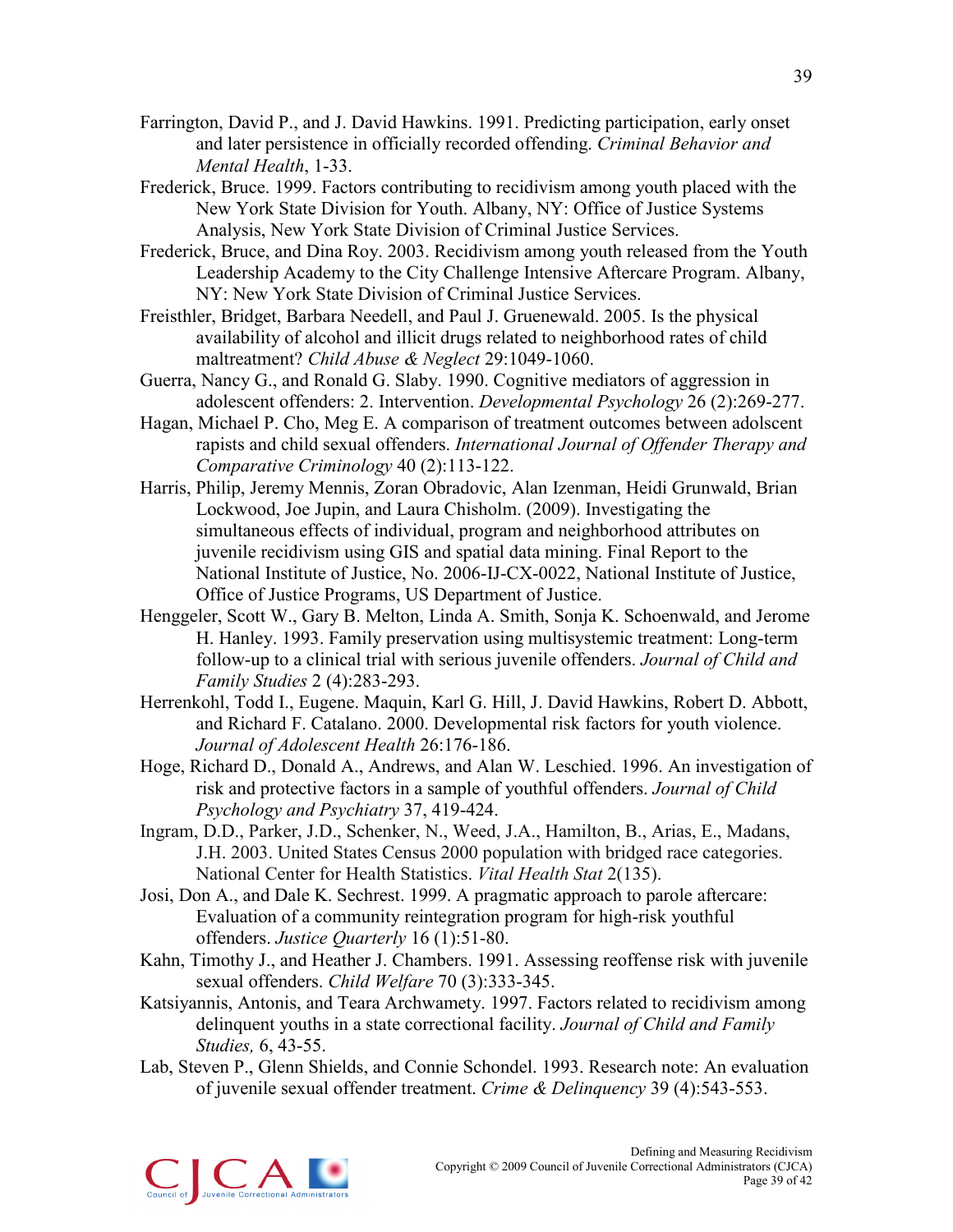- Lawless, Jerald F. 2003. *Statistical Models and Methods for Lifetime Data*, 2nd edition. John Wiley and Sons, Hoboken.
- Leeman, Leonard W., John C. Gibbs, and Dick Fuller. 1993. Evaluation of a multcomponent group treatment program for juvenile delinquents. *Aggressive Behavior* 19:281-292.
- Liberman, Akiva. 2007. Adolescents, neighborhoods, and violence: Recent findings from the project on human development in chicago neighborhoods. Washington, D.C.: National Institute of Justice.
- Loeber, Rolf., and Per-Olaf H Wikstrom. 1993. Individual pathways to crime in different types of neighborhood. In *Integrating individual and ecological aspects of crime*, edited by David P. Farrington, Robert J. Sampson, and Per-Olaf H. Wikstrom. Stockholm, Sweden: Liber Forlag.
- Lowenkamp, C.T., & Latessa, E.J. 2005. Evaluation of Ohio's Reclaim funded programs, Community Corrections Facilities, and DYS facilities. Cincinnati, OH: University of Cincinnati, Division of Criminal Justice. Available at http://www.uc.edu/ccjr/Reports/ProjectReports/Final\_DYS\_RECLAIM\_Report\_2 005.pdf.
- Lukin, Penny R. 1981. Recidivism and changes made by delinquents during residential treatment. *Journal of Research in Crime and Delinquency* 18:101-112.
- Oberwittler, Dietrich. 2004. A multilevel analysis of neighbourhood contextual effects on serious juvenile offending. *European Journal of Criminology* 1:201-235.
- Office of Program Policy Analysis and Government Accountability. 2009. Redirection saves \$36.4 million and Avoids \$5.2 million in recommitment and prison costs. Report no. 02-27. Tallahassee, FL: OPPAGA.
- Maltz, Michael. [1984] 2001. *Recidivism*. Originally published by Academic Press, Inc., Orlando, FL. Internet edition available at http://indigo.lib.uic.edu:8080/dspace/bitstream/10027/87/1/recidivism.pdf
- Marczyk, Geoffrey R., Kirk Heilbrun, Tammy Lander, and David DeMatteo. (2003). Predicting juvenile recidivism with the PCL:YV, MAYSI, and YLS/CMI. *International Journal of Forensic Mental Health* 2, 7-18.
- Martinson, Robert. 1974. What works? Questions and answers about prison reform. *The Public Interest* 35, 22-54.
- Mitchell-Herzfeld, Susan, Therese A. Shady, Janet Mayo, Do Ham Kim, Kelly Marsh, Vajeera Dorabawila, and Faye Rees. 2008. Effects of multisystemic therapy (MST) on recidivism among juvenile delinquents in New York State. Rensselaer, NY: New York State Office of Children and Family Services.
- Moody, Edward E., Jr. 1997. Lessons from pair counseling with incarcerated juvenile delinquents. *Journal of Addictions & Offender Counseling* 18 (1):10-25.
- Myner, Julye, Jennifer Santman, Gordon G. Cappelletty, and Barry F Perlmutter. 1998. Variables related to recidivism among juvenile offenders. *International Journal of Offender Therapy and Comparative Criminology* 42, 65-80.
- Peters, Michael, David Thomas, and Christopher Zamberlan. 1997. Boot camps for juvenile offenders. Washington, DC: Office of Juvenile Justice and Delinquency Prevention.

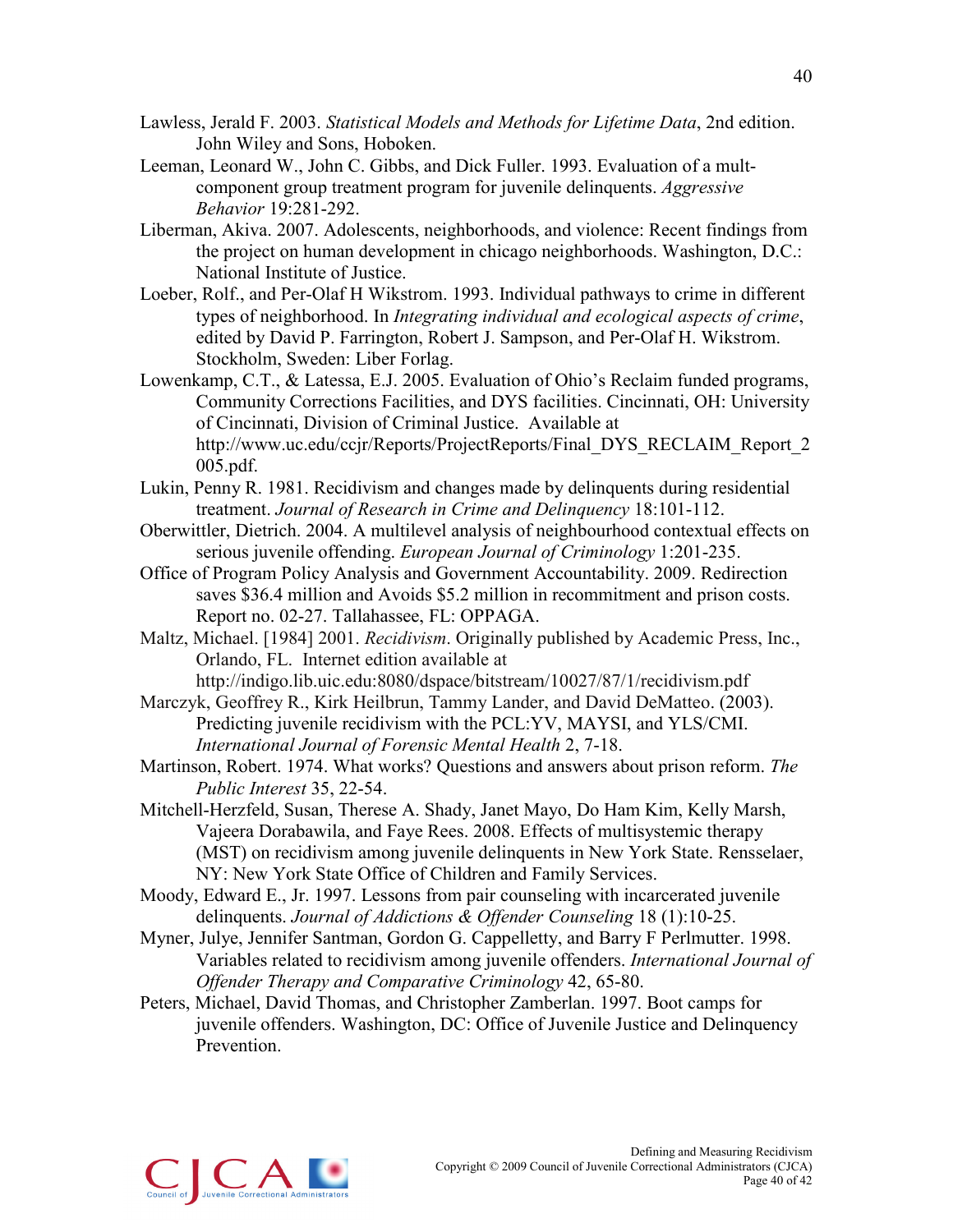- Rankin, Bruce H., and James M. Quane. 2002. Social contexts and urban adolescent outcomes: The interrelated effects of neighborhoods, families, and peers on African-American youth. *Social Problems* 49:79-100.
- Rosky, Jeffrey W., Diane Pasini-Hill, Kerry Lowden, Linda Harrison, and Kim English. 2004. Evaluation of the Youthful Offender System (YOS) in Colorado. Denver, CO: Office of Research and Statistics: Division of Criminal Justice.
- Rowe, David C., and Farrington, David R. 1997. The familial transmission of criminal convictions. Criminology, 35, 177-201.
- Sampson, Robert J., and W. Byron Groves. 1989. Community structure and crime: Testing social-disorganization theory *The American Journal of Sociology* 94:774- 802.
- Sampson, Robert J., Jeffrey D. Morenoff, and Felton Earls. 1999. Beyond social capital: Spatial dynamics of collective efficacy for children. *American Sociological Review* 64:633-660.
- Schneider, Anne L. (1986). Restitution and recidivism rates of juvenile offenders: Results from four experimental studies. Criminology, 24, 533-552.
- Shaw, Clifford R., and Henry D. McKay. 1942. *Juvenile delinquency and urban areas: A study of rates of delinquency in relation to differential characteristics of local communities in American cities*. Chicago: University of Chicago Press.
- Simcha-Fagan, Ora, and Joseph E. Schwartz. 1986. Neighborhood and delinquency: An assessment of contextual effects. *Criminology* 24:667-699.
- Smith, Wayne R., and Caren Monastersky. 1986. Assessing juvenile sexual offenders' risk for reoffending. *Criminal Justice and Behavior* 13 (2):115-140.
- Snyder, Howard N., and Melissa Sickmund. 2006. Juvenile offenders and victims: 2006 national report. Washington, D.C.: Office of Juvenile Justice and Delinquency Prevention.
- Soler, Mark, A.R. Shotton and James C. Bell. 1993. Glass Walls: Confidentiality Provisions and Interagency Collaborations. San Francisco: Youth Law Center. See NCJRS at http://www.ncjrs.gov/App/Publications/abstract.aspx?ID=153282
- Southeast Kansas Education Service Center. 2005. *Risk Factors.* See Communities that Care website at http://beta.ctcdata.org/?page=static\_files/risk\_factors.html.
- Stoolmiller, Mike, & Elaine A. Blechman. 2005. Substance use is a robust predictor of adolescent recidivism. *Criminal Justice and Behavior,* 32, 302-328.
- Tarte, Jerod M., Juliette R. Mackin, Anton Cox, and Carrie J. Furrer. 2007. Juvenile Crime Prevention Program 2005-2007 Evaluation Report. Portland, OR: NPC Research.
- White, Jennifer. L., Terrie. E. Moffitt, Felton Earls, Lee Robbins, and Phil A. Silva. 1990. How early can we tell? Predictors of childhood conduct disorder and adolescent delinquency. *Criminology* 28, 507-527.
- Wiebush, Richard G. 1993. Juvenile intensive supervision: The impact on felony offenders diverted from institutional placement. *Crime & Delinquency* 39 (1):68- 89.
- Wiebush, Richard G., Christopher Baird, Barry Krisberg, and David Onek. (1995). Risk assessment and classification for serious, violent, and chronic juvenile offenders. In *A sourcebook: Serious, violent, and chronic juvenile offenders*, edited by J.C.